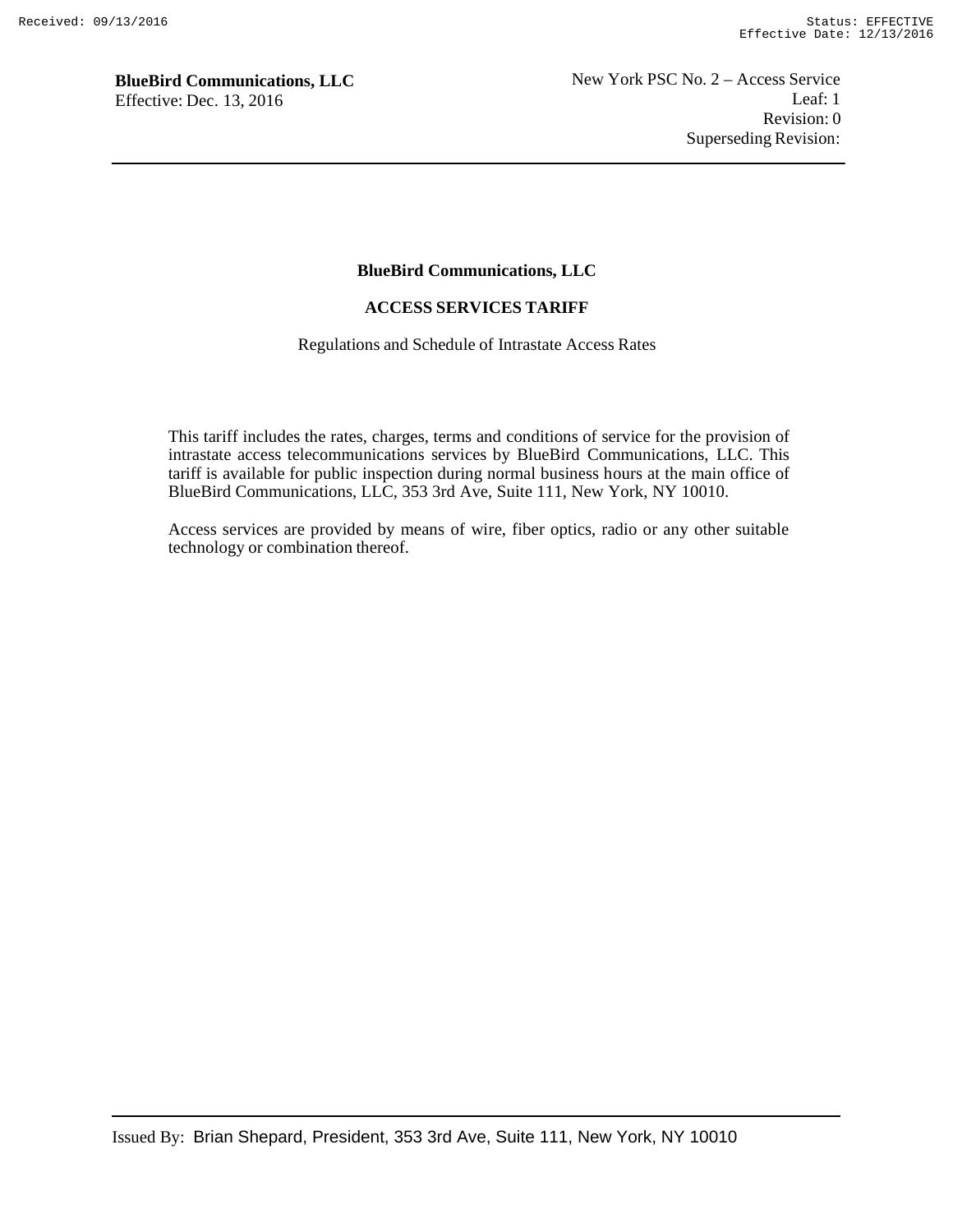## **CHECK SHEET**

Sheets (Leaves) of this tariff indicated below are effective as of the date shown at the bottom of the respective sheet(s). Original and revised sheets as named below comprise all changes from the original tariff and are currently in effect as of the date on the bottom of this sheet (leaf).

| <b>SHEET</b>   | <b>REVISION</b> |        | <b>SHEET</b> | <b>REVISION</b> |        | <b>SHEET</b> | <b>REVISION</b> |        |
|----------------|-----------------|--------|--------------|-----------------|--------|--------------|-----------------|--------|
| 1              | Original        | $\ast$ | 31           | Original        | ∗      | 61           | Original        | $\ast$ |
| $\overline{c}$ | Original        | *      | 32           | Original        | ∗      | 62           | Original        | $\ast$ |
| 3              | Original        | ∗      | 33           | Original        | ∗      | 63           | Original        | $\ast$ |
| 4              | Original        | ∗      | 34           | Original        | $\ast$ | 64           | Original        | $\ast$ |
| 5              | Original        | ∗      | 35           | Original        | ∗      | 65           | Original        | $\ast$ |
| 6              | Original        | ∗      | 36           | Original        | $\ast$ |              |                 |        |
| 7              | Original        | ∗      | 37           | Original        | $\ast$ |              |                 |        |
| 8              | Original        | ∗      | 38           | Original        | $\ast$ |              |                 |        |
| 9              | Original        | ∗      | 39           | Original        | $\ast$ |              |                 |        |
| 10             | Original        | $\ast$ | 40           | Original        | $\ast$ |              |                 |        |
| 11             | Original        | $\ast$ | 41           | Original        | $\ast$ |              |                 |        |
| 12             | Original        | ∗      | 42           | Original        | $\ast$ |              |                 |        |
| 13             | Original        | ∗      | 43           | Original        | $\ast$ |              |                 |        |
| 14             | Original        | ∗      | 44           | Original        | $\ast$ |              |                 |        |
| 15             | Original        | ∗      | 45           | Original        | $\ast$ |              |                 |        |
| 16             | Original        | ∗      | 46           | Original        | $\ast$ |              |                 |        |
| 17             | Original        | ∗      | 47           | Original        | $\ast$ |              |                 |        |
| 18             | Original        | ∗      | 48           | Original        | $\ast$ |              |                 |        |
| 19             | Original        | $\ast$ | 49           | Original        | $\ast$ |              |                 |        |
| 20             | Original        | ∗      | 50           | Original        | $\ast$ |              |                 |        |
| 21             | Original        | ∗      | 51           | Original        | $\ast$ |              |                 |        |
| 22             | Original        | ∗      | 52           | Original        | $\ast$ |              |                 |        |
| 23             | Original        | ∗      | 53           | Original        | $\ast$ |              |                 |        |
| 24             | Original        | ∗      | 54           | Original        | $\ast$ |              |                 |        |
| 25             | Original        | ∗      | 55           | Original        | $\ast$ |              |                 |        |
| 26             | Original        | ∗      | 56           | Original        | $\ast$ |              |                 |        |
| 27             | Original        | ∗      | 57           | Original        | $\ast$ |              |                 |        |
| 28             | Original        | ∗      | 58           | Original        | $\ast$ |              |                 |        |
| 29             | Original        | $\ast$ | 59           | Original        | $\ast$ |              |                 |        |
| 30             | Original        | ∗      | 60           | Original        | $\ast$ |              |                 |        |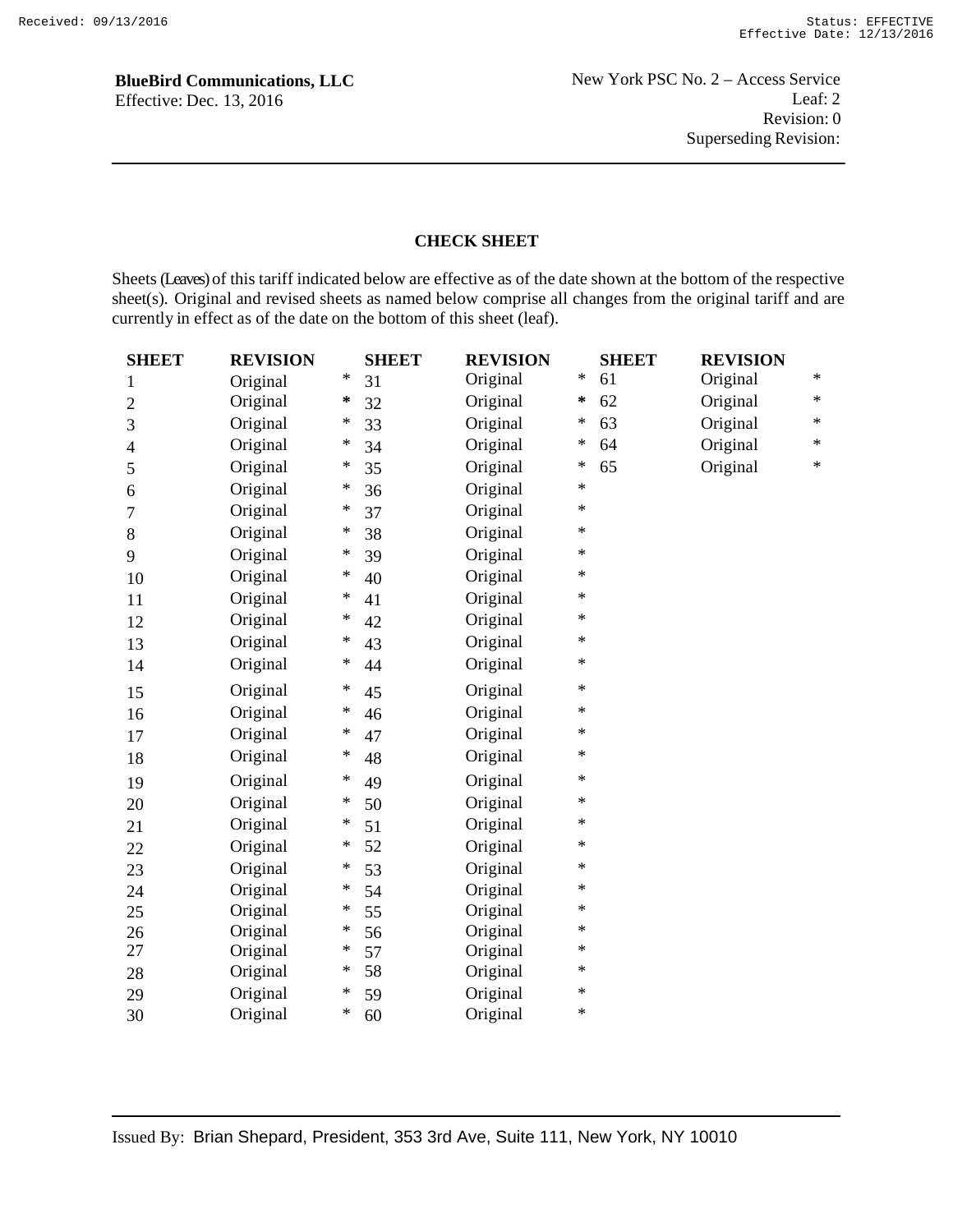### **TABLE OF CONTENTS**

| <b>Check Sheet</b>                                |                                                  | $\overline{2}$ |
|---------------------------------------------------|--------------------------------------------------|----------------|
| Table of Contents                                 |                                                  | 3              |
| Concurring, Connecting and Participating Carriers |                                                  |                |
| <b>Explanations of Symbols</b>                    |                                                  | 5              |
| <b>Tariff Format</b>                              |                                                  | 5              |
|                                                   | Section 1 Definitions of Abbreviations           | 6              |
|                                                   | Section 2 Rules and Regulations                  | 12             |
|                                                   | Section 3 Switched Access Service                | 43             |
|                                                   | Section 4 Dedicated Access Service               | 59             |
| Section 5                                         | Special Contracts, Arrangements and Construction | 60             |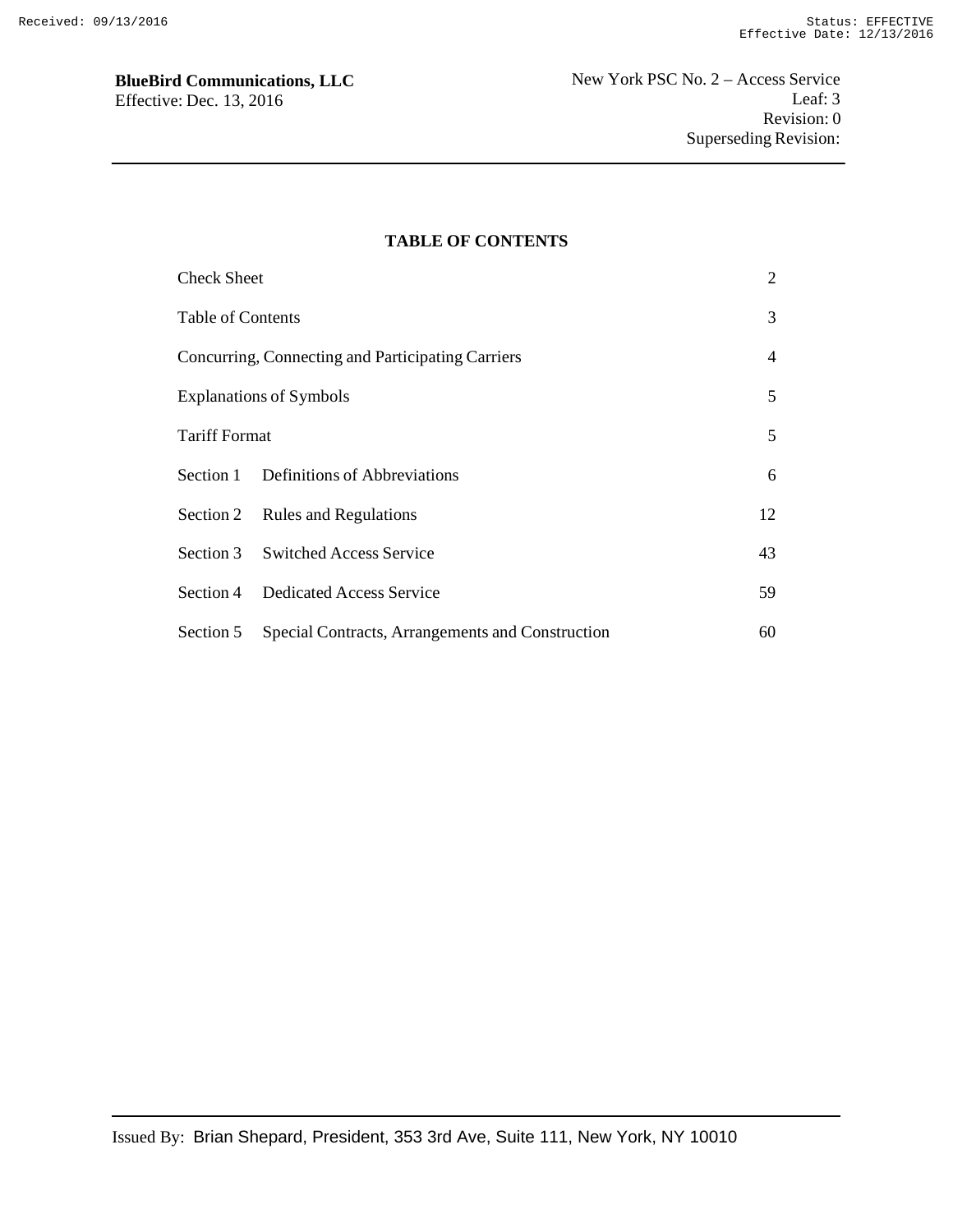### ISSUING CARRIERS

BlueBird Communications, LLC.

### CONCURRING CARRIERS

No Concurring Carriers

### CONNECTING CARRIERS

No Connecting Carriers

### OTHER PARTICIPATING CARRIERS

No Other Participating Carriers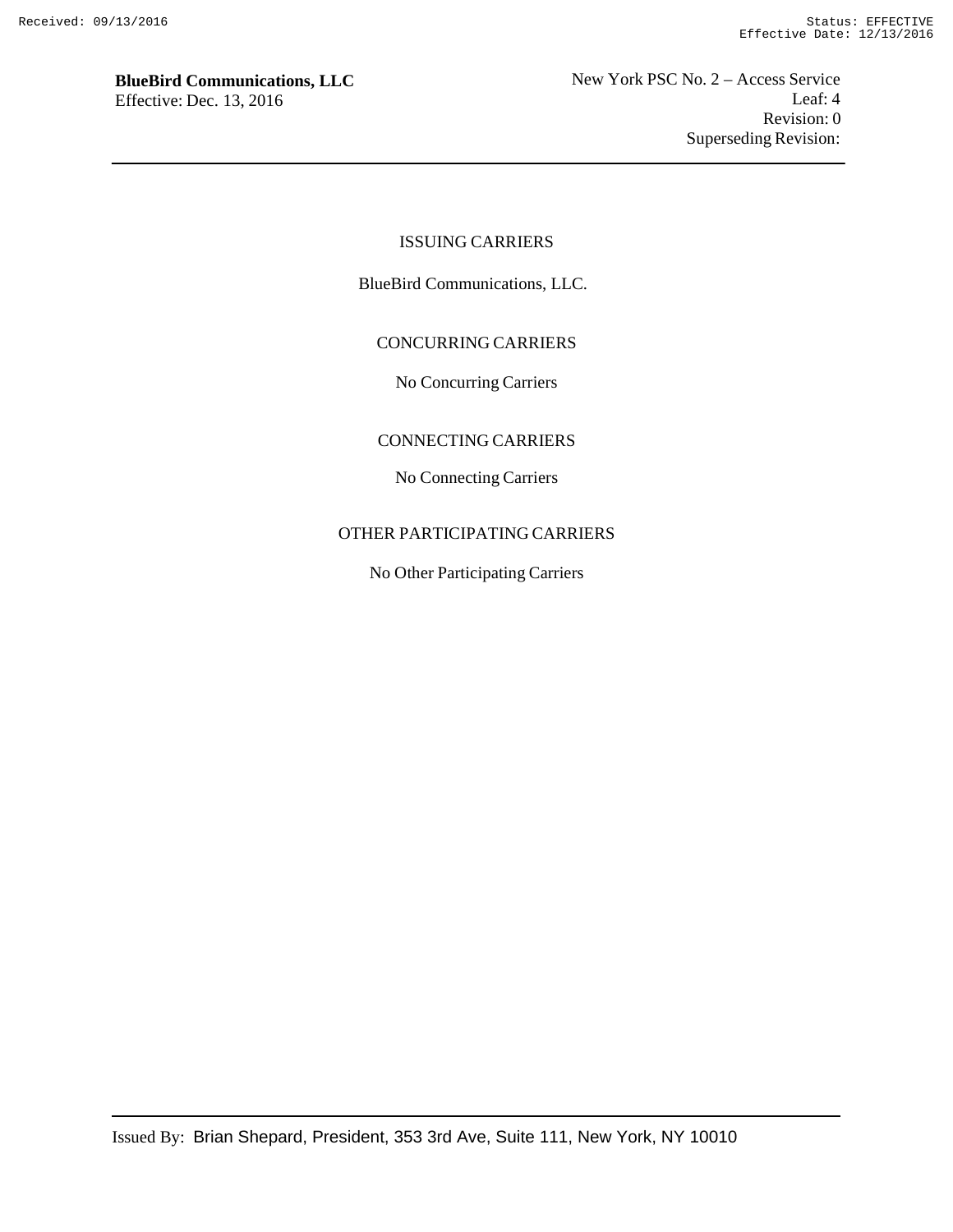### **EXPLANATION OF SYMBOLS**

The following symbols shall be used in this tariff for the purpose indicated below:

- (C) To signify changed regulation.
- (D) To signify discontinued rate or regulation.
- (I) To signify increased rate.
- (M) To signify a move in the location of text.
- (N) To signify new rate or regulation.
- (R) To signify reduced rate.
- (S) To signify reissued matter.
- (T) To signify a change in text but no change in rate or regulation.

#### **TARIFF FORMAT**

- A. Page Numbering Page numbers appear in the upper right corner of the page. Each page is numbered sequentially. However, a new page is occasionally added to the Tariff. When a new page is added between those already in effect, a decimal is added. For example, a new page added between page 15 and page 16 would be page 15.1.
- B. Page Revision Numbers Revision numbers also appear in the upper right corner of each page. These numbers are used to determine the most current page version on file with the Commission. For example, the 4th Revised Page 15 cancels the 3rd Revised Page 15.
- C. Paragraph Numbering Sequence Each level of paragraph numbering herein is subservient to its next higher level as shown:

2 2.1 2.1.1 2.1.1.A 2.1.1.A.(1)  $2.1.1.A.(1)(a)$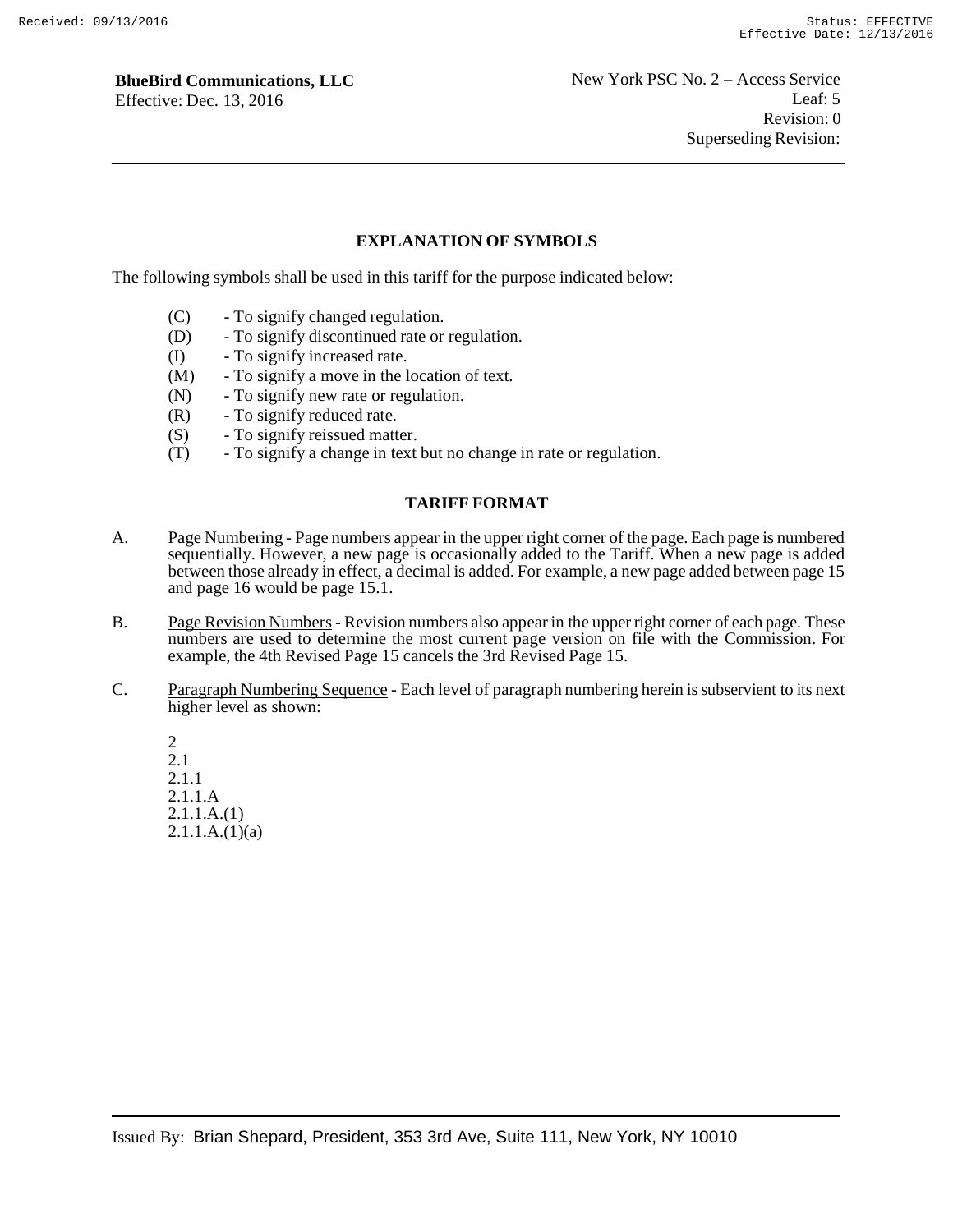### **SECTION 1 - DEFINITIONS AND ABBREVIATIONS**

Access Code - Denotes a uniform code assigned by the Company to an individual Customer. The code has the form 101XXXX or 950-XXXX.

Access Line - An arrangement which connects the Customer's local exchange line to a Company designated switching center or point of presence.

Access Minutes - The increment for measuring usage of exchange facilities for the purpose of calculating chargeable usage.

Access Service Request (ASR) - The service order form used by access service Customers and the Company to the process of establishing, moving or rearranging access services provided by the Company.

Access Tandem - A switching system that provides a traffic concentration and distribution function for originating or terminating traffic between End Offices and the Customer's Premises or Point of Presence.

Answer Supervision - The transmission of the switch trunk equipment supervisory signal (off-hook or onhook) to a carrier's Point of Presence or customer's terminal equipment as an indication that the called party has answered or disconnected.

Automatic Number Identification (ANI) - The automatic transmission of a caller's billing account telephone number to a local exchange company, interexchange carrier or a third party Customer. The primary purpose of ANI is for billing toll calls.

Bit - The smallest unit of information in a binary system of notation.

Bps - Bits per second. The number of bits transmitted in a one second interval.

Call - A Customer or End User attempt for which the complete address code (e.g., 0-, 911, or 10 digits) is provided to the Serving Wire Center, End Office or Access Tandem Switch.

Casual Calling - Where access to the Company's network and the subsequent use of service by the Customer is initiated through the dialing of a toll-free number or Access Code. Casual Calling allows non-Presubscribed customers to utilize the services of the Company.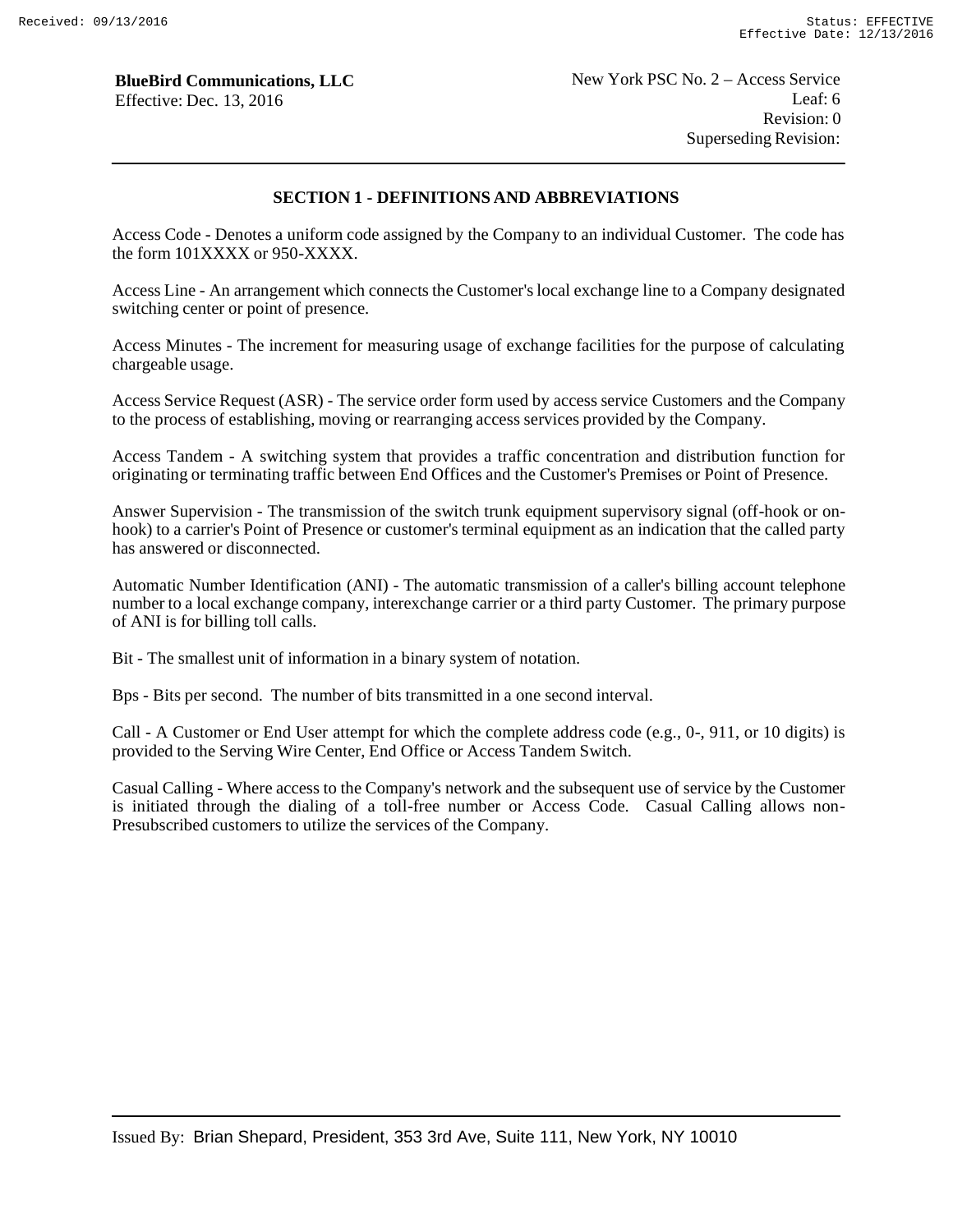# **SECTION 1 - DEFINITIONS AND ABBREVIATIONS, (CONT'D)**

**Central Office** - The premises of the Company or another local exchange carrier containing one or more switches where Customer or End User station loops are terminated for purposes of interconnection to other station loops, trunks or access facilities.

**Channel** - A communications path between two or more points.

**CIC** - An interexchange carrier identification code.

**Commission** - Refers to the New York Public Service Commission, unless otherwise indicated.

**Company or Carrier -** Used throughout this tariff to indicate BlueBird Communications, LLC.

**Constructive Order -** Delivery of calls to or acceptance of calls from the Customer's End Users over Company-switched local exchange services constitutes a Constructive Order by the Customer to purchase switched access services as described herein. Similarly the selection of the Customer by an End User as the End User's PIC constitutes a Constructive Order for switched access by the Customer.

**CPE** - Customer Premises Equipment. All Terminal Equipment or other communications equipment and/or systems provided by the Customer for use with the Company's facilities and services.

**Customer -** Any person, firm, partnership, corporation or other entity which uses service under the terms and conditions of this tariff and is responsible for the payment of charges. In most contexts, the Customer is an Interexchange Carrier utilizing the Company's Switched or Dedicated Access services described in this tariff to reach its End User customer(s).

**Customer Premises** - The premises specified by the Customer for termination of access services. Typically an Interexchange Carrier's Point of Presence.

**Dedicated Access** - Where originating or terminating access between an end user and an interexchange carrier are provided via dedicated facilities, circuits or channels. A method of reaching the Customer's communication and switching systems whereby the End User is connected directly to the Customer's Point of Presence or designate without utilizing the services of the local switched network.

**DS0** - Digital Signal Level 0; a dedicated, full duplex digital channel with line speeds of 2.4, 4.8, 9.6, 19.2, 56 or 64 Kbps.

**DS1** -Digital Signal Level 1; a dedicated, high capacity, full duplex channel with a line speed of 1.544 Mbps isochronous serial data having a line signal format of either Alternate Mark Inversion (AMI) or Bipolar with 8 Zero Substitution (B8ZS) and either Superframe (D4) or Extended Superframe (ESF) formats. DS1 Service has the equivalent capacity of 24 Voice Grade or DS0 services.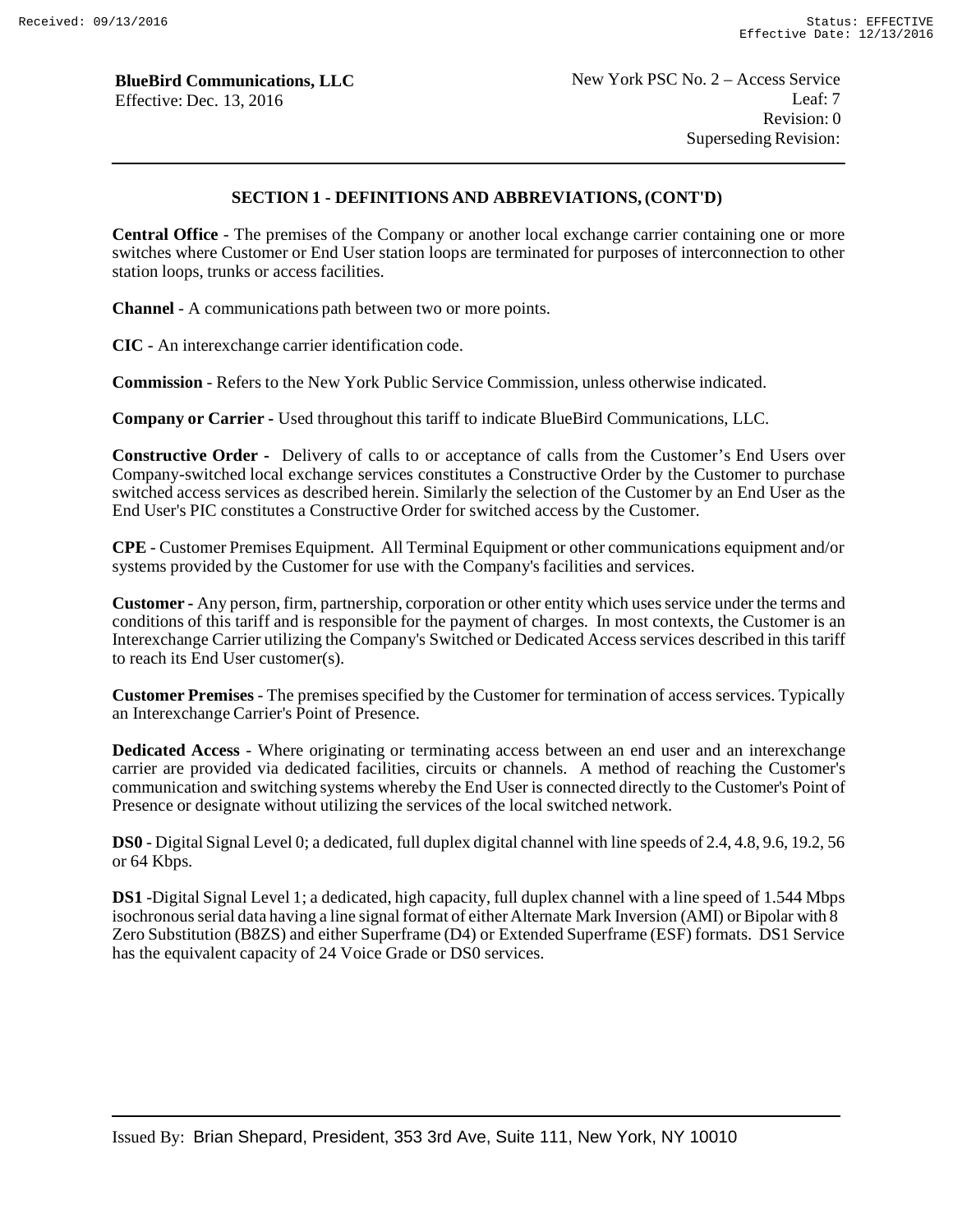# **SECTION 1 - DEFINITIONS AND ABBREVIATIONS, (CONT'D)**

**DS3** -Digital Signal Level 3; a dedicated, high capacity, full duplex channel with a line speed of 44.736 Mbps isochronous serial data having a line code of bipolar with three zero substitution (B3ZS). Equivalent capacity of 28 DS1 Services.

**Dual Tone Multifrequency (DTMF)** - Tone signaling, also known as touch tone signaling.

**End Office** - The Central Office from which the End User's Premises would normally obtain local exchange service and dial tone from the Company or other local exchange carrier.

**End Office Switch** - A Company switching system where Customer or End User station loops are terminated for purposes of interconnection to other station loops, trunks or access facilities. In most contexts, the End User is connected via station loops or trunks to an End Office Switch.

**End User** - Any person, firm, partnership, corporation or other entity which uses the service of the Company under the terms and conditions of this tariff. In most contexts, the End User is the customer of an Interexchange Carrier who in turn utilizes the Company's Switched or Dedicated Access services described in this tariff to provide the End User with access to the IC's communication and switching systems.

**End User Premises** - The premises specified by the Customer or End User for termination of access services at the End User's physical location.

**Equal Access** - Where the local exchange company central office provides interconnection to interexchange carriers with Feature Group D circuits. In such End Offices, Customers can presubscribe their telephone line(s) to their preferred interexchange carrier. A form of dialed access provided by local exchange companies whereby telephone calls dialed by the Customer are automatically routed to the Company's network. Customers may also route calls to the Company's network by dialing an access code provided by the Company.

**Exchange** - A group of lines in a unit generally smaller than a LATA established by the Company or other local exchange carrier for the administration of communications service in a specified area. An Exchange may consist of one or more central offices together with the associated facilities used in furnishing communications service within that area.

**Gbps** - Gigabits per second; billions of bits per second.

**Host Office** - An electronic switching system which provides call processing capabilities for one or more Remote Switching Modules or Remote Switching Systems.

**Individual Case Basis or ICB** - A process whereby the terms, conditions, rates and/or charges for a service provided under the general provisions of this tariff are developed or modified based on the unique circumstances in each case.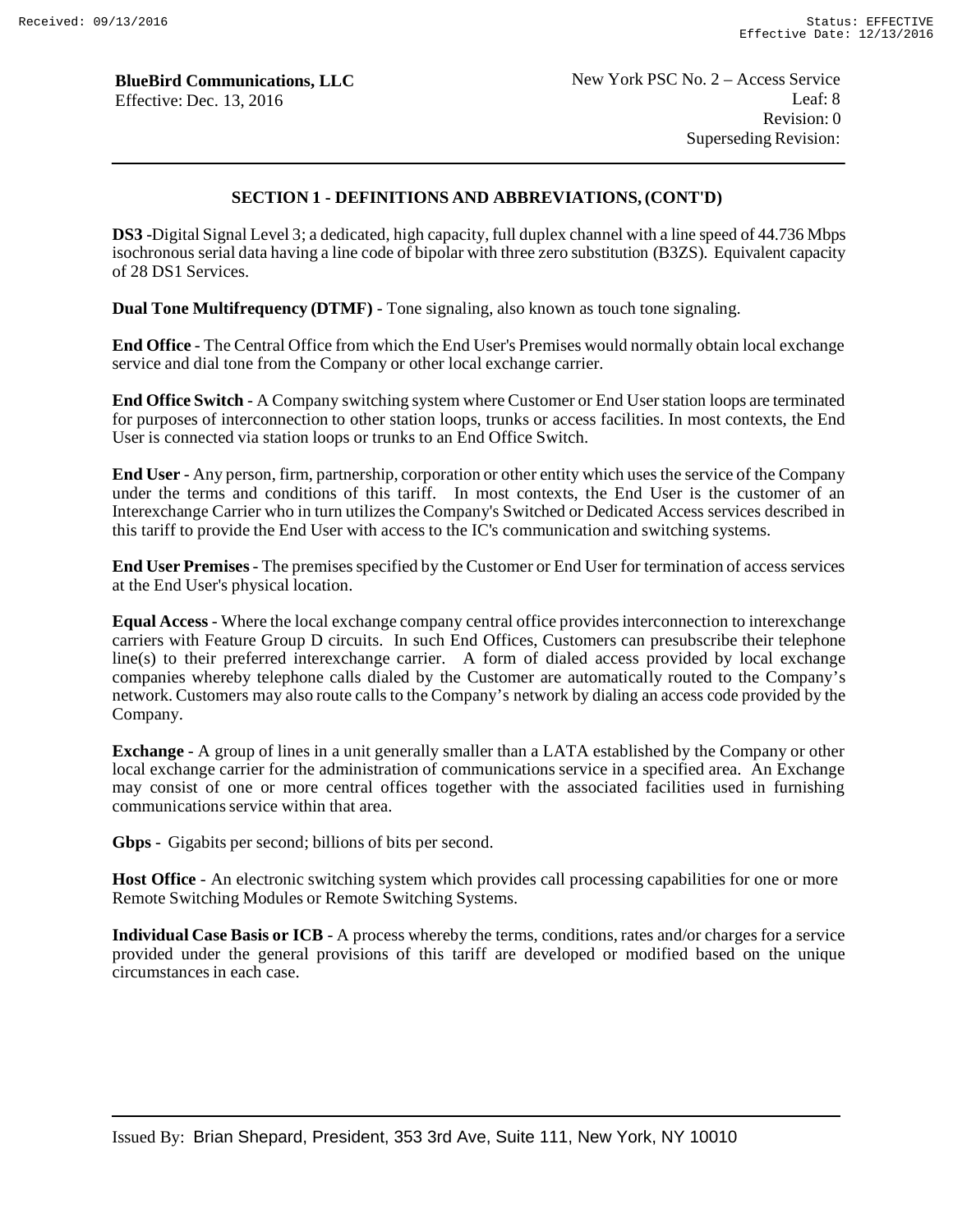### **SECTION 1 - DEFINITIONS AND ABBREVIATIONS, (CONT'D)**

**Interstate** - For the purpose of this tariff, the term Interstate applies to the regulatory jurisdiction of services used for communications between one or more originating and terminating points located in different states within the United States or between one or more points in the United States and at least one international location.

**Intrastate** - For the purpose of this tariff, the term Intrastate applies to the regulatory jurisdiction of services used for communications between one or more originating and terminating points, all located within the same state.

**Interexchange Carrier (IXC or IC) -** A long distance telecommunications services provider that furnishes services between exchange areas.

**Kbps** - Kilobits per second; 1000s of bits per second.

**LATA** - Local Access and Transport Area. A geographic area for the provision and administration of communications services existing on February 8, 1996, as previously established by the U.S. District Court for the District of Columbia in Civil Action No. 82-0192; or established by a Bell operating company after February 8, 1996 and approved by the FCC; or any other geographic area designated as a LATA in the National Exchange Carrier Association (NECA) Tariff F.C.C. No. 4.

**LEC** - Local Exchange Company.

**Mbps** - Megabits per second; millions of bits per second.

**Message** - See Call.

**N/A** - Not Applicable.

**Non-Recurring Charge ("NRC")** - The initial charge, usually assessed on a one-time basis, to initiate and establish a service or feature.

**NPA** - Numbering Plan Area or area code.

**OC-12** - A high capacity channel for full duplex, synchronous, optic transmission of digital signals based on the SONET Standard at a rate of 622.08 Mbps.

**OC-3** - A high capacity channel for full duplex, synchronous, optic transmission of digital signals based on the SONET Standard at a rate of 155.52 Mbps.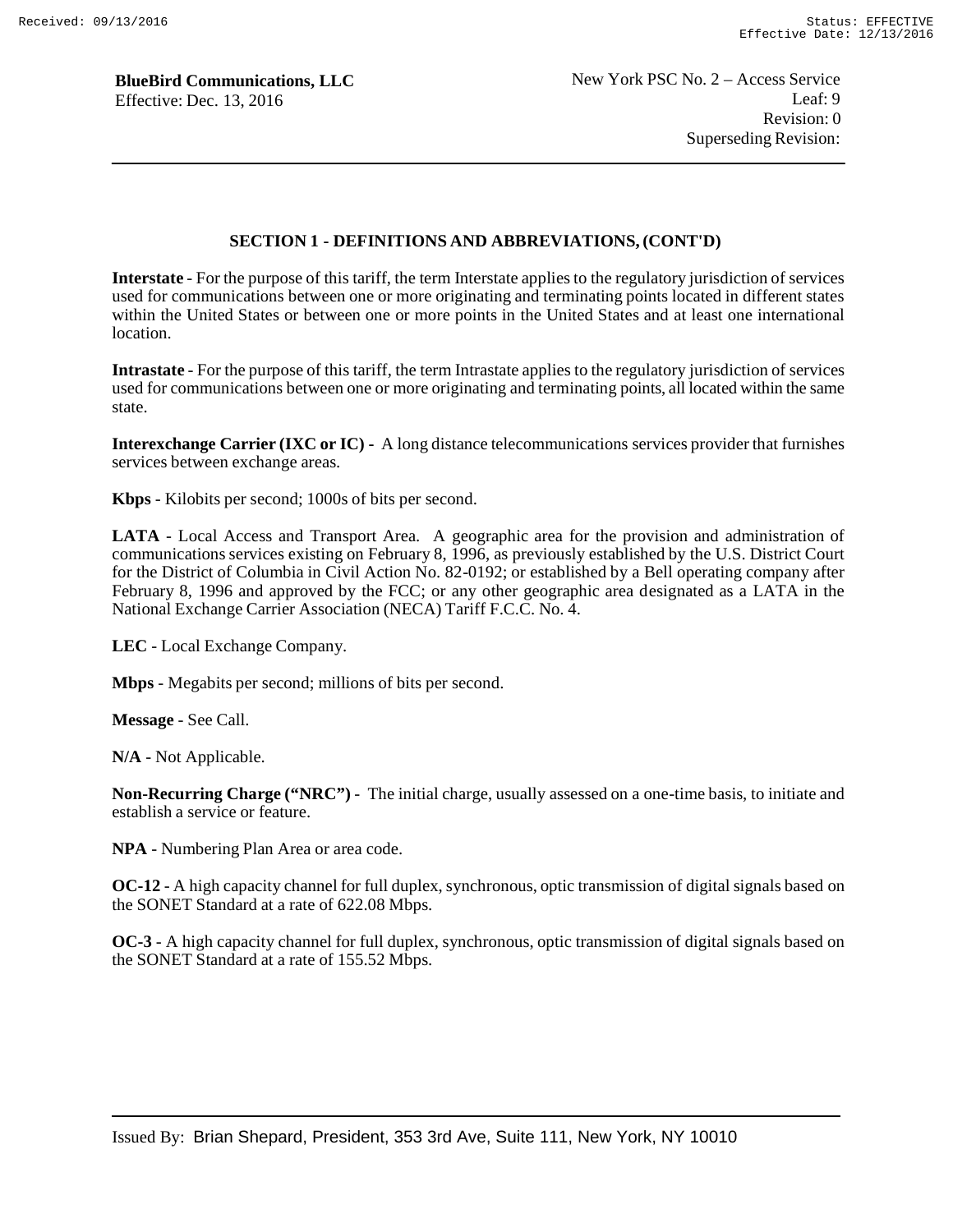# **SECTION 1 - DEFINITIONS AND ABBREVIATIONS, (CONT'D)**

**OC-48** - A high capacity channel for full duplex, synchronous, optic transmission of digital signals based on the SONET Standard at a rate of 2.4 Gbps

**Off-Hook** - The active condition of Switched Access service or a telephone exchange line.

**On-Hook** - The idle condition of Switched Access service or a telephone exchange line.

**Originating Direction** - The use of Switched Access Service for the origination of calls from an End User's Premises to a Customer's Point of Presence.

**PIC Authorization** - A Customer's or End User's selection of a PIC that meets the requirements of federal and state law.

**PIC** - Primary Interexchange Carrier.

**Point of Presence or POP** - The physical location associated with an Interexchange Carrier's communication and switching systems.

**Point of Termination** - The point of demarcation within a Customer or End User Premises at which the Company's responsibility for the provision of access service ends. The point of demarcation is the point of interconnection between Company communications facilities and Customer-provided or End User-provided facilities as defined in Part 68 of the Federal Communications Commission's Rules and Regulations.

**Premises** - A building, portion of a building in a multi-tenant building, or buildings on continuous property not separated by a highway. May also denote a Customer-owned enclosure or utility vault located above or below ground on private property or on Customer acquired right-of-way.

**Presubscription** - An arrangement whereby a Customer selects and designate to the Company or other LEC a carrier he or she wishes to access, without an access code, for completing interLATA and/or intraLATA toll calls. The selected carrier is referred to as the Primary Interexchange Carrier.

**Primary Interexchange Carrier** - The IXC designated by the Customer as its first routing choice and primary overflow carrier for routing of 1+ direct dialed and operator assisted non-local calls.

**Private Line** - A service which provides dedicated path between one or more Customer Premises.

**Query** - The inquiry to a Company data base to obtain information, processing instructions or service data.

**Recurring Charge** - The charges to the Customer for services, facilities or equipment, which continue for the agreed upon duration of the service. Recurring charges do not vary based on Customer usage of the services, facilities or equipment provided.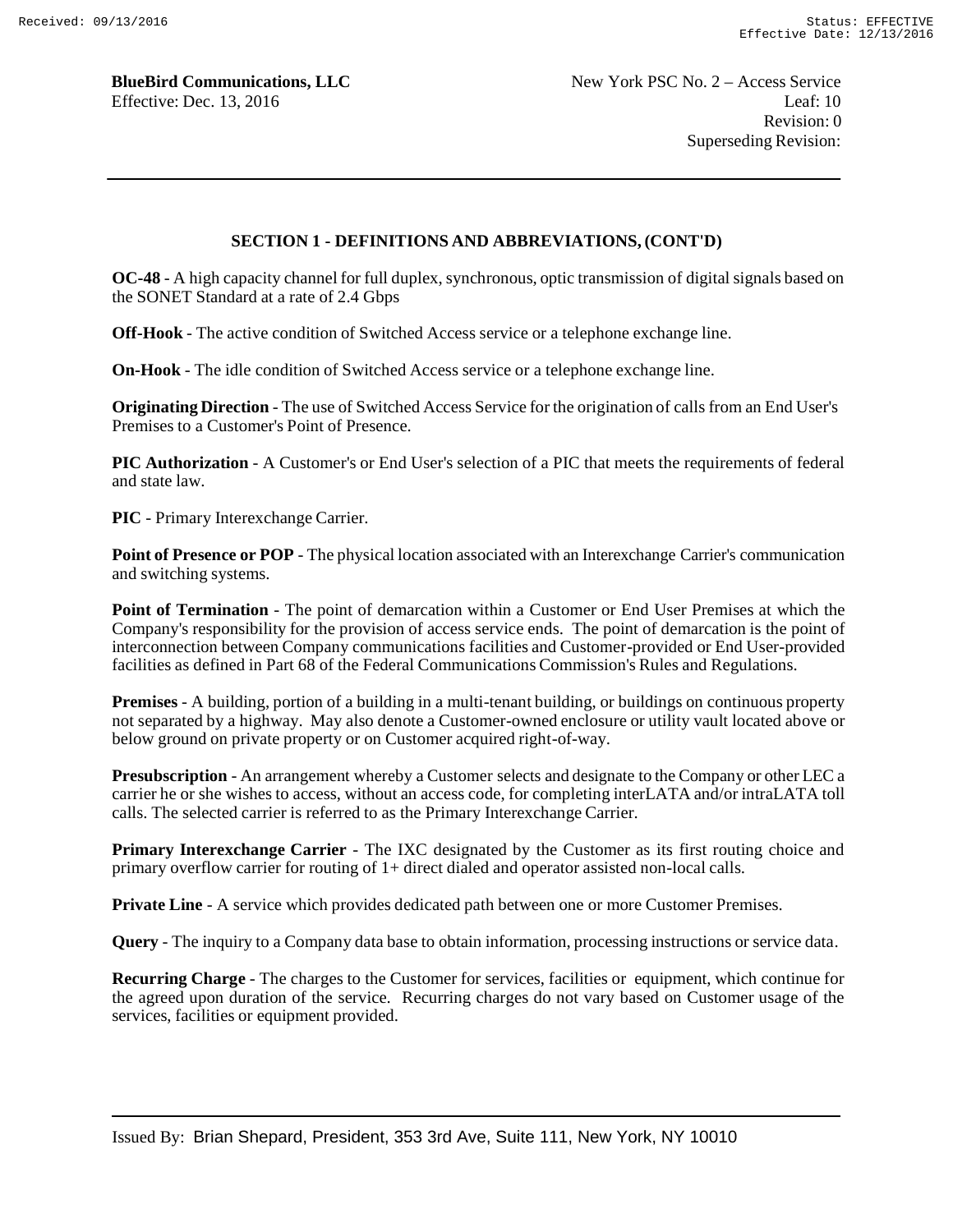### **SECTION 1 - DEFINITIONS AND ABBREVIATIONS, (CONT'D)**

**Remote Switching Modules or Remote Switching Systems (RSM/RSS)** - Small remotely controlled electronic End Office Switching equipment which obtains its call processing capability from a Host Office. An RSM/RSS cannot accommodate direct trunks to a Customer.

**Service Commencement Date** - The first day following the date on which the Company notifies the Customer that the requested service or facility is available for use, unless extended by the Customer's refusal to accept service which does not conform to standards in the service order or this tariff, in which case the service commencement date is the date of the Customer's acceptance. The Company and Customer may mutually agree on a substitute service commencement date.

**Service Order** - A written request for network services executed by the Customer and the Company. The signing of a Service Order by the Customer and acceptance by the Company begins the respective obligations of the parties in that order services offered under this tariff.

**Serving Wire Center Switch** - A Company switching system where Customer or End User station loops are terminated for purposes of interconnection to other station loops, trunks or access facilities. In most contexts, the Customer is connected via station loops or trunks to a Serving Wire Center Switch.

**Special Access** - See Dedicated Access.

**Station** - Refers to telephone equipment or an exchange access line from or to which calls are placed.

**Switched Access** - Where originating or terminating access between an end user and an interexchange carrier is provided via Feature Group facilities, circuits or channels provided by a local exchange carrier. A method of reaching the Customer's communication and switching systems whereby the End User is connected to the Customer's Point of Presence or designate using services of the local switched network.

**Tandem Switch** - See Access Tandem.

**Terminating Direction** - The use of Switched Access Service for the completion of calls from a Customer's Point of Presence to an End User Premises.

**Toll VoIP-PSTN Traffic -** The term Toll VoIP-PSTN Traffic denotes a customer's interexchange voice traffic exchanged with the Telephone Company in Time Division Multiplexing format over PSTN facilities, which originates and/or terminates in Internet Protocol (IP) format. Toll VoIP-PSTN Traffic originates and /or terminates in IP format when it originates from and/or terminates to an end user customer of a service that requires IP-compatible customer premises equipment.

**Trunk** - A communications path connecting two switching systems in a network, used in the establishment of an end-to-end connection.

**V & H Coordinates** - Geographic points which define the originating and terminating points of a call in mathematical terms so that the airline mileage of the call may be determined. Call mileage may be used for the purpose of rating calls.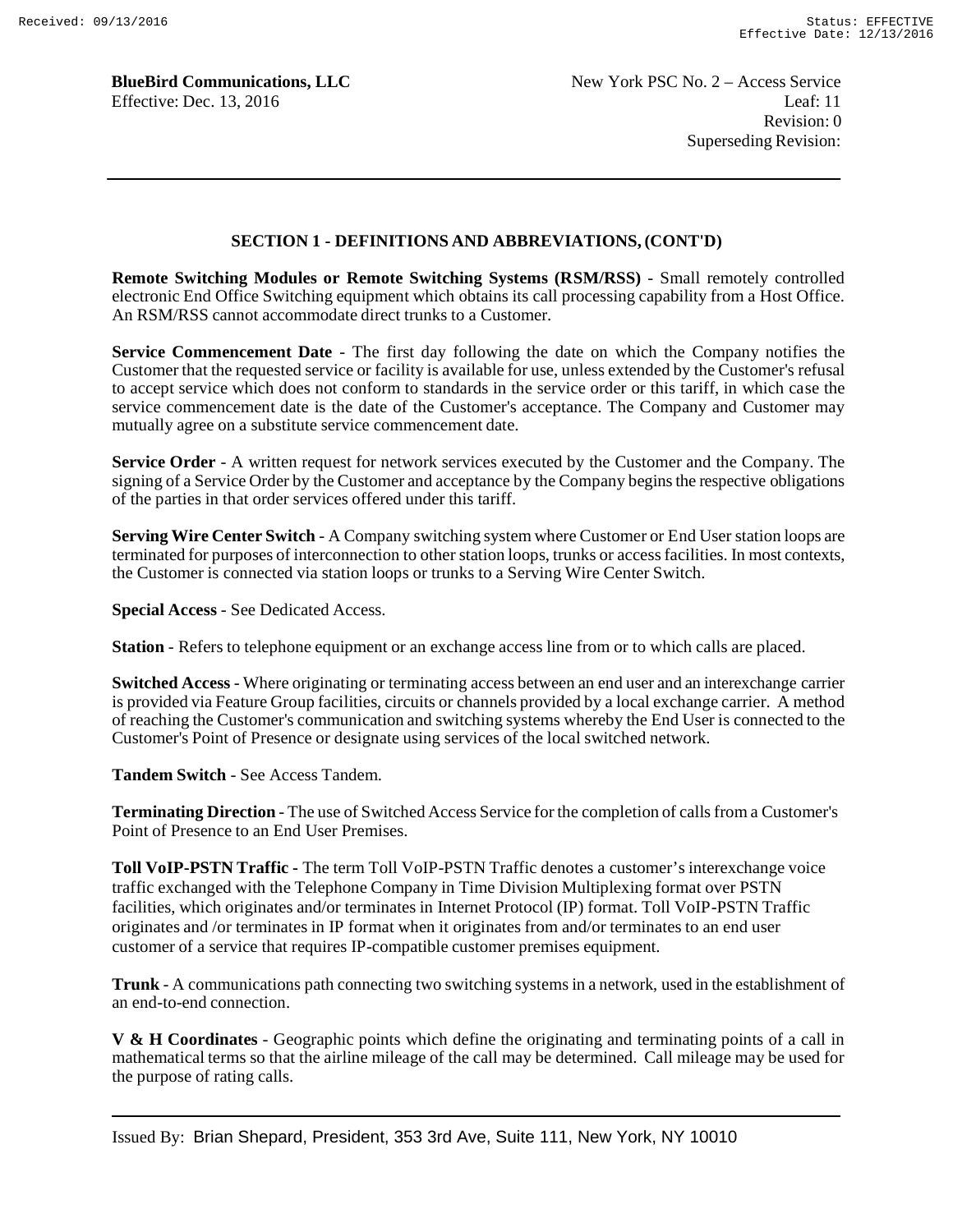### **SECTION 2 - RULES AND REGULATIONS**

### **2.1 Undertaking of BlueBird Communications, LLC.**

- **2.1.1** The Company undertakes to furnish switched or dedicated access communications service pursuant to the terms of this tariff.
- **2.1.2** The Company's services and facilities are available twenty-four (24) hours per day, seven (7) days per week.
- **2.1.3** The Company is responsible under this tariff only for the services and facilities provided hereunder, and it assumes no responsibility for any service provided by any other entity that purchases access to the Company network in order to originate or terminate its own services, or to communicate with its own customers.
- **2.1.4** The Company arranges for installation, operation, and maintenance of the communications services provided in this tariff for Customers in accordance with the terms and conditions set forth under this tariff. The Customer shall be responsible for all charges due for such service arrangements.

#### **2.2 Use of the Company's Service**

- **2.2.1** Services provided under this tariff may be used by the Customer for any lawful telecommunications purpose for which the service is technically suited.
- **2.2.2** The services the Company offers shall not be used for any unlawful purpose or for any use as to which the Customer has not obtained all required governmental approvals, authorizations, licenses, consents and permits.
- **2.2.3** Recording of telephone conversations of service provided by the Company under this tariff is prohibited except as authorized by applicable federal, state and local laws.
- **2.2.4** Any service provided under this tariff may be resold to or shared (jointly used) with other persons at the Customer's option. The Customer remains solely responsible for all use of service ordered by it or billed to its account(s) pursuant to this tariff, for determining who is authorized to use its service, and for promptly notifying the Company of any unauthorized use. The Customer may advise its customers that a portion of its service is provided by the Company, but the Customer shall not represent that the Company jointly participates with the Customer in the provision of the service. The Company may require applicants for service who intend to use the Company's offerings for resale, shared and/or joint use to file a letter with the Company confirming that their use of the Company's offerings complies with relevant laws and the Commission's regulations, policies, orders, and decisions.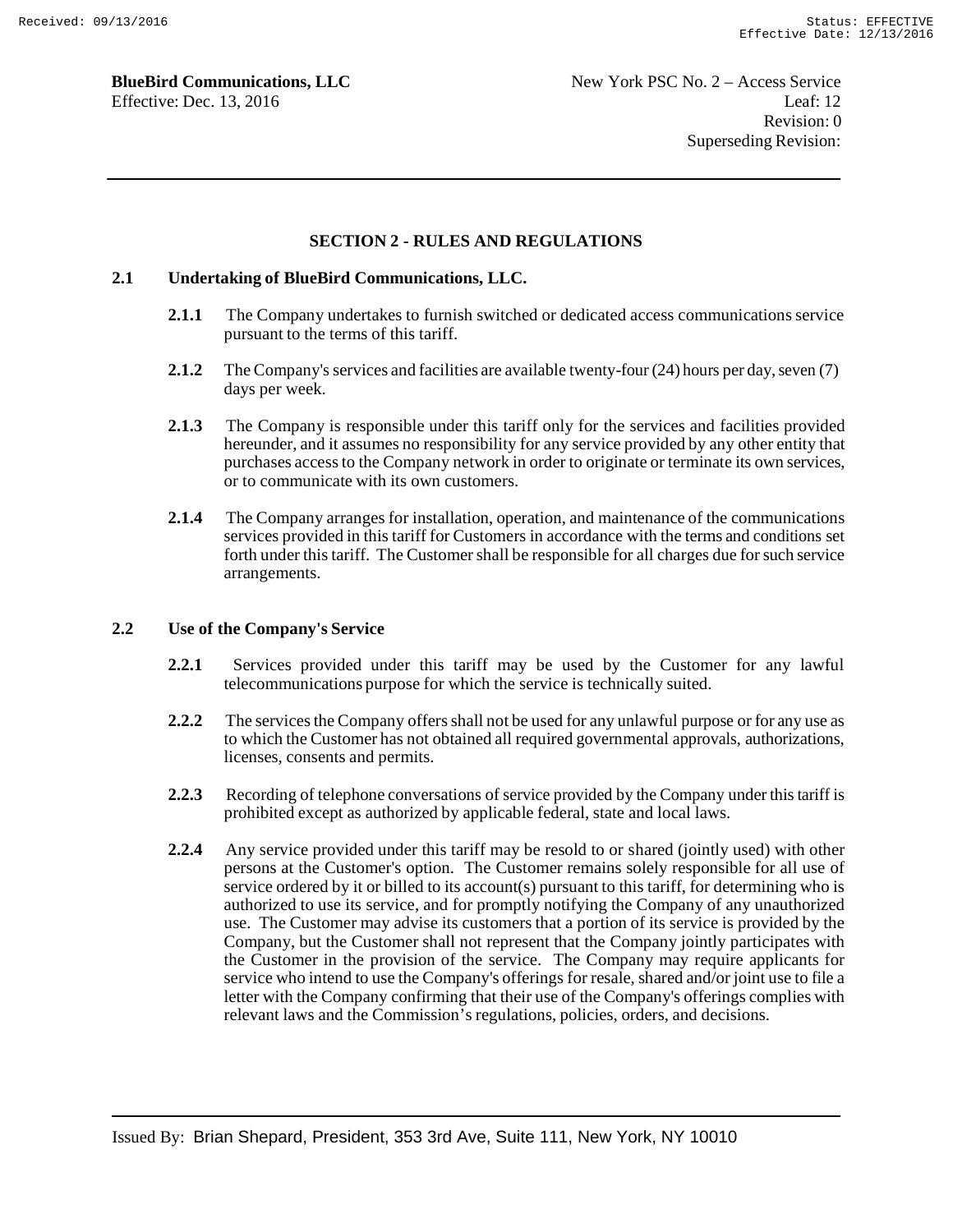### **SECTION 2 - RULES AND REGULATIONS, (CONT'D)**

### **2.3 Limitations**

- **2.3.1** The Company does not undertake to transmit messages, but offers the use of its facilities when available, and will not be liable for errors in transmission or for failure to establish connections.
- **2.3.2** The furnishing of service under this tariff is subject to the availability on a continuing basis of all the necessary facilities and equipment and is limited to the capacity of the Company's facilities as well as facilities the Company may obtain from other carriers, from time to time, to furnish service as required at the sole discretion of the Company.
- **2.3.3** The Company reserves the right to limit or to allocate the use of existing facilities, or of additional facilities offered by the Company, when necessary because of lack of facilities, or due to some other cause beyond the Company's control.
- **2.3.4** The Company may block any signals being transmitted over its network by Customers which cause interference to the Company or other users. Customer shall not be relieved of all obligations to make payments for charges relating to any blocked service and shall indemnify the Company for any claim, judgment or liability resulting from such blockage.
- **2.3.5** The Company reserves the right to discontinue service when the Customer is using the service in violation of the provisions of this tariff, or in violation of the law.
- **2.3.6** The Company reserves the right to discontinue service, limit service, or to impose requirements as required to meet changing regulatory or statutory rules and standards, or when such rules and standards have an adverse material affect on the business or economic feasibility of providing service, as determined by the Company in its reasonable judgment.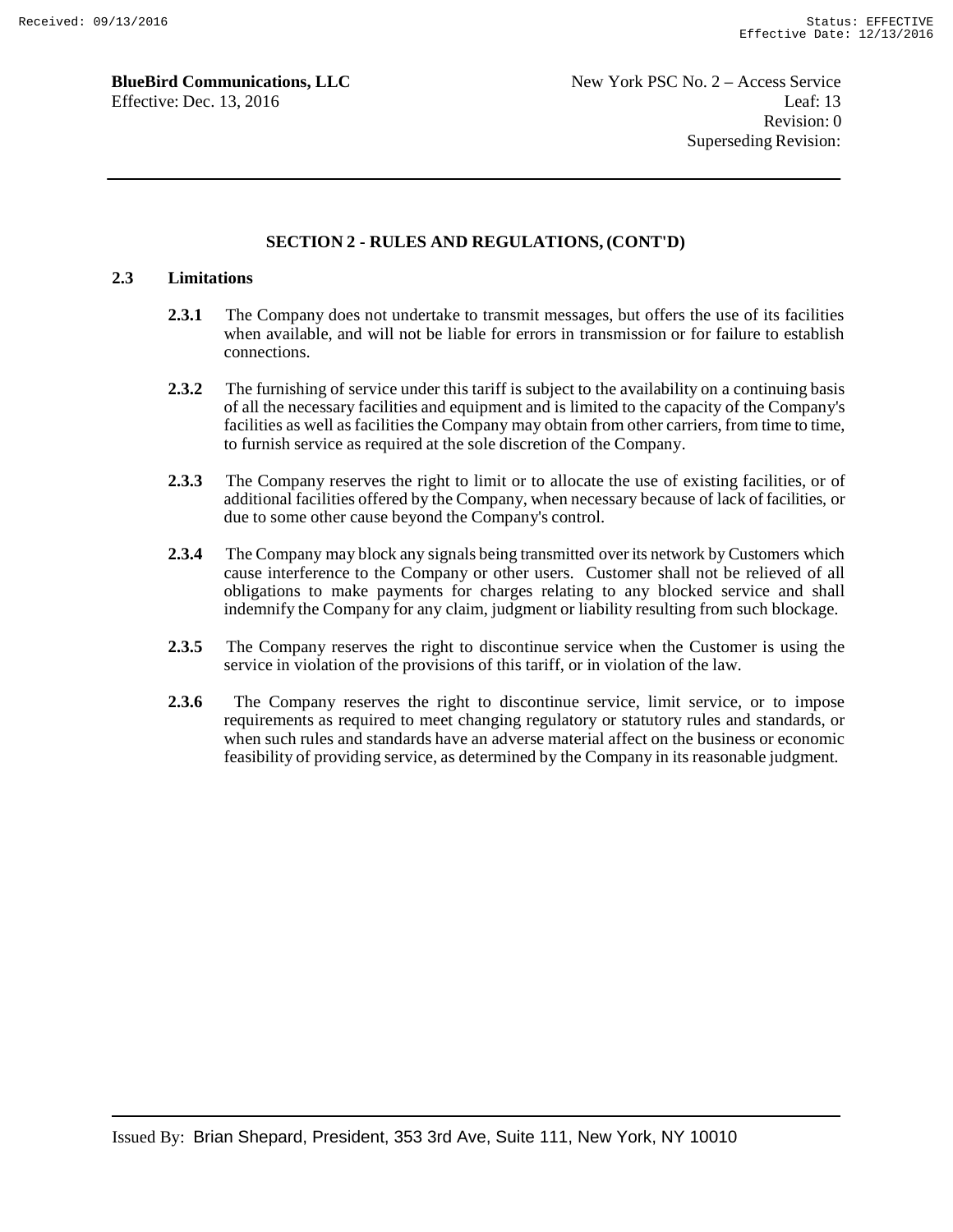### **SECTION 2 - RULES AND REGULATIONS, (CONT'D)**

### **2.4 Assignment and Transfer**

Neither the Company nor the Customer may assign or transfer its rights or duties in connection with the services and facilities provided by the Company without the written consent of the other party, except that the Company may assign its rights and duties to a) any entity controlling, controlled by or under common control with the Company, whether direct or indirect; b) under any sale or transfer of all or substantially all the assets of the Company within the applicable state or states; or c) under any financing, merger or reorganization of the Company.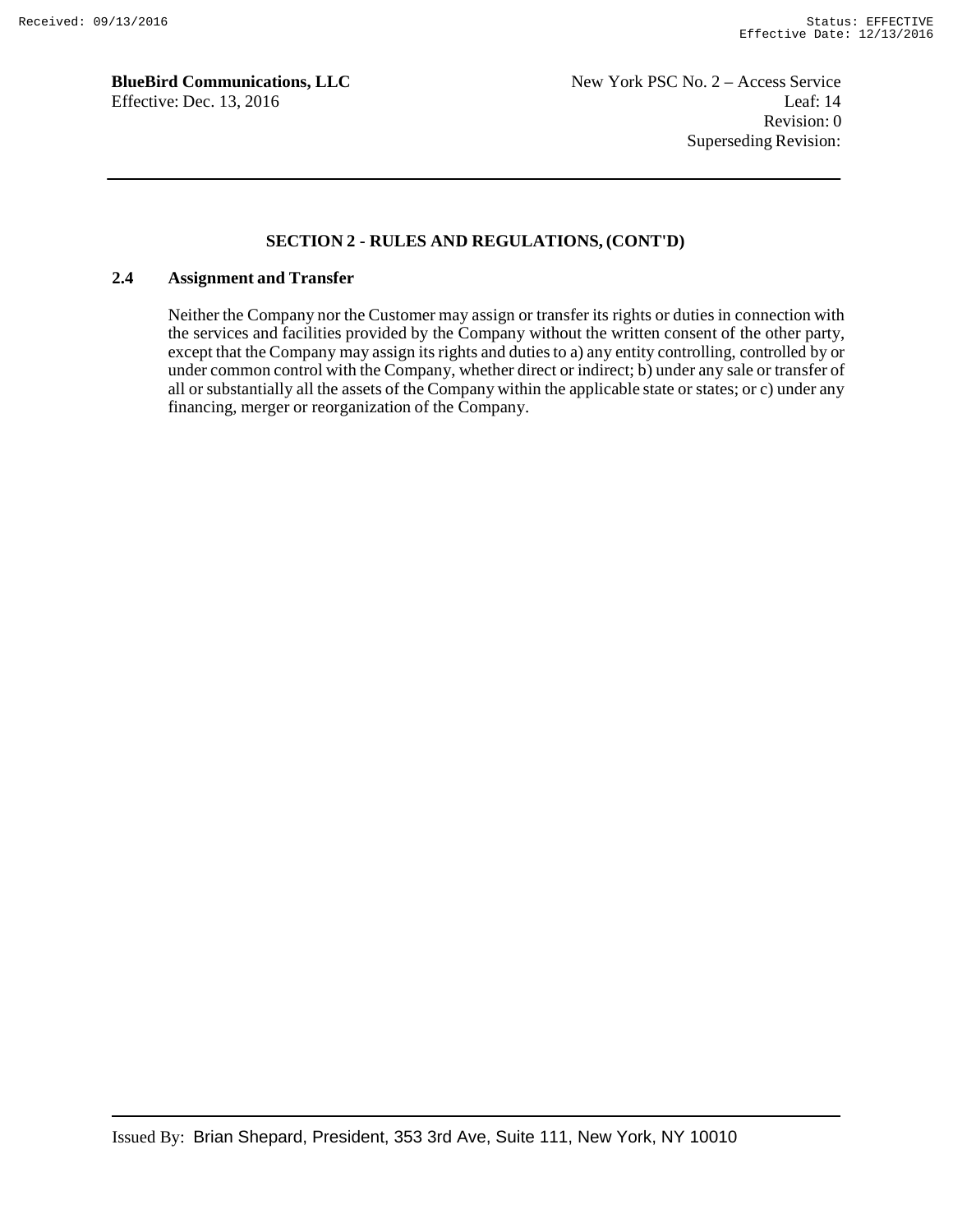### **SECTION 2 - RULES AND REGULATIONS, (CONT'D)**

### **2.5 Application or Service**

Customers may be required to enter into written or oral service orders which shall contain or reference a specific description of the service ordered, the rates to be charged, the duration of the services, and the terms and conditions in this tariff. Customers will also be required to execute any other documents as may be reasonably requested by the Company.

### **2.6 Ownership of Facilities**

- 2.6.1 The Customer obtains no property right or interest in the use of any specific type of facility, service, equipment, number, process, or code.
- **2.6.2** Title to all facilities utilized by the Company to provide service under the provisions of this tariff shall remain with the Company, its partners, agents, contractors or suppliers. Such facilities shall be returned to the Company, its partners, agents, contractors or suppliers by the Customer, whenever requested, within a reasonable period following the request in original condition, reasonable wear and tear expected.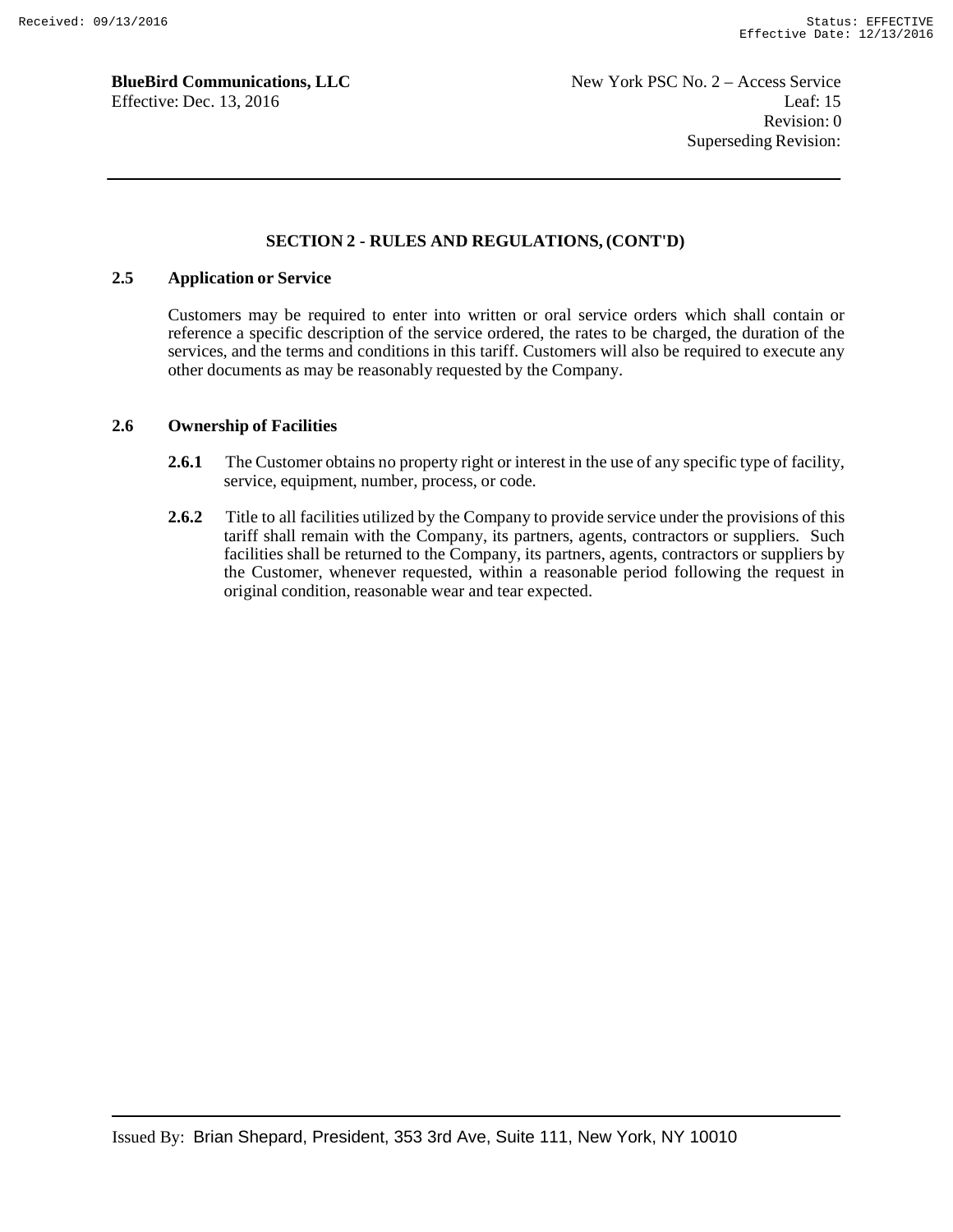### **SECTION 2 - RULES AND REGULATIONS, (CONT'D)**

### **2.7 Liability of the Company**

- **2.7.1** The liability of the Company for damages of any nature arising from errors, mistakes, omissions, interruptions, or delays of the Company, its agents, servants, or employees, in the course of establishing, furnishing, rearranging, moving, terminating, changing or removing the service or facilities or equipment shall not exceed an amount equal to the charges applicable under this tariff (calculated on a proportionate basis where appropriate, at the sole discretion of the Company) to the period during which such error, mistake, omission, interruption or delay occurs.
- **2.7.2** In no event shall the Company be liable for any incidental, indirect, special, or consequential damages (including, without limitation, lost revenue or profits) of any kind whatsoever regardless of the cause or foreseeability thereof.
- **2.7.3** When the services or facilities of other common carriers are used separately or in conjunction with the Company's facilities or equipment in establishing connection to points not reached by the Company's facilities or equipment, the Company shall not be liable for any act or omission of such other common carriers or their agents, servants or employees.
- **2.7.4** The Company shall not be liable for any failure of performance hereunder if such failure is due to any cause or causes beyond the reasonable control of the Company. Such causes shall include, without limitation, acts of God, fire, explosion, vandalism, cable cut, storm or other similar occurrence, any law, order, regulation, direction, action or request of the United States government or of any other government or of any civil or military authority, national emergencies, insurrections, riots, wars, strikes, lockouts or work stoppages or other labor difficulties, supplier failures, shortages, breaches or delays, or preemption of existing service to restore service in compliance with FCC, or other relevant Commission, rules and regulations.
- **2.7.5** The Company shall not be liable for interruptions, delays, errors, or defects in transmission, or for any injury whatsoever, caused by the Customer, or the Customer's agents, End Users, or by facilities or equipment provided by the Customer.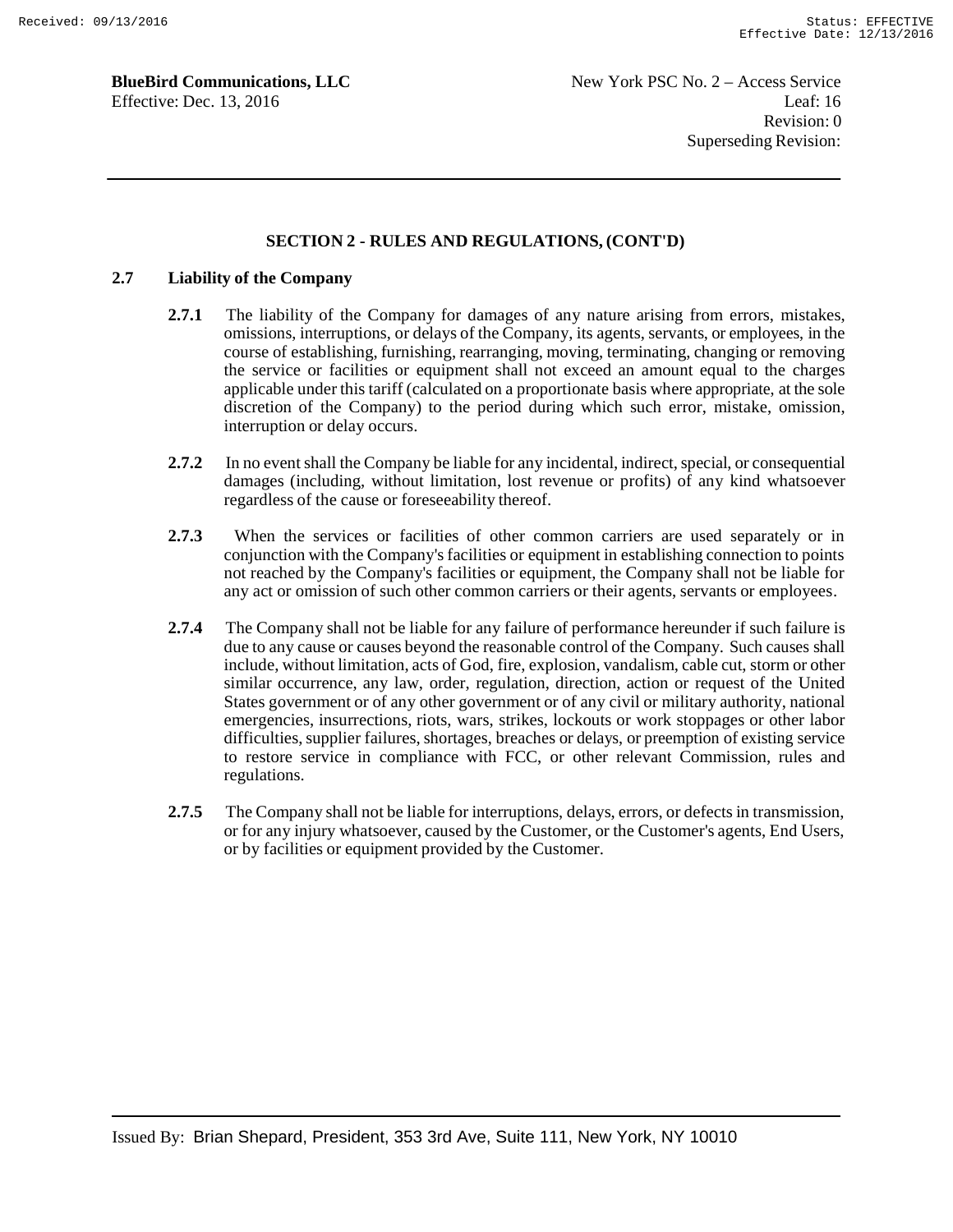### **SECTION 2 - RULES AND REGULATIONS, (CONT'D)**

### **2.7 Liability of the Company (Continued)**

- **2.7.6** No liability shall attach to the Company by reason of any defacement or damage to the Customer's premise resulting from the existence of the Company's equipment or facilities on such premise, or by the installation or removal thereof, when such defacement or damage is not the result of the gross negligence or intentional misconduct of the Company or its employees.
- **2.7.7** The Company does not guarantee nor make any warranty with respect to installations provided by it for use in an explosive atmosphere.
- **2.7.8** The Company makes no warranties or representations, express or implied, either in fact or by operation of law, statutory or otherwise, including warranties of merchantability or fitness for a particular use, except those expressly set forth herein.
- **2.7.9** Failure by the Company to assert its rights under a provision of this tariff does not preclude the Company from asserting its rights under other provisions.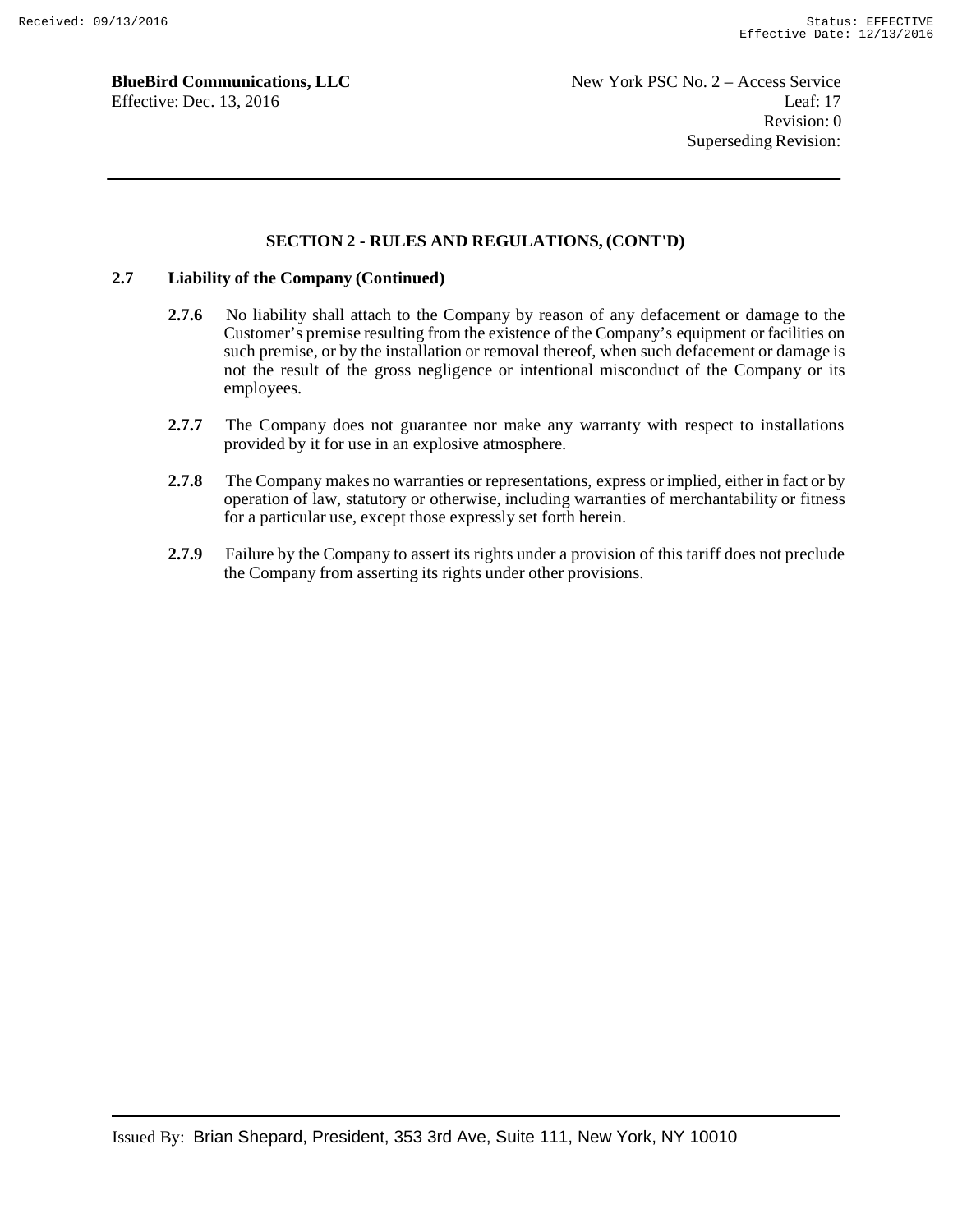### **SECTION 2 - RULES AND REGULATIONS, (CONT'D)**

### **2.8 Liability of the Customer**

- **2.8.1** The Customer will be liable for damages to the facilities of the Company and for all incidental and consequential damages caused by the acts or omissions of the Customer, its officers, employees, agents, invites, or contractors where such acts or omissions are not the direct result of the Company's negligence or intentional misconduct.
- **2.8.2** To the extent caused by the acts or omissions of the Customer as described in 2.8.1, preceding, the Customer shall indemnify, defend and hold harmless the Company from and against all claims, actions, damages, liabilities, costs and expenses, including reasonable attorneys' fees, for (1) any loss, destruction or damage to property of any third party, and (2) any liability incurred by any third party pursuant to this or any other tariff of the Company, or otherwise, for any interruption of, interference to, or other defect in any service provided to such third party.
- **2.8.3** A Customer shall not assert any claim against any other Customer or user of the Company's services for damages resulting in whole or in part from or arising in connection with the furnishing of service under this tariff including but not limited to mistakes, omissions, interruptions, delays, errors or other defects or misrepresentations, whether or not such other Customer or user contributed in any way to the occurrence of the damages, unless such damages were caused solely by the negligent or intentional act or omission of the other Customer or user and not by any act or omission of the Company. Nothing in this tariff is intended either to limit or to expand Customer's right to assert any claims against third parties for damages of any nature other than those described in the preceding sentence.
- **2.8.4** The Customer shall be fully liable for any damages, including, without limitation, usage charges, that the Customer may incur as a result of the unauthorized use of services provide to a Customer. Unauthorized use occurs when a person or entity that does not have actual, apparent, or implied authority to use the network, obtains the Company's services provided under this tariff. The unauthorized use of the Company's services includes, but is not limited to, the placement of calls from the Customer's premise, and the placement of calls through equipment controlled and/or provided by the Customer, that are transmitted over the Company's network without the authorization of the Customer. The Customer shall be fully liable for all such usage charges.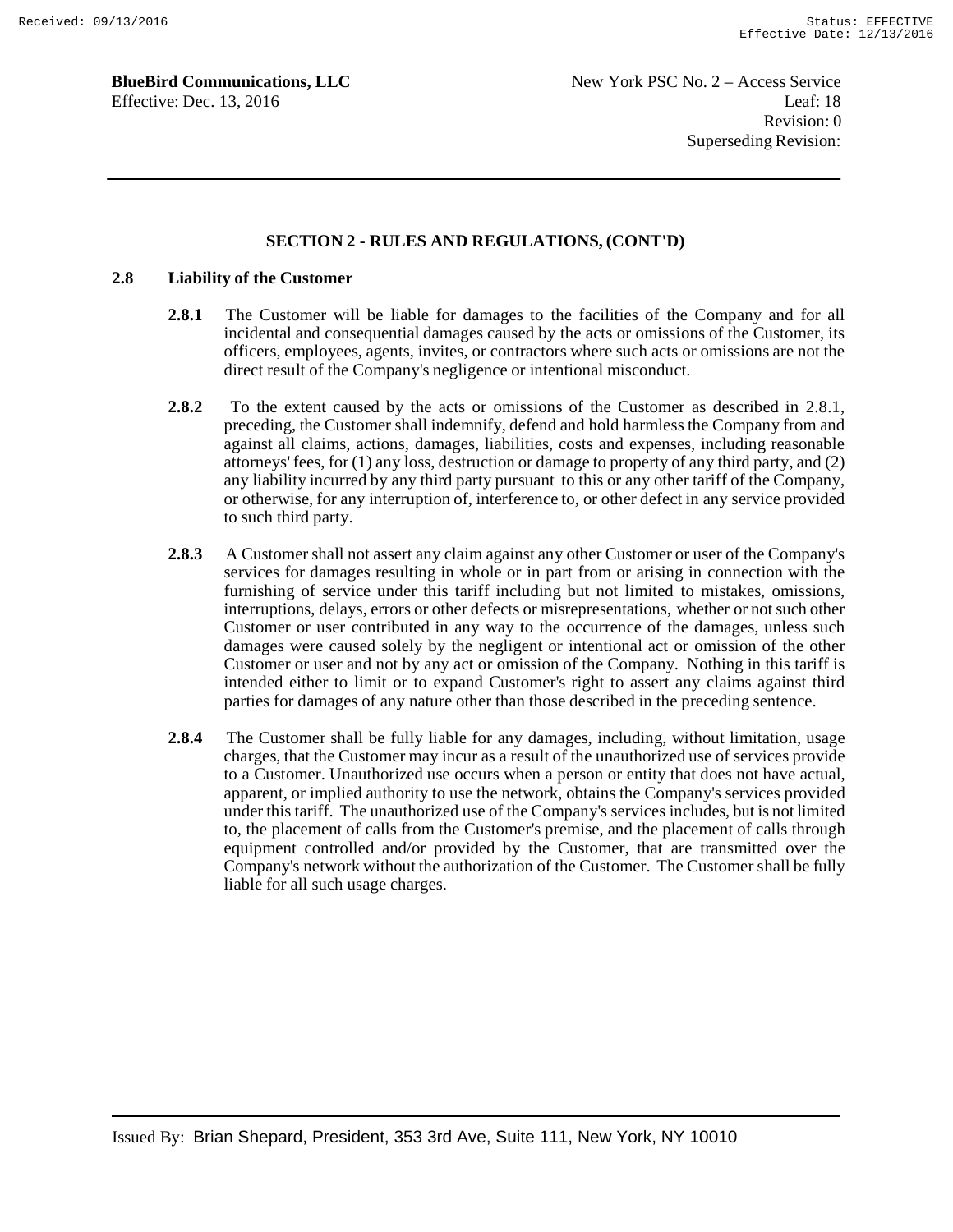### **SECTION 2 - RULES AND REGULATIONS, (CONT'D)**

### **2.9 Obligations of the Customer**

- **2.9.1** The Customer is responsible for making proper application for service; placing any necessary orders; for complying with tariff regulations; and payment of charges for services provided. Specific Customer responsibilities include, but are not limited to the following:
	- (a) reimbursing the Company for damage to or loss of the Company's facilities or equipment caused by the acts or omissions of the Customer; or the non-compliance by the Customer, with these regulations; or by fire or theft or other casualty on the Customer premise, unless caused by the gross negligence or intentional misconduct of the employees or agents of the Company;
	- (b) providing at no charge, as specified from time to time by the Company, any needed equipment, secured space, power, supporting structures, and conduit to operate Company facilities and equipment installed on the premise of the Customer, and the level of heating and air conditioning necessary to maintain the proper operating environment on such premise;
	- (c) obtaining, maintaining and otherwise having full responsibility for all rights-of-way and conduit necessary for installation of fiber optic cable and associated equipment used to provide communications services to the Customer from the cable building entrance or property line to the location of the equipment space described in Section 2.9.1 (b). Any and all costs associated with the obtaining and maintaining the rights-of-way described herein, including the costs of altering the structure to permit installation of the Company provided facilities, shall be borne entirely by, or may be charged by the Company, to the Customer; the Company may require the Customer to demonstrate its compliance with this section prior to accepting an order for service;
	- (d) providing a safe place to work and complying with all laws and regulations regarding the working conditions on the premise at which Company employees and agents shall be installing or maintaining the Company's facilities and equipment; the Customer may be required to install and maintain Company facilities and equipment within a hazardous area if, in the Company's opinion, injury or damage to the Company employees or property might result from installation or maintenance by the Company; the Customer shall be responsible for identifying, monitoring, removing and disposing of any hazardous material (e.g., friable asbestos) prior to any construction or installation work;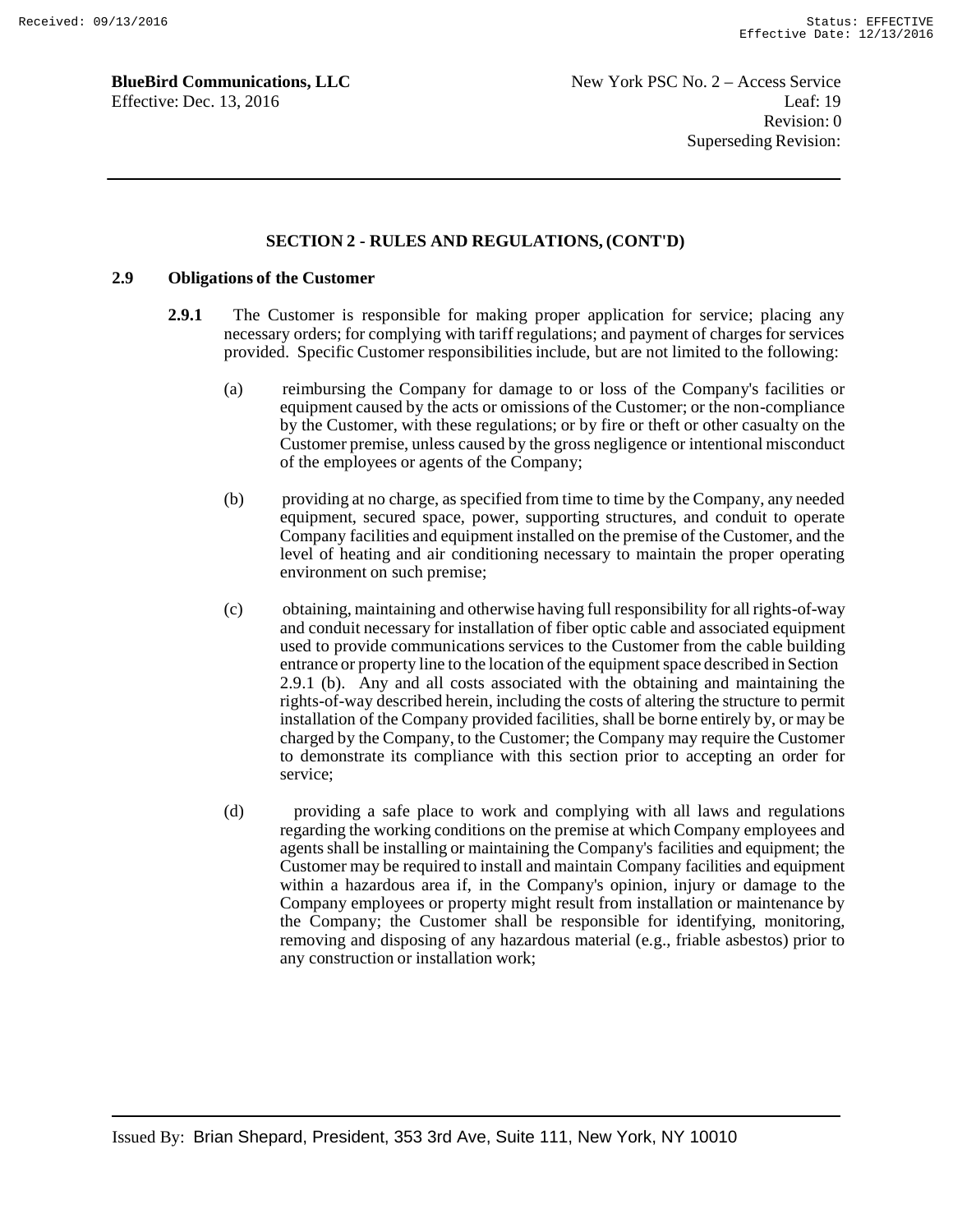### **SECTION 2 - RULES AND REGULATIONS, (CONT'D)**

### **2.9 Obligations of the Customer (Continued)**

#### **2.9.1 (continued**)

- (e) complying with all laws and regulations applicable to, and obtaining all consents, approvals, licenses and permits as may be required with respect to, the location of Company facilities and equipment in any Customer Premises or the rights-of-way for which Customer is responsible under Section 2.9 1(c); and granting or obtaining permission for Company agents or employees to enter the premise of the Customer at any time for the purpose of installing, inspecting, maintaining, repairing, or upon termination of service as stated herein, removing the facilities or equipment of the Company;
- (f) not creating or allowing to be placed any liens or other encumbrances on the Company's equipment or facilities;
- (g) making Company facilities and equipment available periodically for maintenance purposes at a time agreeable to both the Company and the Customer, such agreement not to be reasonably withheld or denied. No allowance will be made for the period during which service is interrupted for such purposes;
- (h) taking all steps necessary to cancel or otherwise discontinue any service(s) to be replaced by any of the Company's service(s) as described herein; and
- (i) ensuring that any Customer provided equipment and/or systems are properly interfaced with Company facilities or services, that the signals emitted into Company's network are of the proper mode, bandwidth, power, and signal level for the intended use of the Customer and in compliance with the criteria set forth in this tariff, and that the signals do not damage equipment, injure personnel, or degrade service to other Customers.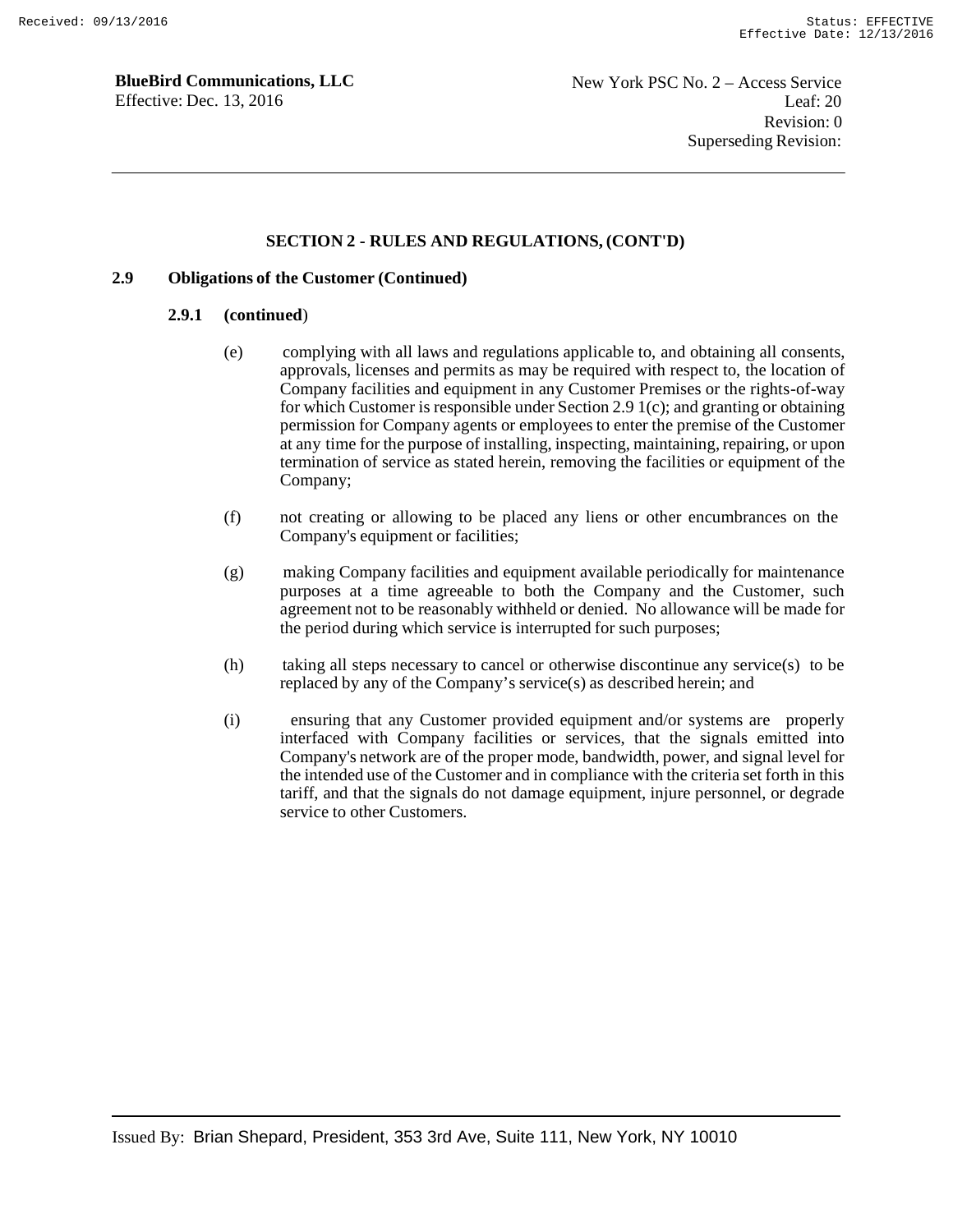#### **SECTION 2 - RULES AND REGULATIONS, (CONT'D)**

### **2.9 Obligations of the Customer (Continued)**

- **2.9.2** With regard to access services provided by the Company, specific Customer responsibilities include, but are not limited to the following:
	- (a) Design of Customer Services

The Customer shall be responsible for its own expense for the overall design of its services and for any redesigning or rearrangements of its services which may be required because of changes in facilities, operations or procedures of the Company, minimum protection criteria, or operating or maintenance characteristics of the facilities.

(b) Network Contingency Coordination

The Customer shall, in cooperation with the Company, coordinate in planning the actions to be taken to maintain maximum network capability following natural or man-made disasters which affect telecommunications service.

(c) Jurisdictional Reports

The jurisdictional reporting requirements will be as specified below. When a Customer orders Access Service, its projected Percent Interstate Usage (PIU) must be provided in whole numbers to the Company. These whole number percentages will be used by the Company to apportion the use and/or charges between interstate and intrastate until a revised report is received as set forth herein. Reported or default PIU factors are used only where the call detail is insufficient to determine the appropriate jurisdiction of the traffic.

- 1) Originating Access: Originating access minutes consist of traffic originating from the Company Local Switching Center(s). The Customer must provide the Company with a projected PIU factor on an annual basis. If no PIU for originating minutes is submitted as specified herein, a default PIU of 50% will be applied by the Company.
- 2) Terminating Access: Terminating access minutes consist of traffic terminating to the Company Local Switching Center(s). The Customer must provide the Company with a projected PIU factor on an annual basis. If no PIU for terminating minutes is submitted as specified herein, a default PIU of 50% will be applied by the Company.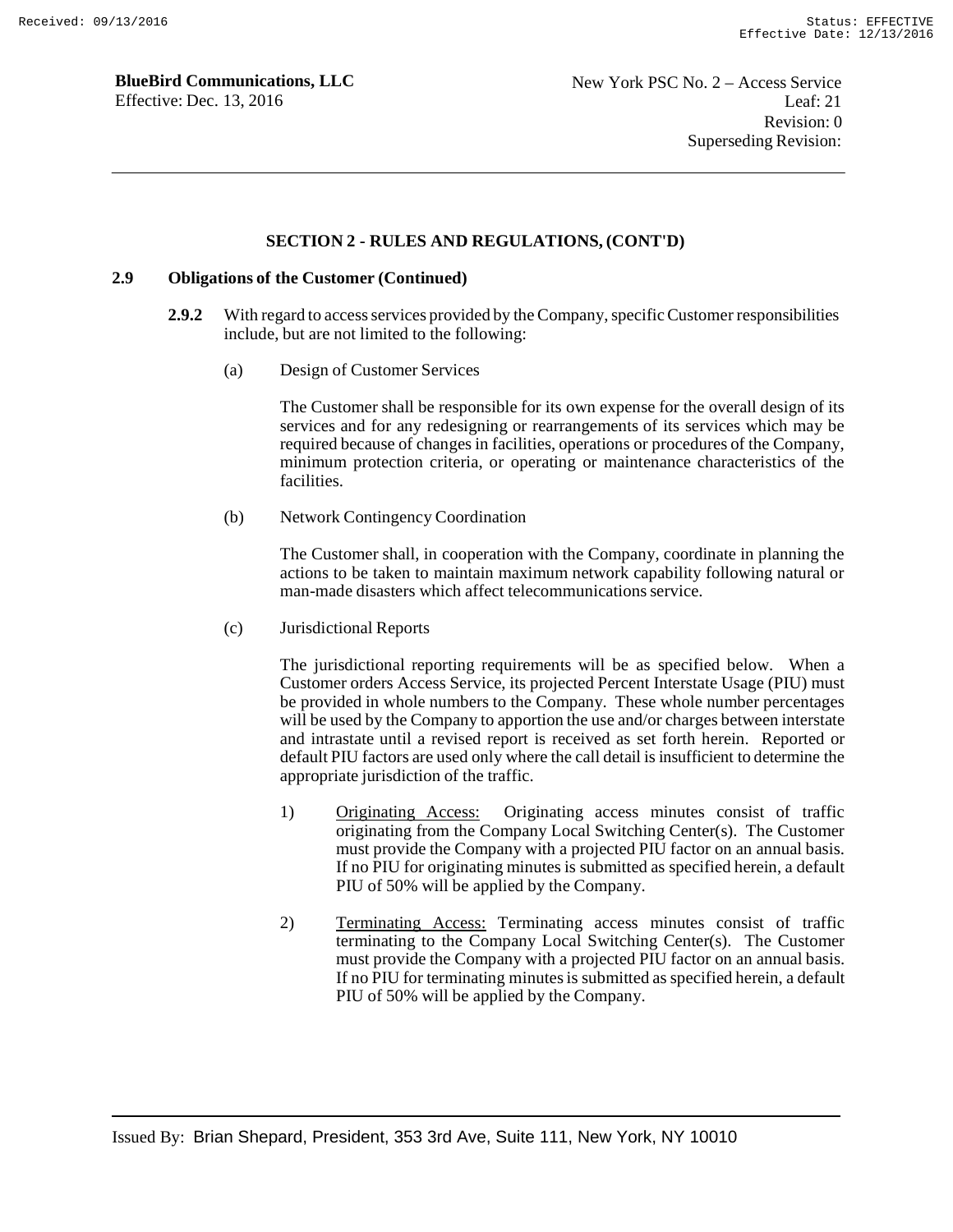### **SECTION 2 - RULES AND REGULATIONS, (CONT'D)**

### **2.9 Obligations of the Customer (Continued)**

#### **2.9.2 (continued)**

- (c) Jurisdictional Reports (continued)
	- 3) Except where the Company measured access minutes are used as set forth above, the Customer reported Projected PIU factor as set forth above will be used until the Customer reports a different projected PIU factor, as set forth below.
- (d) Jurisdictional Audits:
	- 1) The Customer shall keep sufficient detail from which the percentages of interstate and intrastate use reported to the Company can be verified and upon request of the Company make such records available for inspection and audit. The customer must maintain these records for 24 months from the date the report became effective for billing purposes.
	- 2) Initiation of an audit will be at the sole discretion of the Company. The audit shall be performed by an independent party selected by the Company. An audit may be initiated by the Company for a single customer no more than once per year. The customer shall supply the required data within 30 calendar days of the Company request.
	- 3) In the event that an audit reveals that any customer reported PIU was incorrect, the Company shall apply the audit result to all usage affected by the audit. The customer shall be backbilled or credited, for a period retroactive to the date that the incorrect percentage was reported, but not to exceed 24 months. Backbilled amounts are subject to a late payment penalty and payment shall be made in immediately available funds, within 31 days from receipt of bill or by the following bill date, whichever is a shorter period.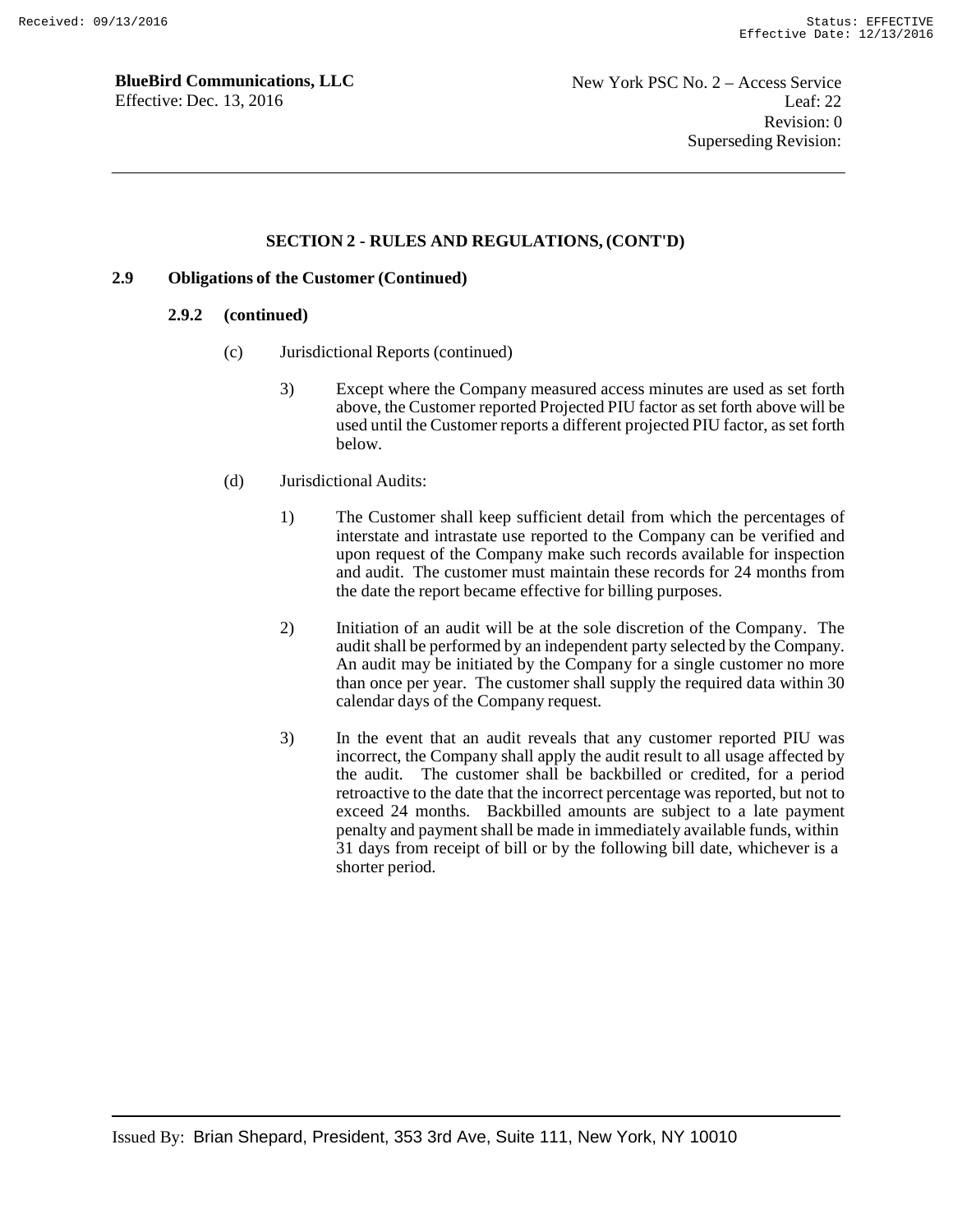### **SECTION 2 - RULES AND REGULATIONS, (CONT'D)**

### **2.9 Obligations of the Customer (Continued)**

#### **2.9.2 (continued)**

- (d) Jurisdictional Audits (continued)
	- 4) Should an audit reveal that the misreported percentage(s) of use has resulted in an underpayment of access charges to the Company of five percent or more of the total Switched Access Services bill, the customer shall reimburse the Company for the cost of the audit. Proof of cost shall be the bills, in reasonable detail submitted to the Company by the auditor.
	- 5) Within 15 days of completion of the auditor's report, the Company will furnish a copy of the audit results to the person designated by the customer to receive such results.

### **2.10 Billing and Payment for Service**

#### **2.10.1 Responsibility for Charges**

The Customer is responsible for payment of all charges for services and equipment furnished to the Customer for transmission of calls via the Company. In particular and without limitation to the foregoing, the Customer is responsible for any and all cost(s) incurred as the result of:

- (a) any delegation of authority resulting in the use of Customer's communications equipment and/or network services which result in the placement of calls via the Company;
- (b) any and all use of the service arrangement provided by the Company, including calls which the Customer did not individually authorize;
- (c) any calls placed by or through the Customer's equipment via any remote access feature(s);

### **2.10.2 Minimum Period**

The minimum period for which services are provided and for which rates and charges are applicable is one (1) month unless otherwise specified in this tariff or by mutually agreed upon contract. When a service is discontinued prior to the expiration of the minimum period, charges are applicable, whether the service is used or not.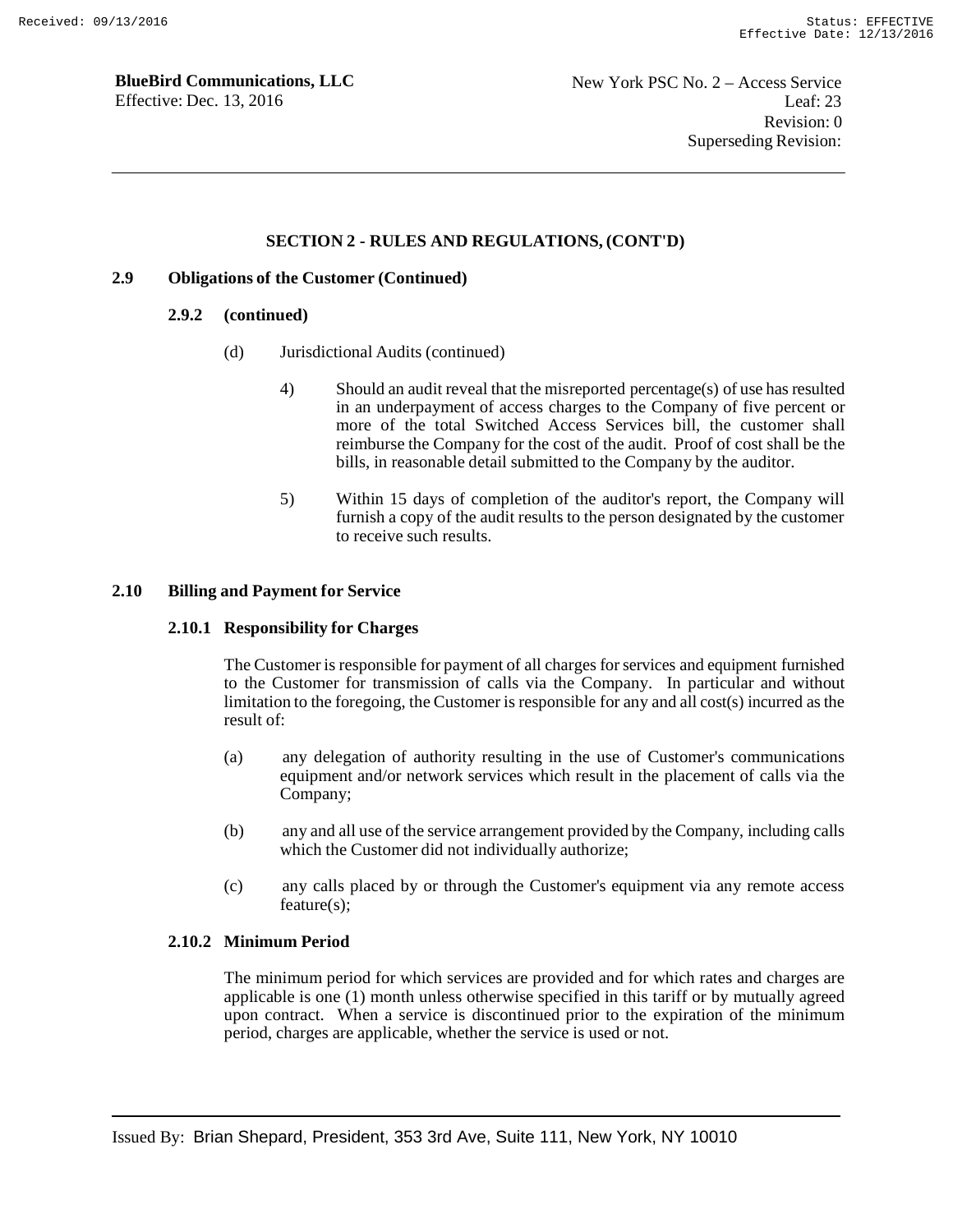### **SECTION 2 - RULES AND REGULATIONS, (CONT'D)**

### **2.10 Billing and Payment for Service (Continued)**

#### **2.10.3 Payment for Service**

- **A.** Unless otherwise specified herein, bills are due and payable upon receipt.
- **B.** The Company shall bill on a current basis all charges incurred by, and credits due to, the Customer under this tariff attributable to services established, provided, or discontinued during the preceding billing period.
- **C.** Non-Recurring Charges are due and payable within 20 days after the invoice date.
- **D.** The Company shall present invoices for all Charges monthly to the Customer.
- **E.** A late payment charge of 1.5% per month, or the highest rate permitted by applicable law, whichever is less, shall be due to the Company for any billed amount for which payment has not been received by the Company within thirty (30) days of the invoice date of the Company's invoice for service, or if any portion of the payment is received by the Company in funds which are not immediately available upon presentment. If the payment due date falls on a Saturday, Sunday, legal holiday or other day when the offices of the Company are closed, the date for acceptance of payments prior to assessment of any late payment fees shall be extended through to the next business day. All portions of the bill, whether disputed or undisputed, must be paid by the payment due date to avoid assessment of a Late Payment Fee.
- **F.** If a service is disconnected by the Company in accordance with this tariff and later restored, restoration of service will be subject to all applicable installation charges.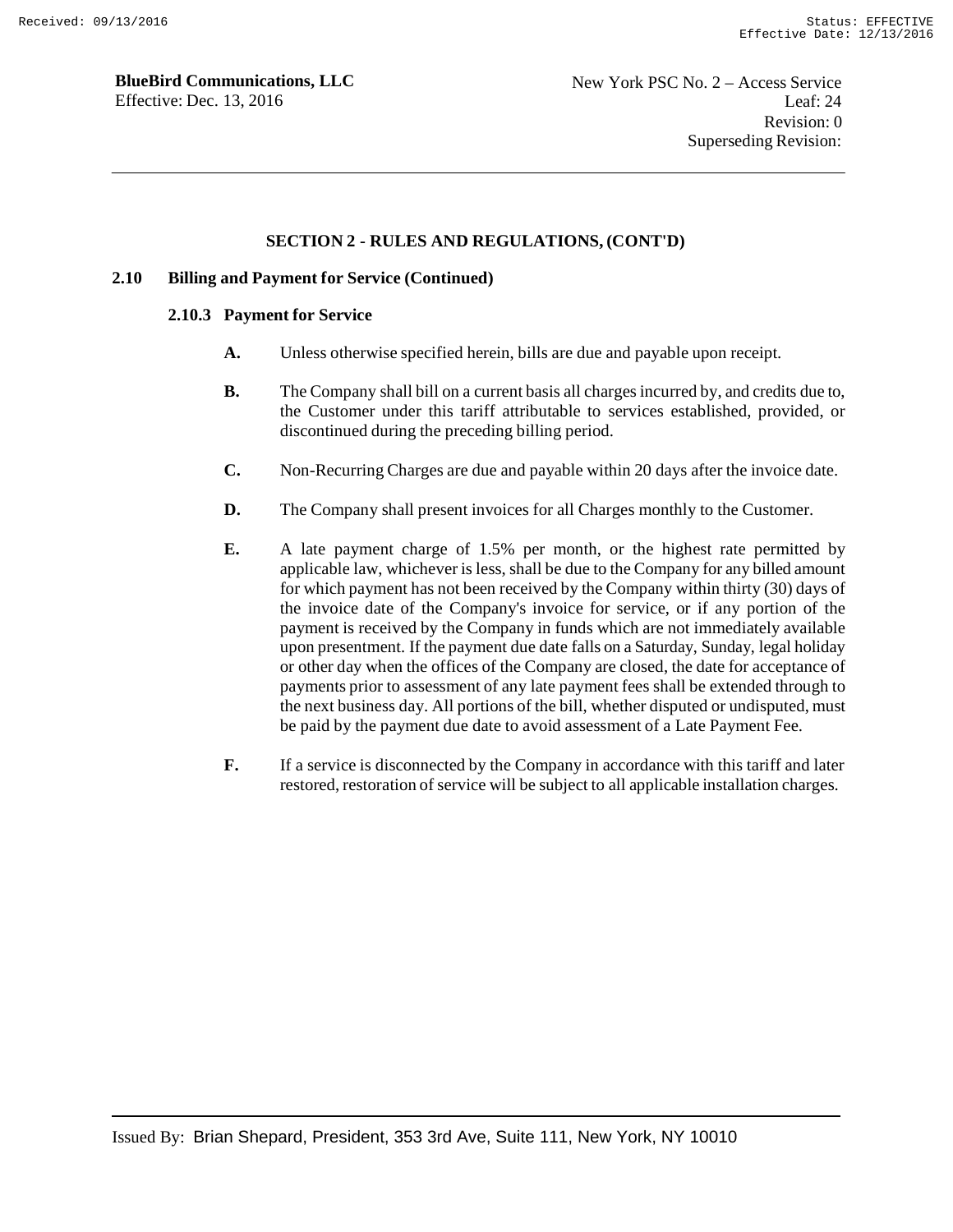#### **SECTION 2 - RULES AND REGULATIONS, (CONT'D)**

#### **2.10 Billing and Payment for Service (Continued)**

#### **2.10.4 Disputed Charges**

- **A.** In the event that a billing dispute occurs concerning any charges billed to the Customer by the Company, the Customer must submit a documented claim for the disputed amount. The Customer will submit all documentation as may reasonably be required to support the claim, including but not limited to the specific invoices and amounts disputed, and all reasons therefore. All claims must be submitted to the Company within ninety (90) days of the invoice date of the bill for the disputed services. The Company shall review Customer disputes in a reasonably timely fashion, and the Company shall resolve each dispute based on the terms of this tariff.
- **B.** Customer shall pay any disputed charges in full by the due date of the disputed invoice(s) and in any event, prior to or at the time of submitting a good faith dispute. Failure to tender payment for disputed invoices or portions thereof is a sufficient evidence for the Company to deny a dispute due to the Customer's failure to demonstrate that the dispute was made in good faith.
- **C.** If the dispute is resolved in favor of the Company and the Customer has withheld the disputed amount, any payments withheld pending resolution of the disputed amount shall be subject to the late payment penalty as set forth herein.
- **D.** If the dispute is resolved in favor of the Company and the Customer has paid the disputed amount on or before the payment due date, no interest credit or penalties will apply.
- **E.** In the event that the Company pursues a claim in Court or before any regulatory body arising out of a Customer's refusal to make payment pursuant to this Tariff, including refusal to pay for services originating from or terminating to any End User, and the Company prevails on all or a substantial part of its claim, Customer shall be liable for the payment of the Company's reasonable attorneys' fees expended in collecting those unpaid amounts.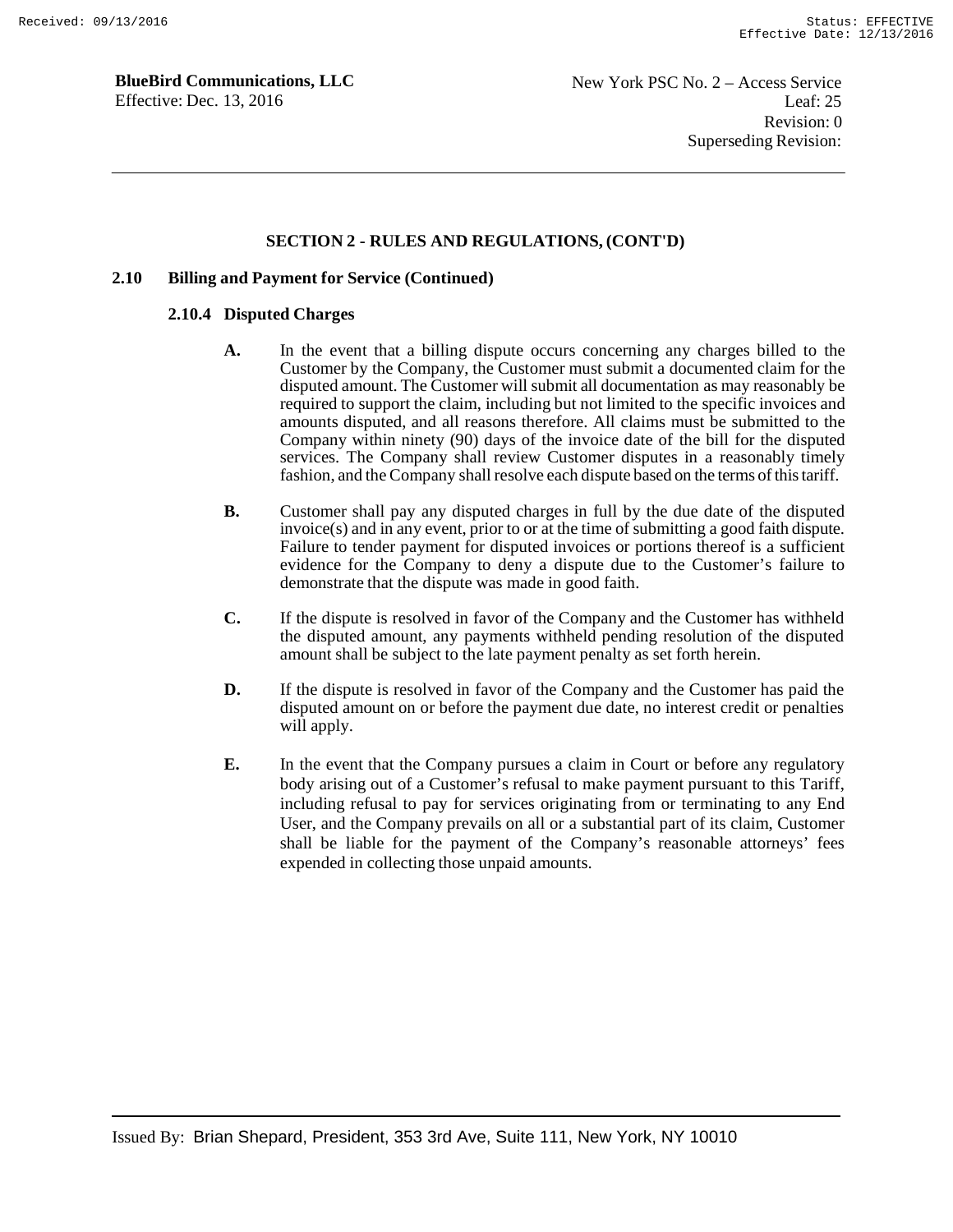#### **SECTION 2 - RULES AND REGULATIONS, (CONT'D)**

#### **2.10 Billing and Payment for Service (Continued)**

#### **2.10.5 Returned Check Charge**

A service charge equal to \$50.00, or the actual fee incurred by Company from a bank or financial institution, whichever is greater, will be assessed for all checks returned by a bank or other financial institution for: insufficient or uncollected funds, closed account, apparent tampering, missing signature or endorsement, or any other insufficiency or discrepancy necessitating return of the instrument at the discretion of the drawee bank or other financial institution.

#### **2.11 Taxes, Surcharges and Fees**

- **2.11.1** All state and local taxes (i.e., gross receipts tax, sales tax, municipal utilities tax) are listed as separate line items on the Customer's bill and are not included in the quoted rates and charges set forth in this tariff. To the extent that a municipality, other political subdivision or local agency of government, or Commission imposes upon and collects from the Company a gross receipts tax, sales tax, occupation tax, license tax, permit fee, rights-of-way fee, franchise fee, or other regulatory fee or tax, such and fees and taxes shall, insofar as practicable and allowed by law, be billed pro rata to Customers receiving service from the Company within the territorial limits of such municipality, other political subdivision or local agency of government. It shall be the responsibility of the Customer to pay any such taxes and fees that subsequently become applicable retroactively.
- **2.11.2** The Company may adjust its rates and charges or impose additional rates and charges on its Customers in order to recover amounts it is required by governmental or quasi-governmental authorities to collect from or pay to others in support of statutory or regulatory programs.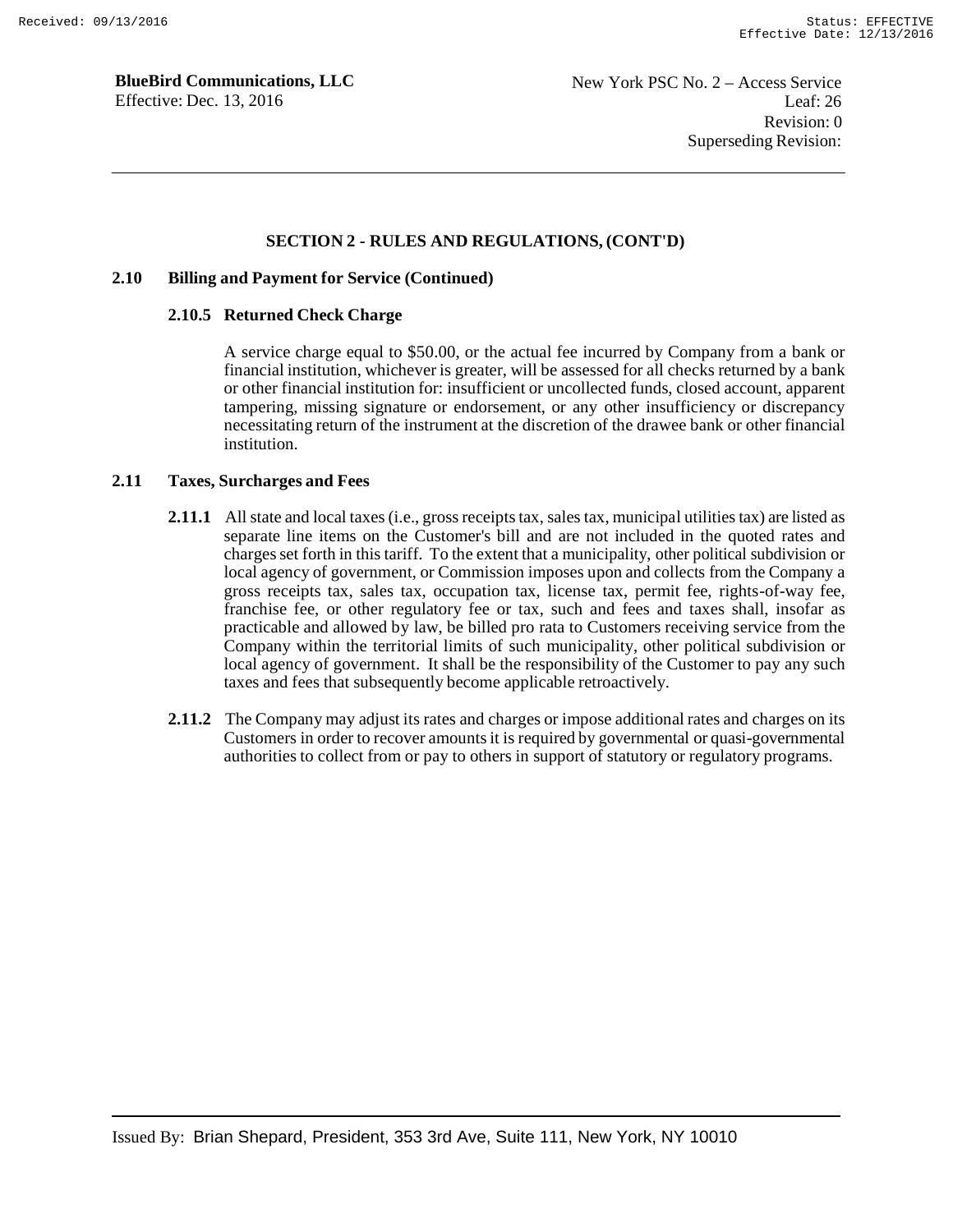### **SECTION 2 - RULES AND REGULATIONS, (CONT'D)**

#### **2.12 Deposits and Advanced Payments**

#### **2.12.1 General**

The Company reserves the right to validate the creditworthiness of Customers and billed parties through available verification procedures. Where a Customer's creditworthiness is unacceptable to the Company, Company may refuse to provide service, require a deposit or advance payment, or otherwise restrict or interrupt service to a Customer.

### **2.12.2 Deposits**

- **A.** To safeguard its interests, the Company may require the Customer to make a deposit to be held as a guarantee for the payment of charges under Commission rules. A deposit may be required if the Customer's financial condition is not acceptable to the Company or is not a matter of general knowledge. A deposit does not relieve the Customer of the responsibility for the prompt payment of bills on presentation. A deposit may be required in addition to an advance payment.
- **B.** The maximum amount of any deposit shall not exceed the equivalent of the customers estimated liability for two months service.
- **C.** The Company will pay interest on deposits, to accrue from the date the deposit is made until it has been refunded, or until a reasonable effort has been made to effect refund. The Company will pay interest at the rate prescribed by the Commission or as otherwise permitted by applicable law.
- **D.** If the amount of a deposit is proven to be less than required to meet the requirements specified above, the Customer shall be required to pay an additional deposit upon request.
- **E.** Upon discontinuance of service, the Company shall promptly and automatically refund the Customer's deposit plus accrued interest, or the balance, if any, in excess of the unpaid bills including any penalties assessed for service furnished by the Company.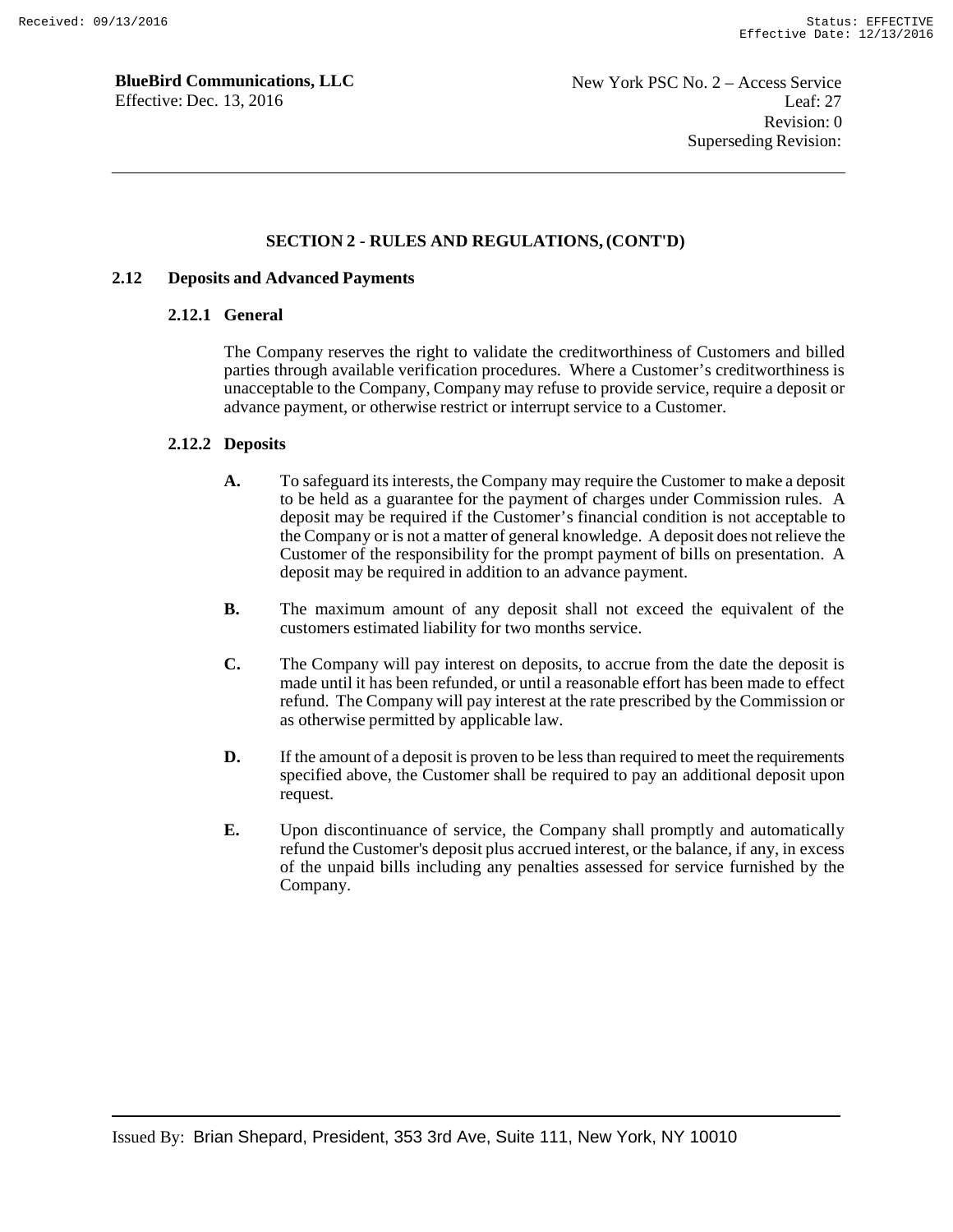### **SECTION 2 - RULES AND REGULATIONS, (CONT'D)**

### **2.12 Deposits and Advanced Payments (Continued)**

### **2.12.3 Advance Payments**

To safeguard its interests, the Company may require a Customer to make an advance payment before services and facilities are furnished. The advance payment will not exceed an amount equal to one (1) month's estimated billing. This will be applied against the next month's charges and a new advance payment may be collected for the next month, if necessary. Advance payments do not accrue interest. An advance payment may be required in addition to a deposit.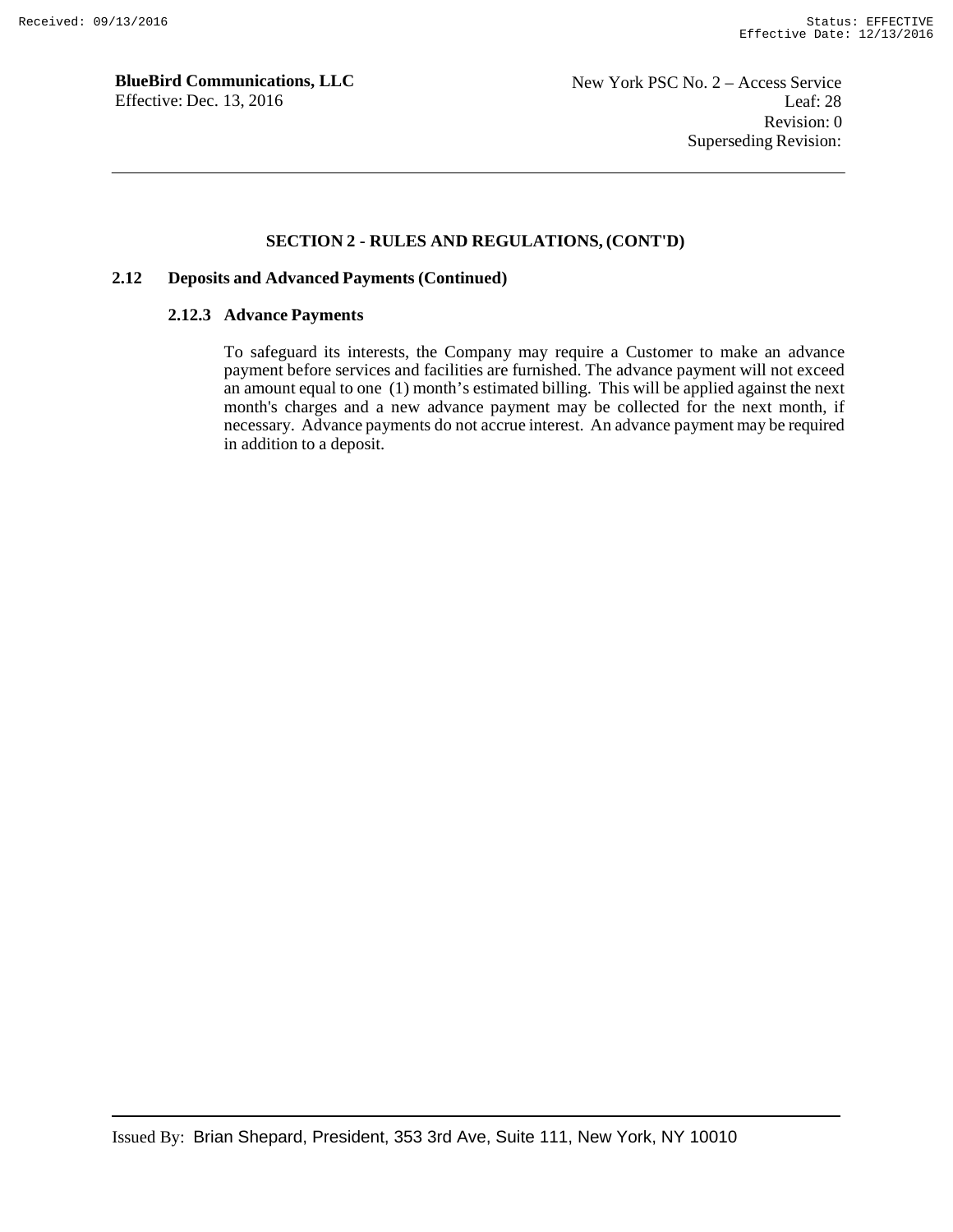### **SECTION 2 - RULES AND REGULATIONS, (CONT'D)**

#### **2.13 Cancellation by Customer**

#### **2.13.1 General**

- **A.** Customers of the Company's service may cancel service by providing the Company with written notification thirty (30) days prior to the requested cancellation date. The Company shall hold the Customer responsible for payment of all bills for service furnished until the cancellation date specified by the Customer or until thirty (30) days after the date that the cancellation notice is received, whichever is later.
- **B.** Customers seeking to cancel service have an affirmative obligation to block traffic originating from or terminating to the Company's network. By originating traffic from or terminating traffic to the Company's network, the Customer will have constructively ordered the Company's switched access service.

### **2.13.2 Cancellation of Contract Services**

- **A.** If a Customer cancels a service order or terminates services before the completion of the term or where the Customer breaches the terms in the service contract, the Customer may be requested by the Company to pay to Company termination liability charges. These charges shall become due and owing as of the effective date of the cancellation or termination. Unless otherwise specified in this tariff, the termination liability shall be equal to:
	- (a) all unpaid nonrecurring charges reasonably expended by the Company to establish service to Customer, plus;
	- (b) any disconnection, early cancellation or termination charges reasonably incurred and paid to third parties by the Company on behalf of Customer, plus;
	- (c) all recurring charges specified in the applicable service order for the balance of the then current term.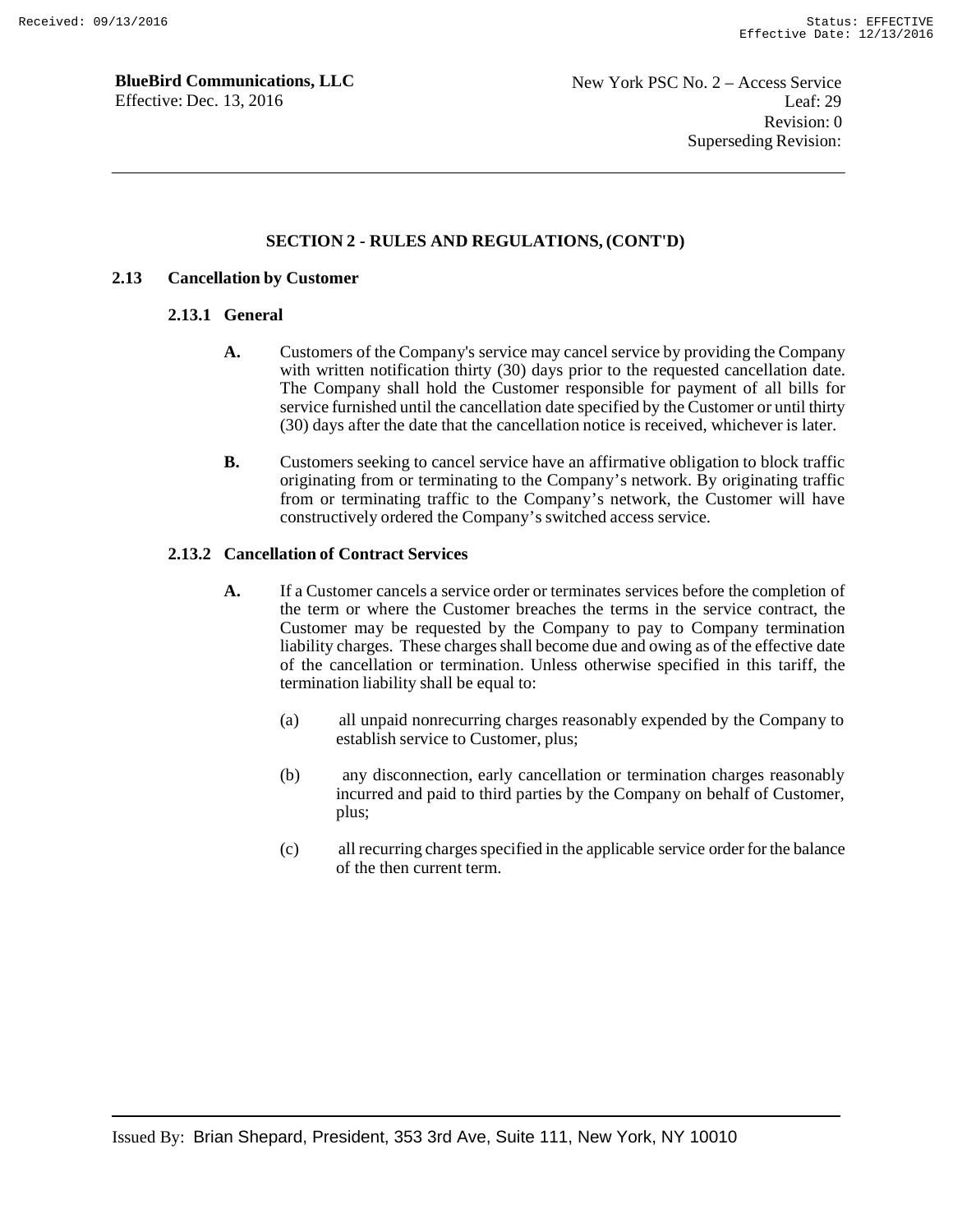### **SECTION 2 - RULES AND REGULATIONS, (CONT'D)**

#### **2.13 Cancellation by Customer (Continued)**

#### **2.13.3 Cancellation of Application for Service**

- **A.** Where the Company permits the Customer to cancel an application for service prior to the start of service or prior to any special construction, no charges will be imposed except for those specified below.
- **B.** Where, prior to cancellation by the Customer, the Company incurs any expenses in installing the service or in preparing to install the service that it otherwise would not have incurred, a charge equal to the costs the Company incurred, less net salvage, shall apply, but in no case shall this charge exceed the sum of the charge for the minimum period of services ordered, including installation charges, and all charges others levy against the Company that would have been chargeable to the Customer had service begun.
- **C.** Where the Company incurs any expense in connection with special construction, or where special arrangements of facilities or equipment have begun, before the Company receives a cancellation notice, a charge equal to the costs incurred, less net salvage, may apply. In such cases, the charge will be based on such elements as the cost of the equipment, facilities, and material, the cost of installation, engineering, labor, and supervision, general and administrative expense, other disbursements, depreciation, maintenance, taxes, provision for return on investment, and any other costs associated with the special construction or arrangements.
- **D.** The charges described above will be calculated and applied on a case-by-case basis.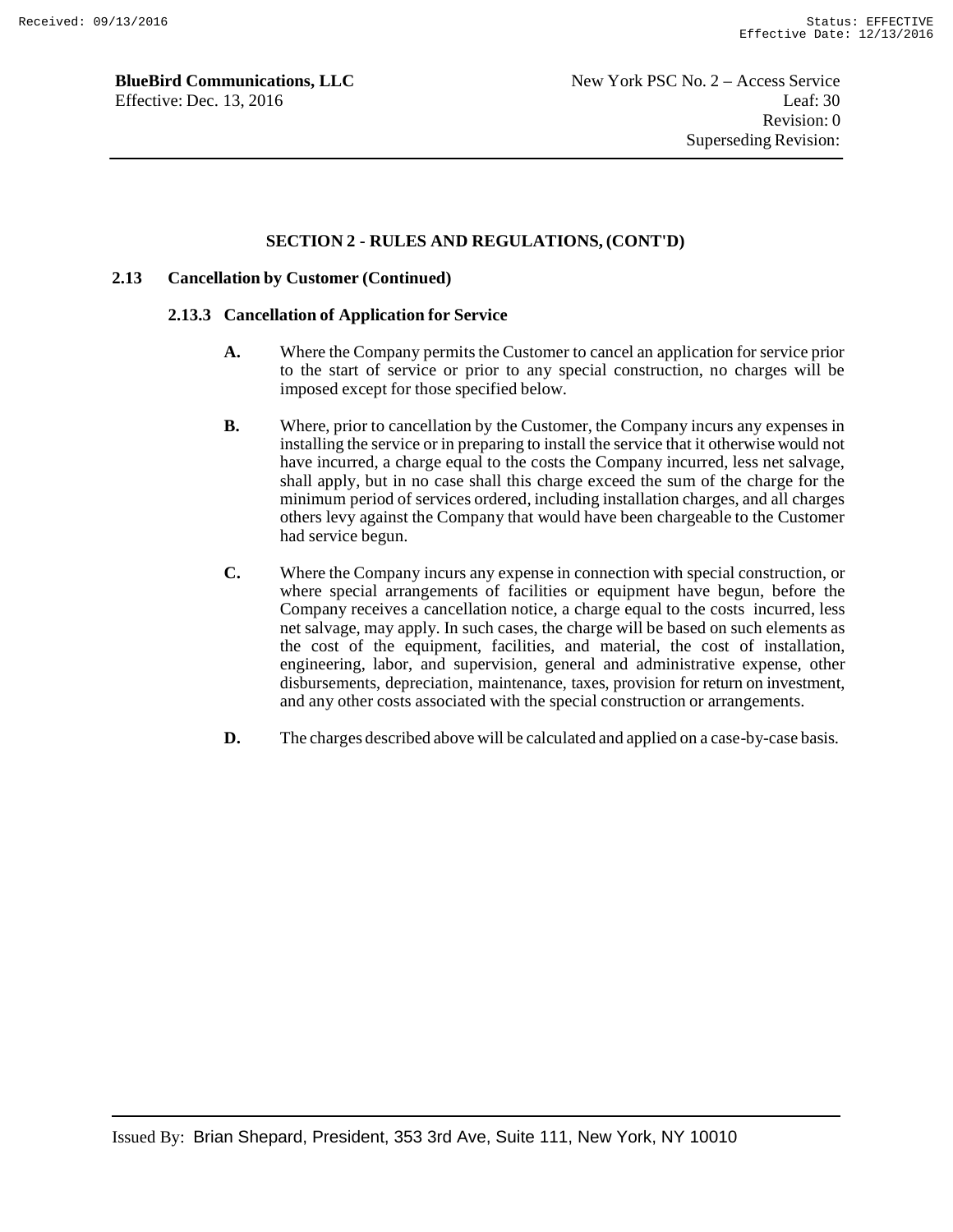#### **SECTION 2 - RULES AND REGULATIONS, (CONT'D)**

### **2.14 Cancellation by Company**

- **2.14.1** Service continues to be provided until canceled by the Customer pursuant to Section 2.13 or until discontinued by the Company. The Company may render bills subsequent to the termination of service for charges incurred before termination. The Customer shall pay such bills in full in accordance with the payment terms of this tariff.
- **2.14.2** The Company may refuse or discontinue service to a Customer without notice under the following conditions:
	- (a) For violation of law or this tariff: Except as provided elsewhere in this tariff, the Company may refuse, suspend or cancel service, without notice, for any violation of terms of this tariff, for any violation of any law, rule, regulation, order, decree or policy of any government authority of competent jurisdiction, or by reason of any order or decision of a court or other government authority having jurisdiction which prohibits the Company from furnishing such service or prohibits Customer from subscribing to, using, or paying for such service.
	- (b) For the Company to comply with any order or request of any governmental authority having jurisdiction: The Company may refuse, suspend or cancel service, without notice, in order to permit the Company to comply with any order or request of any governmental authority having jurisdiction.
	- (c) In the event of Customer or Authorized User use of equipment in such a manner as to adversely affect the Company's equipment or service to others.
	- (d) In the event of tampering with the equipment or services of the Company or its agents.
	- (e) In the event of unauthorized or fraudulent use of service. Whenever service is discontinued for fraudulent use of service, the Company may, to the extent that Company opts to restore such service, require the Customer to make, at Customer's own expense, all changes in facilities or equipment necessary to eliminate illegal use and to pay an amount reasonably estimated as the loss in revenues resulting from such fraudulent use.
	- (f) If any of the facilities, appliances, or apparatus on Customer's premises are found to be unsafe or causing harm to the Company's facilities, and may refuse to furnish service until the applicant or Customer shall have remedied the condition.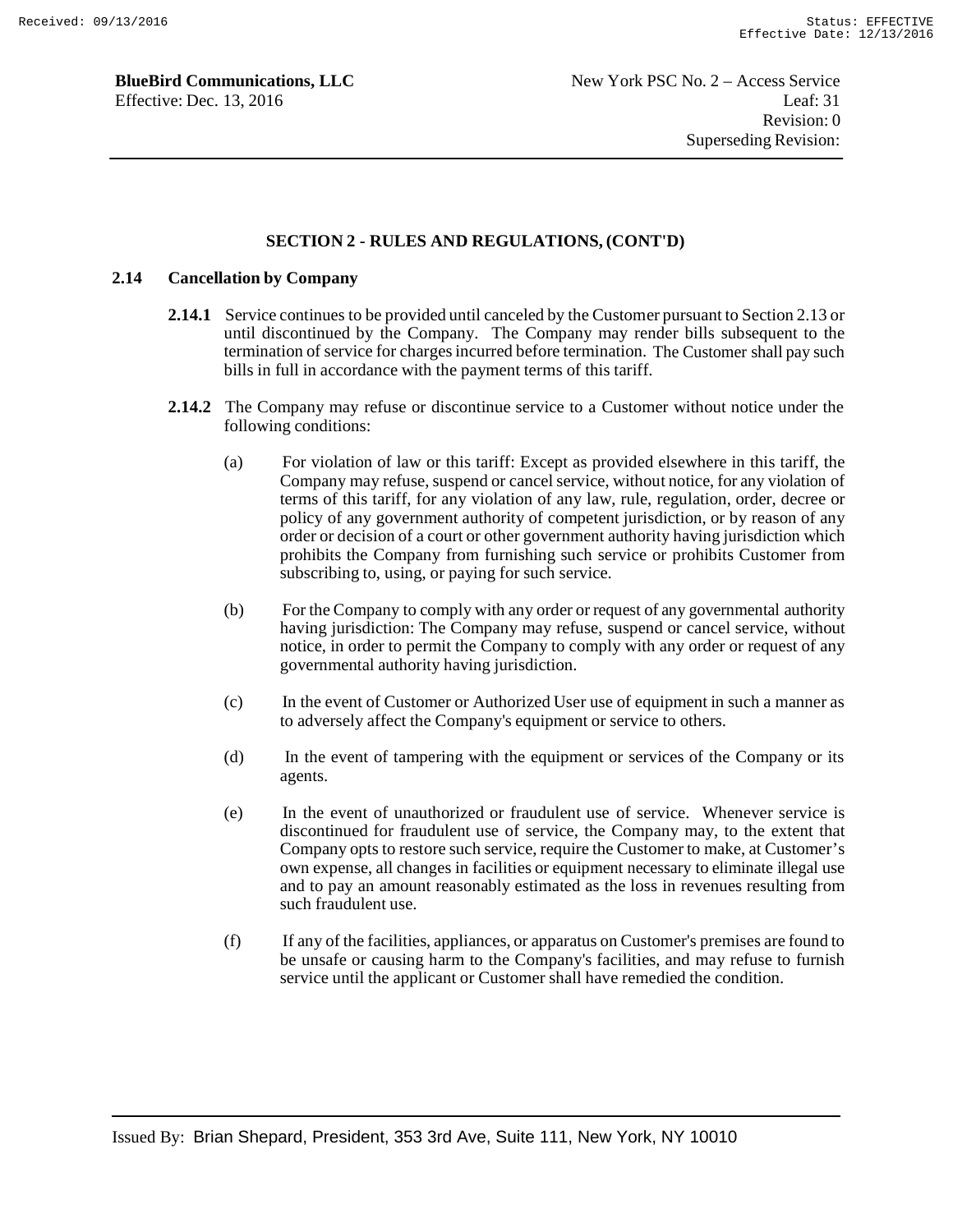### **SECTION 2 - RULES AND REGULATIONS, (CONT'D)**

### **2.14 Cancellation by Company (Continued)**

- **2.14.3** The Company may refuse or discontinue service provided that, unless otherwise stated, the Customer shall be given five (5) days written notice to comply with any rule or remedy any deficiency:
	- (a) For nonpayment: The Company, by written notice to the Customer and in accordance with applicable law, may refuse, suspend or cancel service without incurring any liability when there is an unpaid balance for service that is past due.
	- (b) For returned checks: The Customer whose check or draft is returned unpaid for any reason, after two attempts at collection, may, at the Company's discretion, be subject to refusal, suspension or cancellation of service in the same manner as provided for nonpayment of overdue charges.
	- (c) For neglect or refusal to provide reasonable access to the Company or its agents for the purpose of inspection and maintenance of equipment owned by the Company or its agents.
	- (d) For Customer use or Customer's permitting use of obscene, profane or grossly abusive language over the Company's facilities, and who, after five (5) days notice, fails, neglects or refuses to cease and refrain from such practice or to prevent the same, and to remove its property from the premises of such person.
	- (e) For use of telephone service for any property or purpose other than that described in the application.
	- (f) For Customer's breach of any contract for service between the Company and the Customer.
	- (g) For periods of inactivity in excess of sixty  $(60)$  days.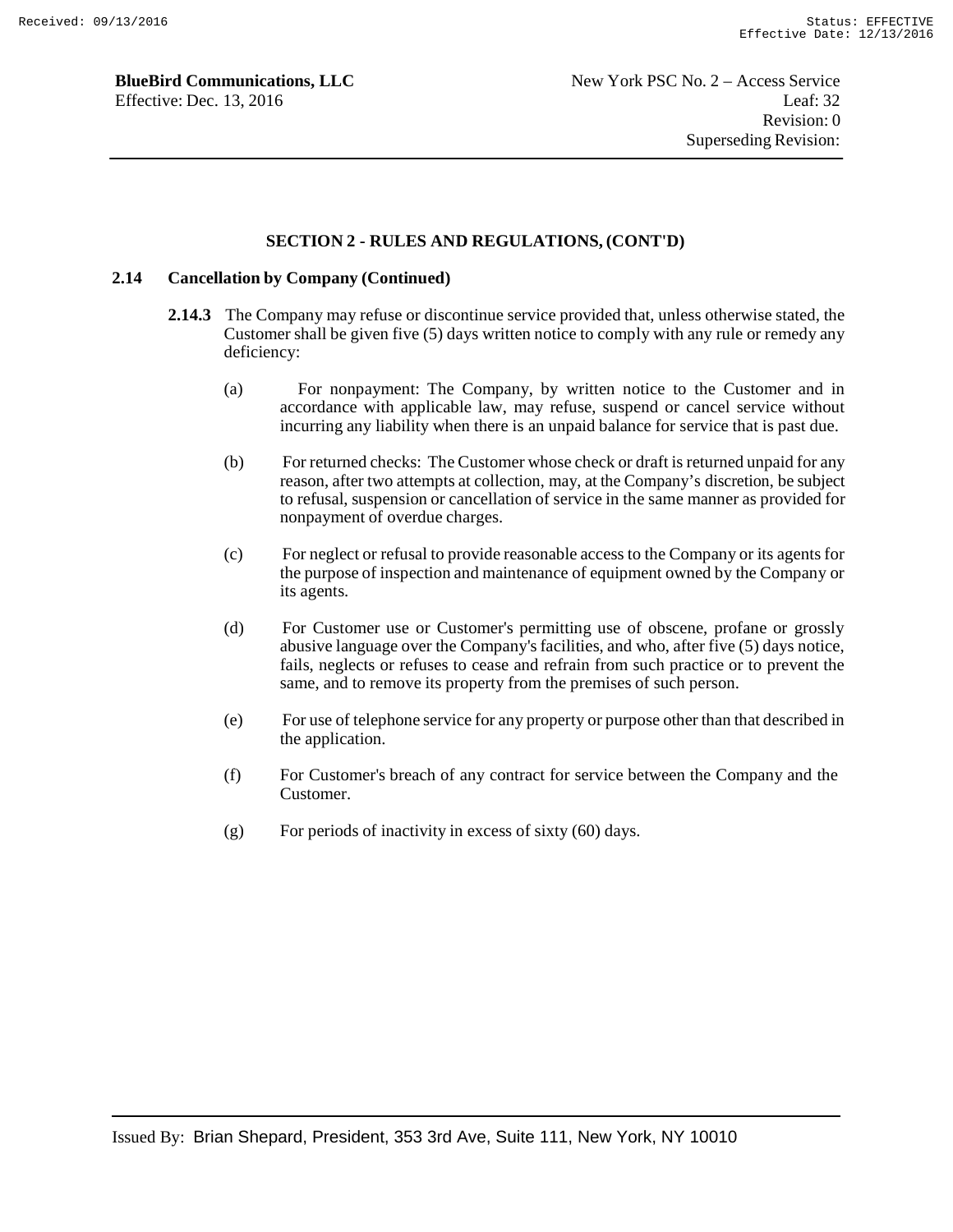### **SECTION 2 - RULES AND REGULATIONS, (CONT'D)**

### **2.15 Restoration of Service**

- **2.15.1** If service has been discontinued for nonpayment or as otherwise provided herein and the Customer wishes service continued, service may be restored at the Company's sole discretion, when all past due amounts are paid or the event giving rise to the discontinuance (if other than nonpayment) is corrected. Customers whose service was disconnect for nonpayment may be required to pay a deposit and/or advance payment prior to service restoration.
- **2.15.2** A restoration fee of \$25.00, or the actual costs incurred by the Company plus an administrative charge, whichever is greater, applies to Customers whose service is restored following disconnection by the Company.
- **2.15.3** Restoration of disrupted services shall be in accordance with applicable Commission and/or Federal Communications Commission Rules and Regulations specified in Part 64, Subpart D, which specify the priority system for such activities.

#### **2.16 Provision of Company Equipment and Facilities**

- **2.16.1** The Company shall use reasonable efforts to maintain only the facilities and equipment that it furnishes to the Customer. The Customer may not nor may the Customer permit others to rearrange, disconnect, remove, attempt to repair, or otherwise interfere with any of the facilities or equipment installed by the Company, except upon the written consent of the Company.
- **2.16.2** The Company may substitute, change or rearrange any equipment or facility at any time and from time to time, but shall not thereby alter the technical parameters of the service provided the Customer.
- **2.16.3** Equipment the Company provides or installs at the Customer premises shall not be used for any purpose other than that for which the equipment is provided.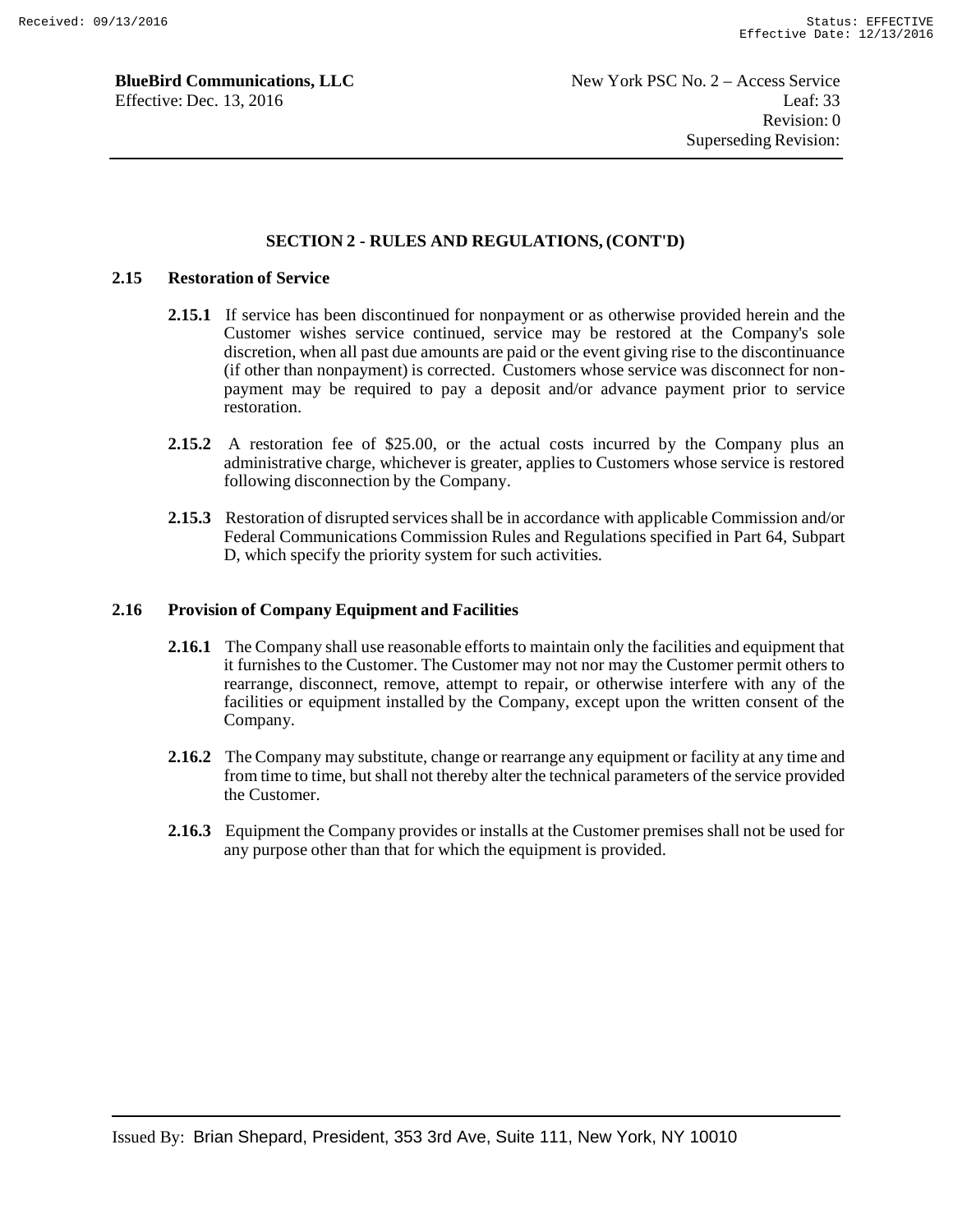### **SECTION 2 - RULES AND REGULATIONS, (CONT'D)**

#### **2.16 Provision of Company Equipment and Facilities, (Cont'd.)**

- **2.16.4** The Company shall not be responsible for the installation, operation, or maintenance of any Customer provided communications equipment. Where such equipment is connected to the facilities furnished under this tariff, the responsibility of the Company shall be limited to the furnishing of facilities offered under this tariff and to the maintenance and operation of such facilities. Subject to this responsibility, the Company shall not be responsible for:
	- (a) the transmission of signals by Customer provided equipment or for the quality of, or defects in, such transmission; or
	- (b) the reception of signals by Customer-provided equipment; or
	- (c) network control signaling where such signaling is performed by Customer-provided network control signaling equipment.

### **2.17 Interconnection**

- **2.17.1** Service furnished by the Company may be interconnected with services or facilities of other authorized communications common carriers and with private systems, subject to technical limitations established by the Company. Service furnished by the Company is not part of a joint undertaking with such other common carriers or systems. Any special interface equipment or facilities necessary to achieve compatibility between the facilities of Company and other participating carriers shall be provided at the Customer's expense.
- **2.17.2** Connection with the facilities or services of other carriers shall be under the applicable terms and conditions of the other carriers' tariffs. The Customer is responsible for taking all necessary legal steps for interconnecting Customer-provided terminal equipment or systems with Company's facilities. Customer shall secure all licenses, permits, rights-of-way, and other arrangements necessary for such interconnection.
- **2.17.3** The Customer shall ensure that the facilities or equipment provided by another carrier are properly interconnected with the facilities or equipment of the Company. If the Customer maintains or operates the interconnected facilities or equipment in a manner which results or may result in harm to the Company's facilities, equipment, personnel, or the quality of service, the Company may, upon five (5) days written notice, require the use of protective equipment at the Customer's expense. If this written notice fails to eliminate the actual or potential harm, the Company may, upon additional five (5) days written notice, terminate the existing service of the Customer.
- **2.17.4** If harm to the Company's network, personnel or services is imminent due to interconnection with another carrier's services, the Company reserves the right to shut down Customer's service immediately, with no prior notice required.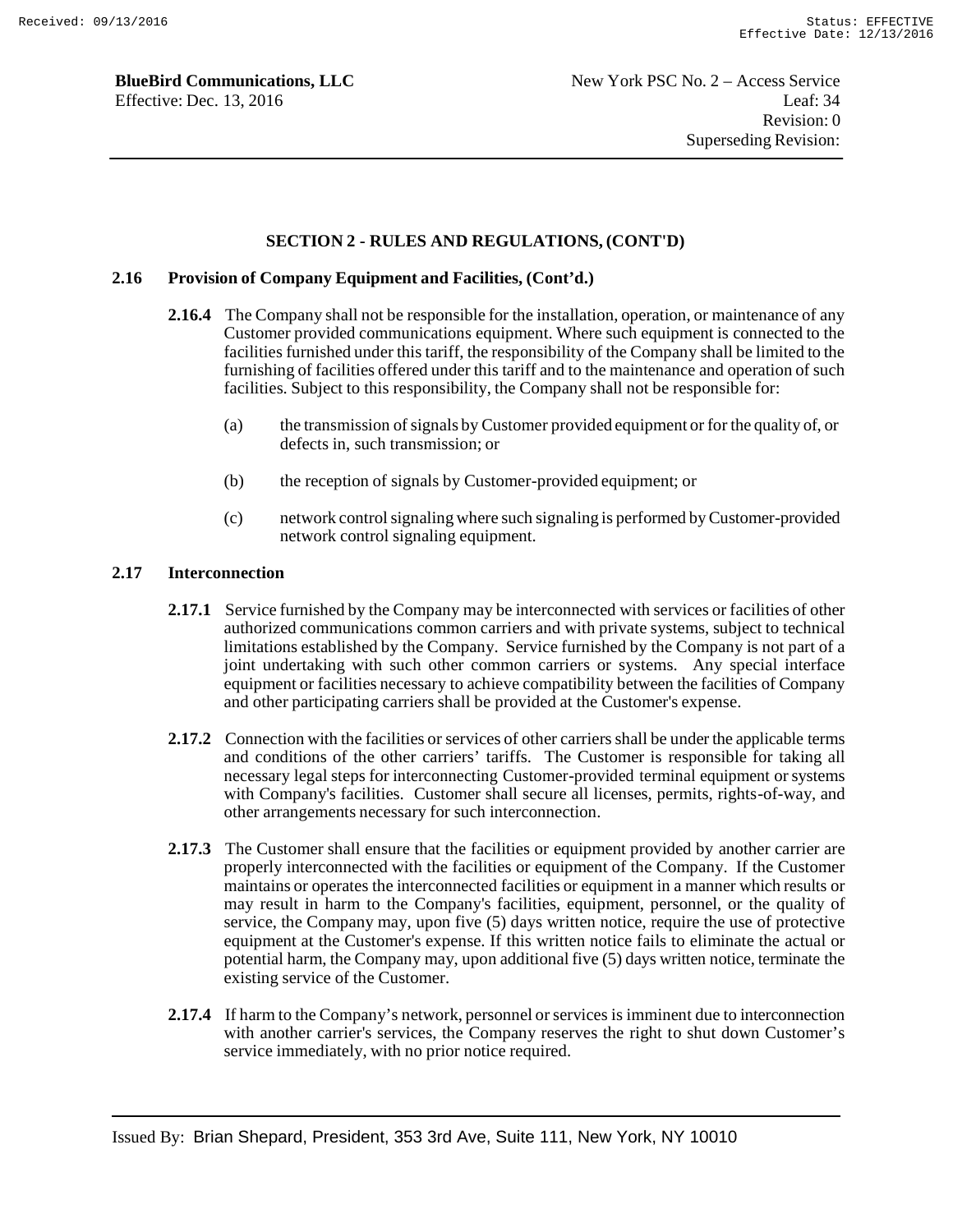### **SECTION 2 - RULES AND REGULATIONS, (CONT'D)**

#### **2.18 Customer-Provided Equipment**

- **2.18.1** The Company's services are designed primarily for the transmission of voice-grade telephonic signals, except as otherwise stated in this tariff. A user may transmit any form of signal that is compatible with the Company's equipment, but the Company does not represent that its services will be suitable for purposes other than voice-grade telephonic communication except as specifically stated in this tariff.
- **2.18.2** Terminal equipment on the user's premises and the electric power consumed by such equipment shall be provided by and maintained at the expense of the Customer. The Customer is responsible for the provision of wiring or cable to connect its terminal equipment to the Company's network.
- **2.18.3** The Customer is responsible for ensuring that Customer-provided equipment connected to Company equipment and facilities is compatible with such equipment and facilities. The magnitude and character of the voltages and currents impressed on Company-provided equipment and wiring by the connection, operation, or maintenance of such equipment and wiring shall be such as not to cause damage to the Company-provided equipment and wiring or injury to the Company's employees or to other persons. Any additional protective equipment required to prevent such damage or injury shall be provided by the Company at the Customer's expense, subject to prior Customer approval of the equipment expense.
- **2.18.4** Upon suitable notification to the Customer, and at a reasonable time, the Company may make such tests and inspections as may be necessary to determine that the Customer is complying with the requirements under this Section 2.18 for the installation, operation, and maintenance of Customer-provided facilities, equipment, and wiring in the connection of Customer-provided facilities and equipment to Company-owned facilities and equipment.
- **2.18.5** If the protective requirements for Customer-provided equipment are not being complied with, the Company may take such action as it deems necessary to protect its facilities, equipment, and personnel. The Company may, upon five (5) days written notice, require the use of additional protective equipment at the Customer's expense. If this written notice fails to remedy any protective deficiencies or potential harm, the Company may, upon additional five (5) days written notice, terminate the existing service of the Customer.
- **2.18.6** If harm to the Company's network, personnel or services is imminent, the Company reserves the right to shut down Customer's service immediately, with no prior notice required.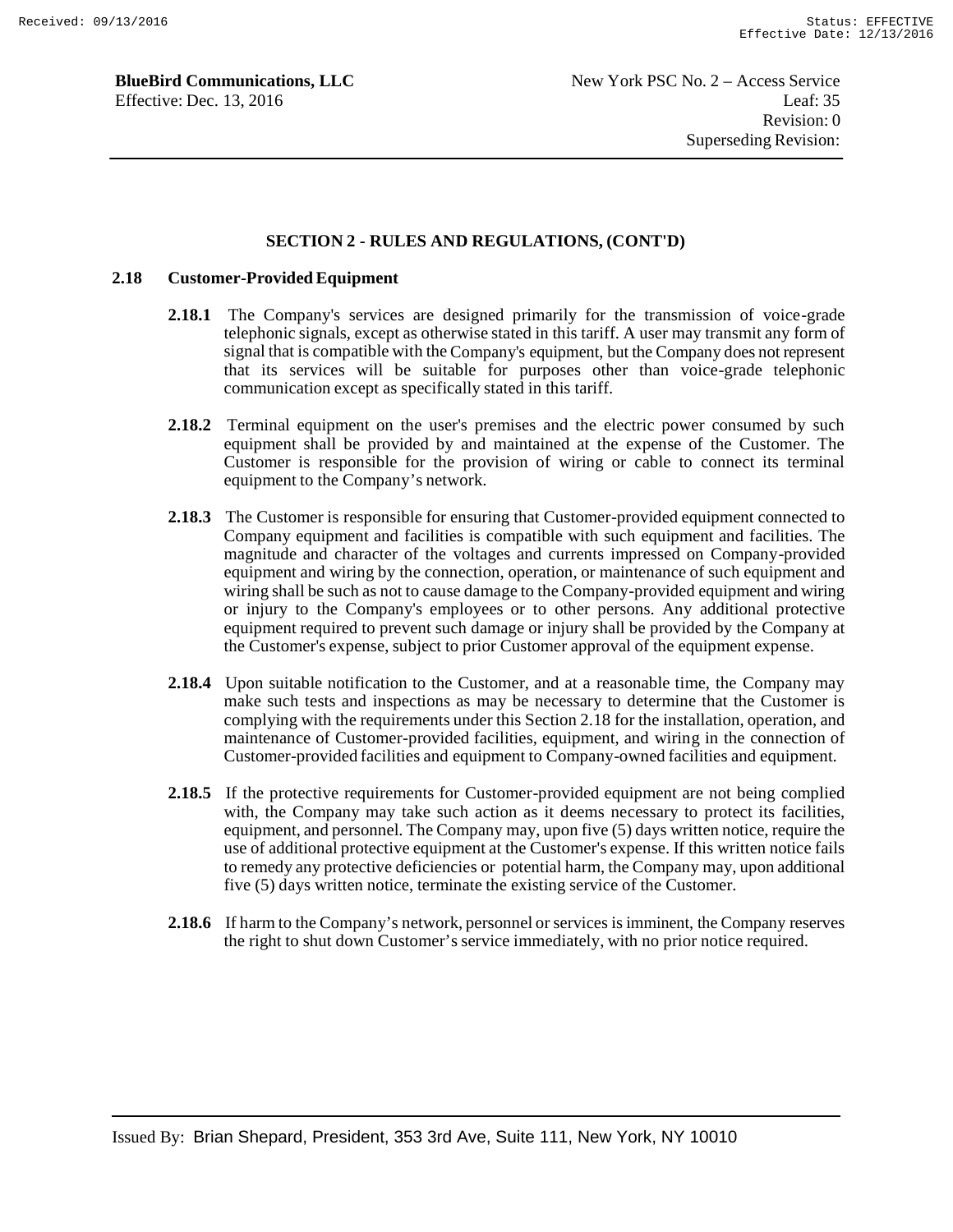#### **SECTION 2 - RULES AND REGULATIONS, (CONT'D)**

### **2.19 Inspection, Testing and Adjustments**

- **2.19.1** The Company may, upon reasonable notice, make such tests and inspections as may be necessary to determine whether the terms and conditions of this tariff are being complied with in the installation, operation or maintenance of the Customer's or the Company's facilities or equipment. The Company may interrupt service at any time, without penalty or liability, due to the departure from or reasonable suspicion of the departure from any of these terms and conditions.
- **2.19.2** Upon reasonable notice, the facilities or equipment provided by the Company shall be made available to the Company for such tests and adjustments as may be necessary for their maintenance in a condition satisfactory to the Company. No interruption allowance shall be granted for the time during which such tests and adjustments are made, unless such interruption exceeds twenty-four hours in length and is requested by the Customer.
- **2.19.3** The Company will provide the Customer reasonable notification of service-affecting activities that may occur in normal operation of its business. Such activities may include, but are not limited to, equipment or facilities additions, removals or rearrangements and routine preventative maintenance. Generally, such activities are not specific to an individual Customer but affect many Customers' services. No specific advance notification period applies to all service activities. The Company will work cooperatively with the Customer to determine the reasonable notification requirements. With some emergency or unplanned service-affecting conditions, such as an outage resulting from cable damage, notification to the Customer may not be possible.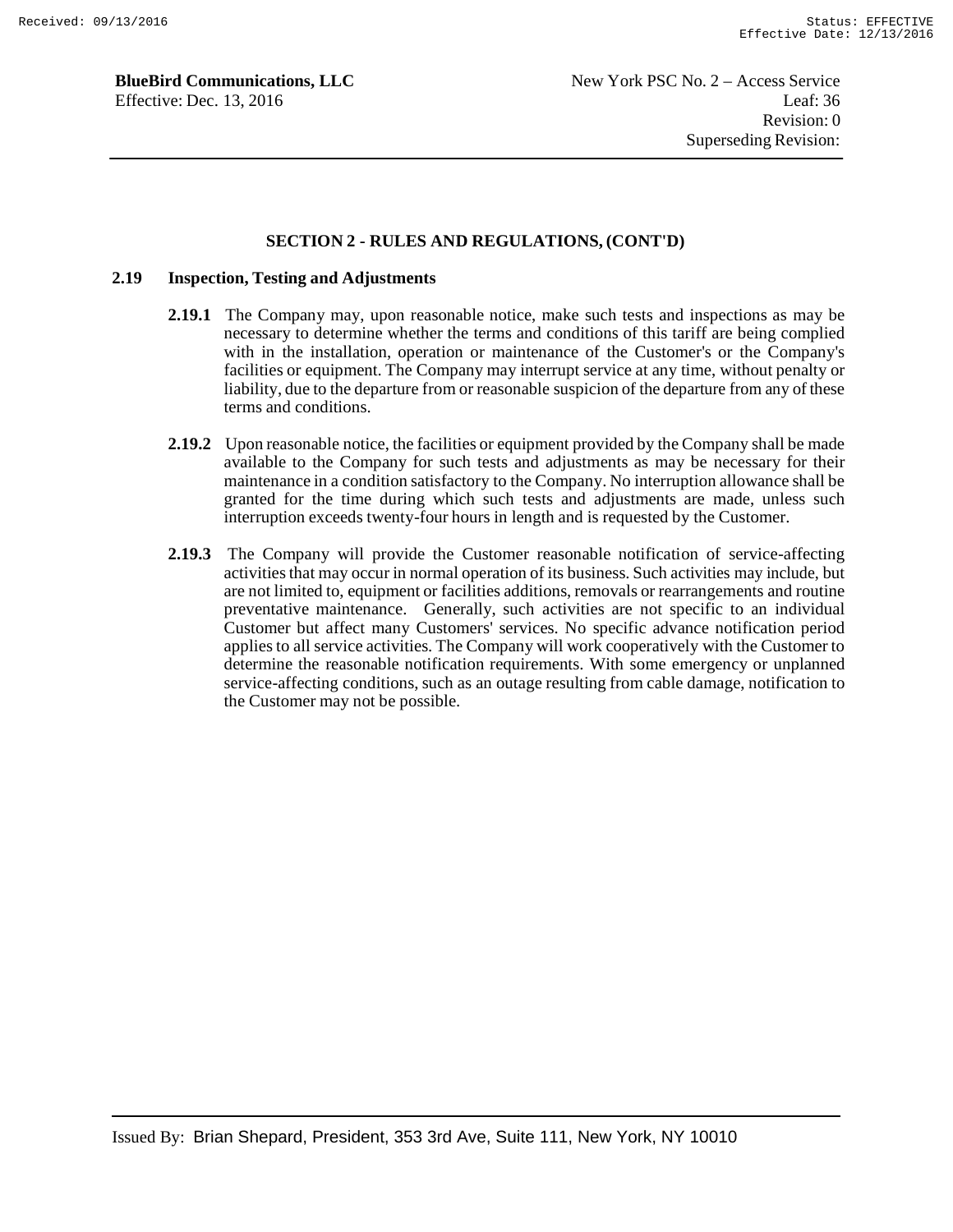### **SECTION 2 - RULES AND REGULATIONS, (CONT'D)**

#### **2.20 Allowances for Interruptions in Service**

#### **2.20.1 General**

- **A.** Upon the written request of the Customer, delivered to the Company no later than thirty (30) days following the date of service interruption,a credit allowance will be given when service is interrupted, except as specified in Section 2.20.2 following. A service is interrupted when it becomes inoperative to the Customer, e.g., the Customer is unable to transmit or receive, because of a failure of a component furnished by the Company under this tariff.
- **B.** An interruption period begins when the Customer reports to the Company a service, facility or circuit is inoperative and, if necessary, releases it for testing and repair by the Company, as determined in its sole and reasonable discretion. An interruption period ends when the service, facility or circuit is operative.
- **C.** If the Customer reports a service, facility or circuit to be interrupted but declines to release it for testing and repair, refuses access to its premises for test and repair by the Company, or continues to make voluntary use of the service, the service, facility or circuit is considered to be impaired but not interrupted. No credit allowances will be made for a service, facility or circuit considered by the Company to be impaired.
- **D.** The Customer shall be responsible for the payment of service charges for visits by the Company's agents or employees to the premises of the Customer when the service difficulty or trouble report results from the use of equipment or facilities provided by any party other than the Company, including but not limited to the Customer.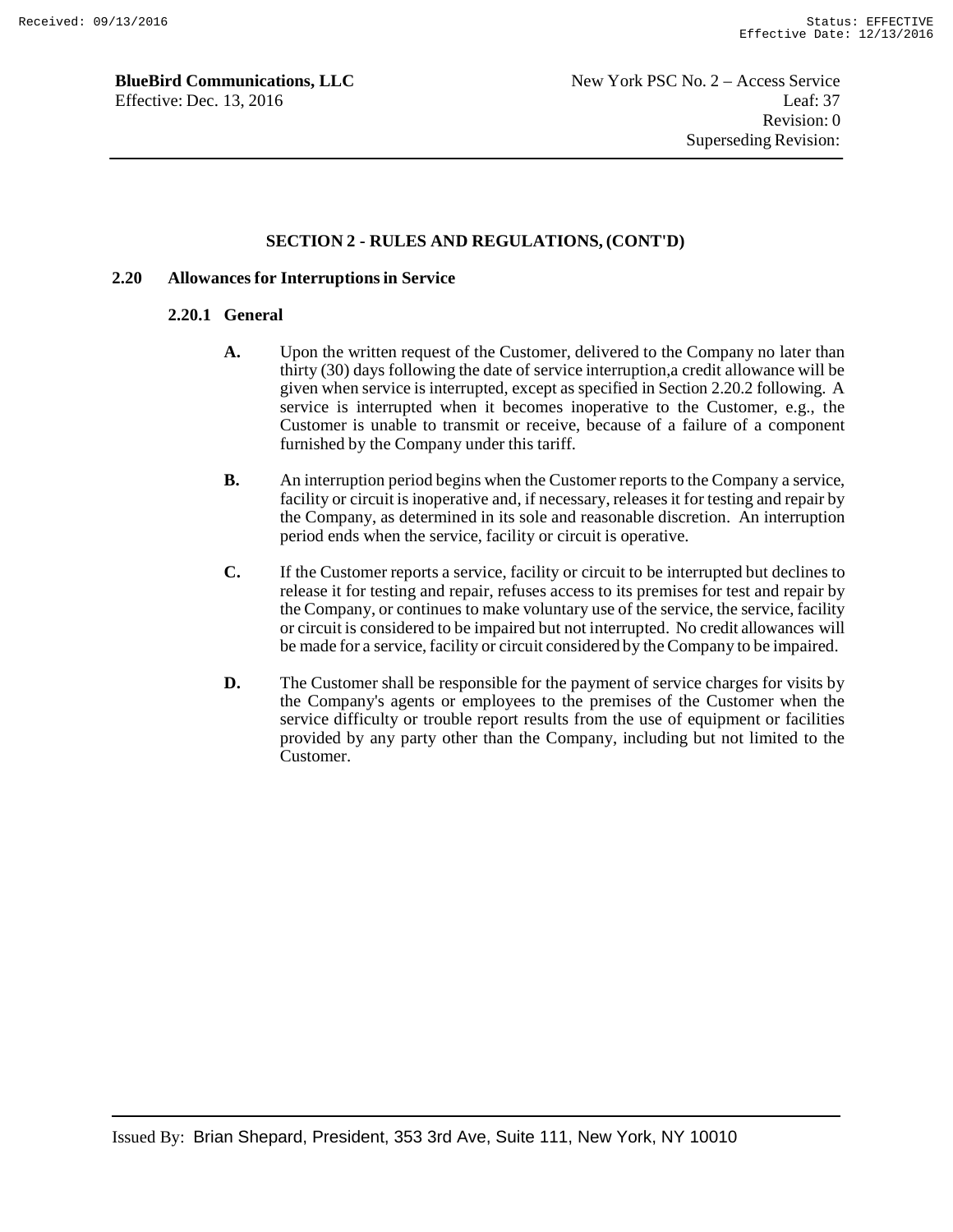#### **SECTION 2 - RULES AND REGULATIONS, (CONT'D)**

#### **2.20 Allowances for Interruptions in Service (Continued)**

#### **2.20.2 Limitations of Allowances**

- **A.** No credit allowance will be made for any interruption in service:
	- (a) due to the negligence of or noncompliance with the provisions of this tariff by any person or entity other than the Company, including but not limited to the Customer;
	- (b) due to the failure of power, equipment, systems, connections or services not provided by the Company;
	- (c) due to circumstances or causes beyond the reasonable control of the Company;
	- (d) during any period in which the Company is not given full and free access to its facilities and equipment for the purposes of investigating and correcting interruptions;
	- (e) during any period when the Customer has released service to the Company for maintenance purposes or for implementation of a Customer order for a change in service arrangements;
	- (f) that occurs or continues due to the Customer's failure to authorize replacement of any element of special construction; and
	- (g) that was not reported to the Company within 30 days of the date that service was affected.
	- (h) Cellular and other wireless transmission is subject to interruptions including but not limited to, dropped calls, interrupted calls, unintelligible calls, oneway audio and other problems created by factors beyond Company's control. Under no circumstances will Company provide credit or payment of any kind for calls which experience problems related to cellular (wireless) transmissions.

### **2.20.3 Use of Another Means of Communications**

If the Customer elects to use another means of communications during the period of interruption, the Customer must pay the charges for the alternative service used.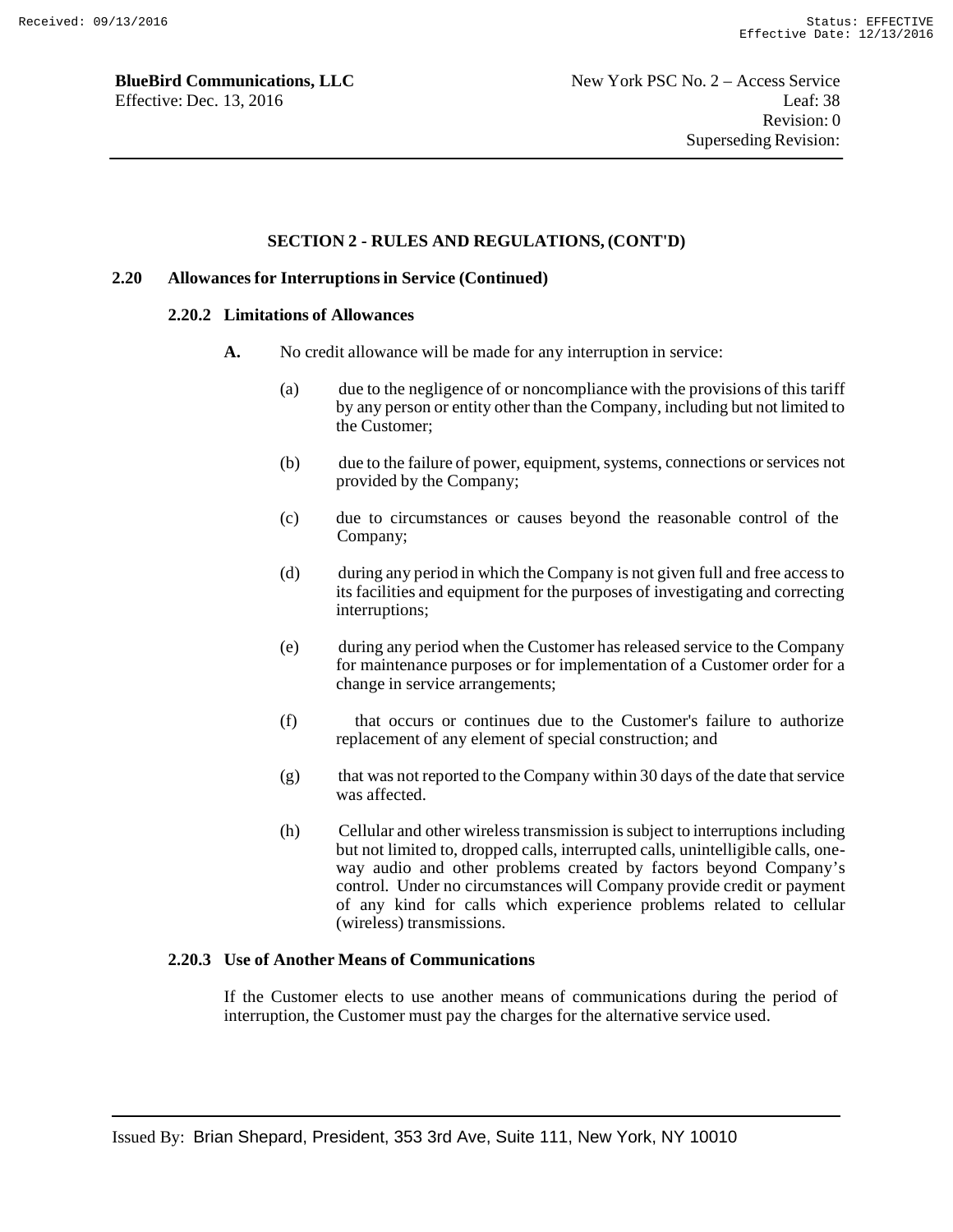#### **SECTION 2 - RULES AND REGULATIONS, (CONT'D)**

#### **2.20 Allowances for Interruptions in Service (Continued)**

#### **2.20.4 Application of Credits for Interruptions in Service**

- A. Except as provided in Section 2.20.2 A., if a Customer's service is interrupted, and it remains interrupted for eight normal working hours or longer after access to the premises is made available and after being reported to be out of order, appropriate adjustments or refunds shall be made to the Customer, when such adjustment exceeds \$1.00.
- B. The amount of adjustment or refund shall be determined on the basis of the known period of interruption, generally beginning from the time the service interruption is first reported. The refund to the Customer shall be a pro rata part of the month's flat rate charges (if any) for the period of days and that portion of the service facilities rendered useless or inoperative. The refund may be accomplished by a credit on a subsequent bill for the service.
- C. For purposes of credit computation every month shall be considered to have seven hundred and twenty (720) hours. For services with a monthly recurring charge, no credit shall be allowed for an interruption of continuous duration of less than eight (8) hours. The Customer shall be credited for an interruption of eight (8) or more hours at the rate of 1/720th of the monthly charge for the services affected for each day that the interruption continues. The formula used for computation of credits is as follows:

Credit =  $A/720 \times B$ 

- $A =$  outage time in hours (must be 8 or more)  $B =$  total monthly recurring charge for affected service.
- D. No credits will be provided for usage sensitive services.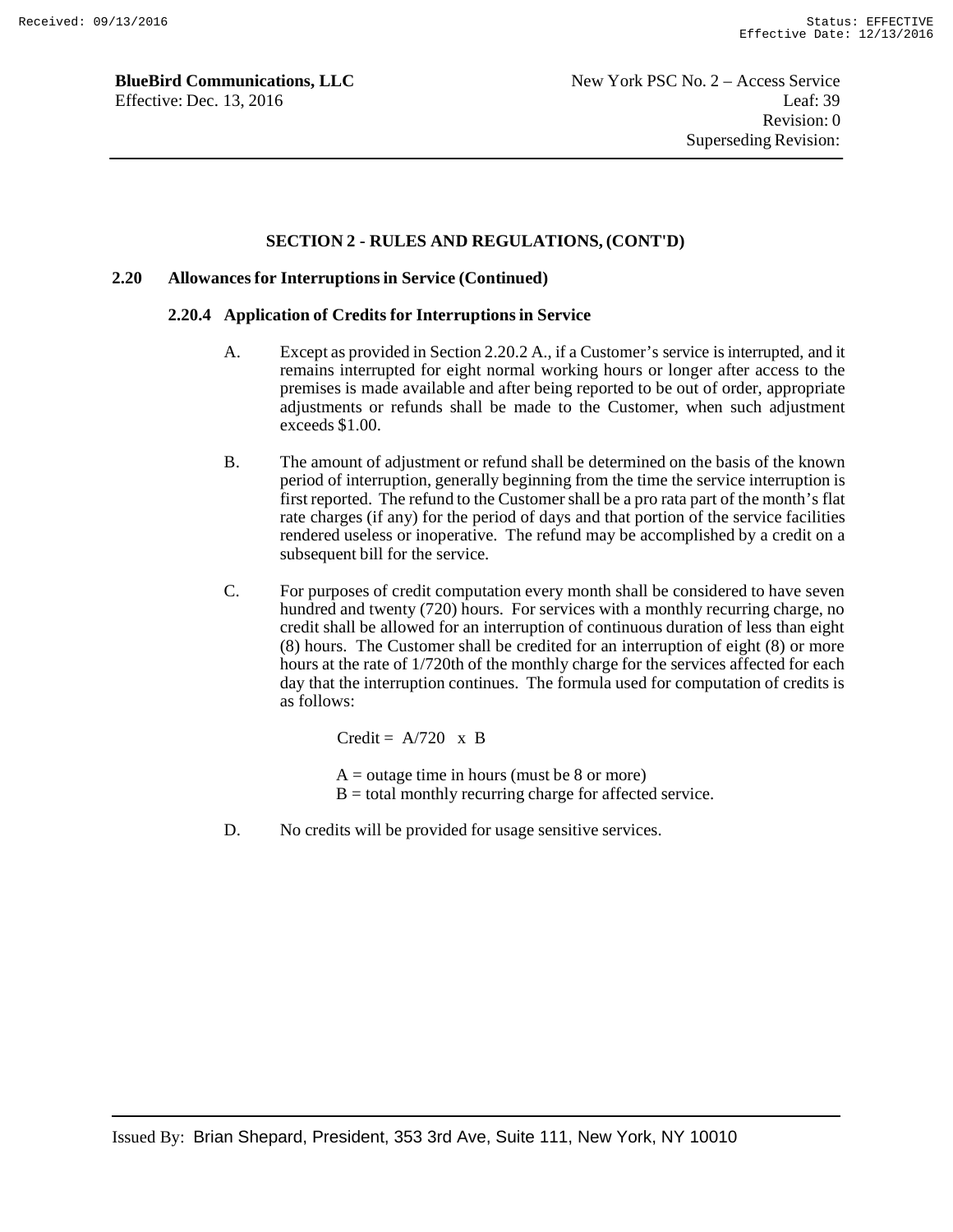### **SECTION 2 - RULES AND REGULATIONS, (CONT'D)**

#### **2.21 Notices and Communications**

- **2.21.1** The Customer shall designate on the service order, or shall otherwise provide, an address to which the Company shall mail or deliver all notices and other communications, except that Customer may also designate a separate address to which the Company's bills for service shall be mailed.
- **2.21.2** The Company shall designate on the service order an address to which the Customer shall mail or deliver all notices and other communications, except that Company may designate a separate address on bills for service to which the Customer shall mail payment on that bill.
- **2.21.3** Notice of a pending disconnection of a Customer's service may contain the reason for the notice, the date of the notice, a description of any remedies the Customer may make, the time allotted for the Customer to make remedies (if any), and a toll free customer service number the Customer may call to obtain additional information.
- **2.21.4** Except as otherwise stated in this tariff, all other notices or communications required to be given under this tariff will be in writing.
- **2.21.5** Notices and other communications of either party, and all bills mailed by the Company, shall be presumed to have been delivered to the other party on the second business day following placement of the notice, communication or bill with the U.S. mail or a private delivery service, prepaid and properly addressed, or when actually received or refused by the addressee, whichever occurs first.
- **2.21.6** The Company or the Customer shall advise the other party of any changes to the addresses designated for notices, other communications or billing, by following the procedures for giving notice set forth herein.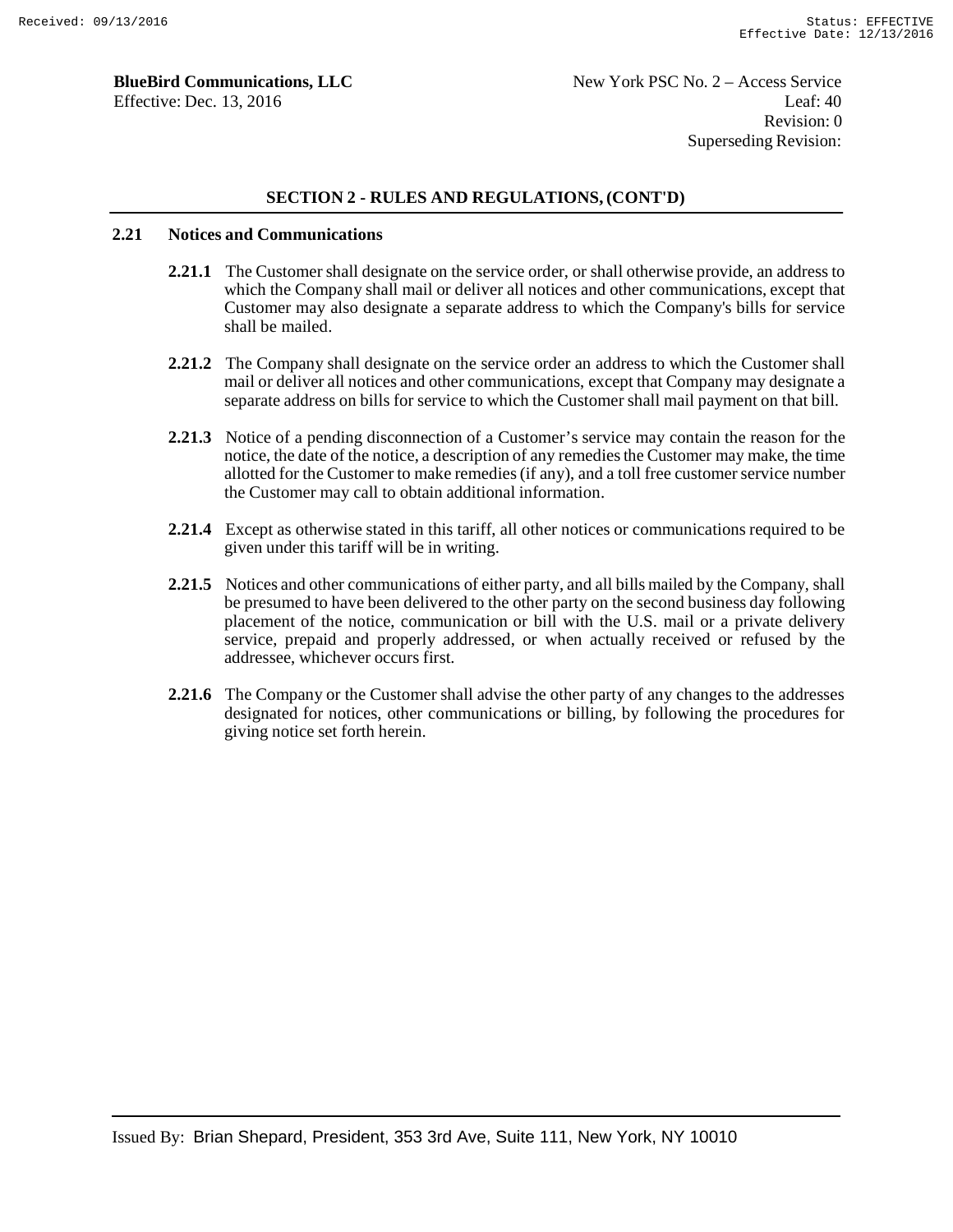### **SECTION 2 - RULES AND REGULATIONS, (CONT'D)**

### **2.22 Mixed Interstate and Intrastate Switched Access Services**

- **2.22.1** When mixed interstate and intrastate switched access service is provided, all charges, including nonrecurring charges, usage charges, and optional features, will be prorated between interstate and intrastate. The percentage provided in the reports as set forth in 2.9.2 preceding will serve as the basis for prorating the charges. The percentage of an access service to be charged as interstate is applied in the following manner:
	- (a) For nonrecurring chargeable rate elements, multiply the PIU times the quantity of chargeable elements times the interstate tariff rate per element.
	- (b) For usage sensitive chargeable rate elements, multiply the PIU times actual use (measured or Company assumed average use) times the interstate rate.
- **2.22.2** A similar calculation is then performed to determine the intrastate portion of the bill.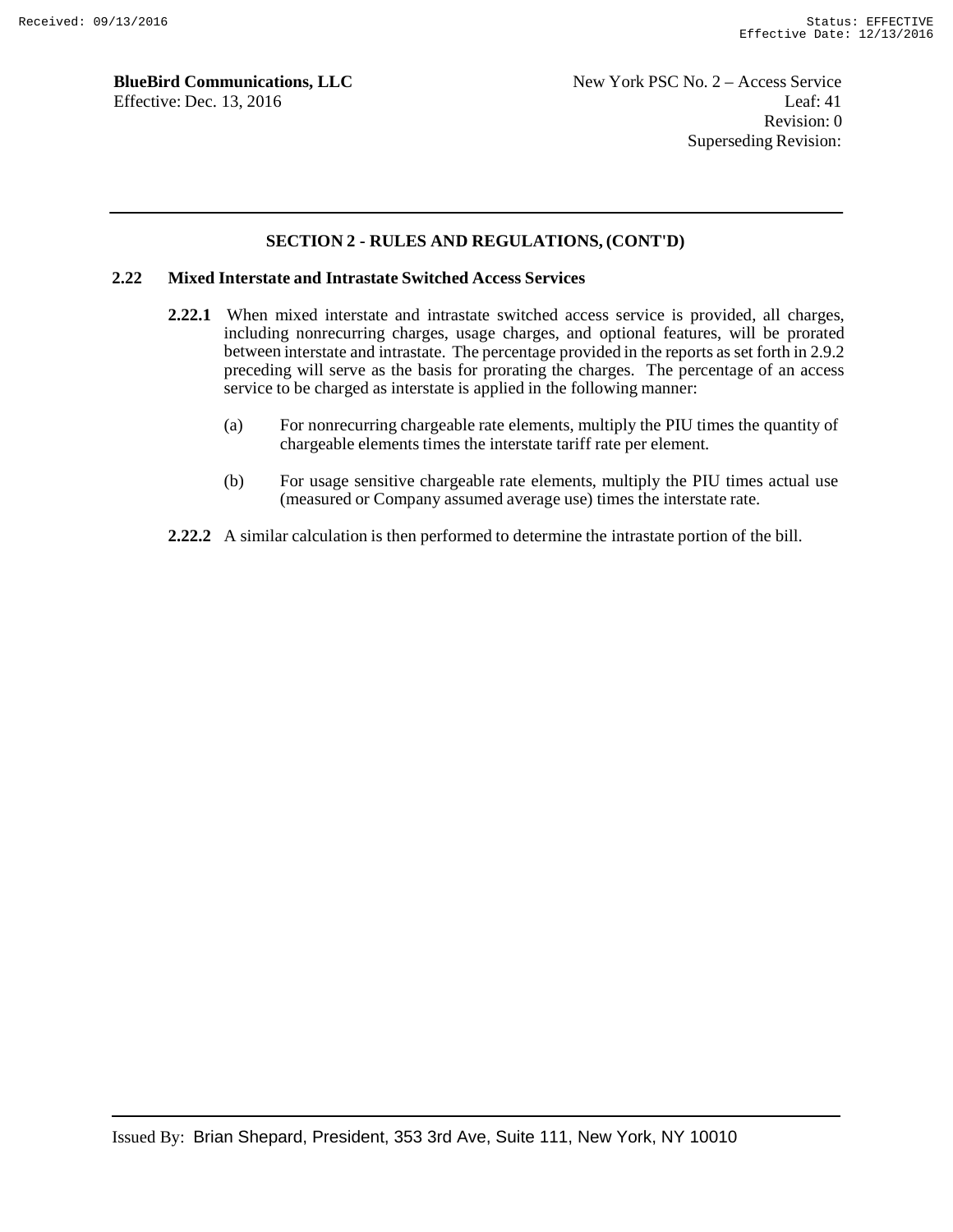### **SECTION 2 - RULES AND REGULATIONS, (CONT'D)**

### **2.23 Determination of Jurisdiction of Mixed Interstate and Intrastate Dedicated Facilities**

- **2.23.1** When mixed interstate and intrastate service is provided over a dedicated facility, the jurisdiction will be determined as follows. For jurisdictional reports required for switched access, see Section 2.9.2.
	- (a) If the Customer's estimate of the interstate traffic on the service equals 10% or more of the total traffic on that service, the service will be provided according to the applicable rules and regulations of the appropriate interstate tariff.
	- (b) If the Customer's estimate of the interstate traffic on the service is less than 10% of the total traffic on that service, the service will be provided according to the applicable rules and regulations of this tariff.
	- (c) If the percentage of interstate traffic on the service changes to the extent that it alters the jurisdiction of the service, the Customer must notify the Company of any required change in status. The affected service will revert to the appropriate jurisdictional tariff within the next full billing cycle. Any applicable termination liability will be transferred with the jurisdictional change of the service.

#### **2.24 Application of Access Charges to Toll VoIP-PSTN Traffic**

All Toll VoIP-PSTN traffic will be assessed switched access charges at the rates set forth in the Company's FCC Access Tariff.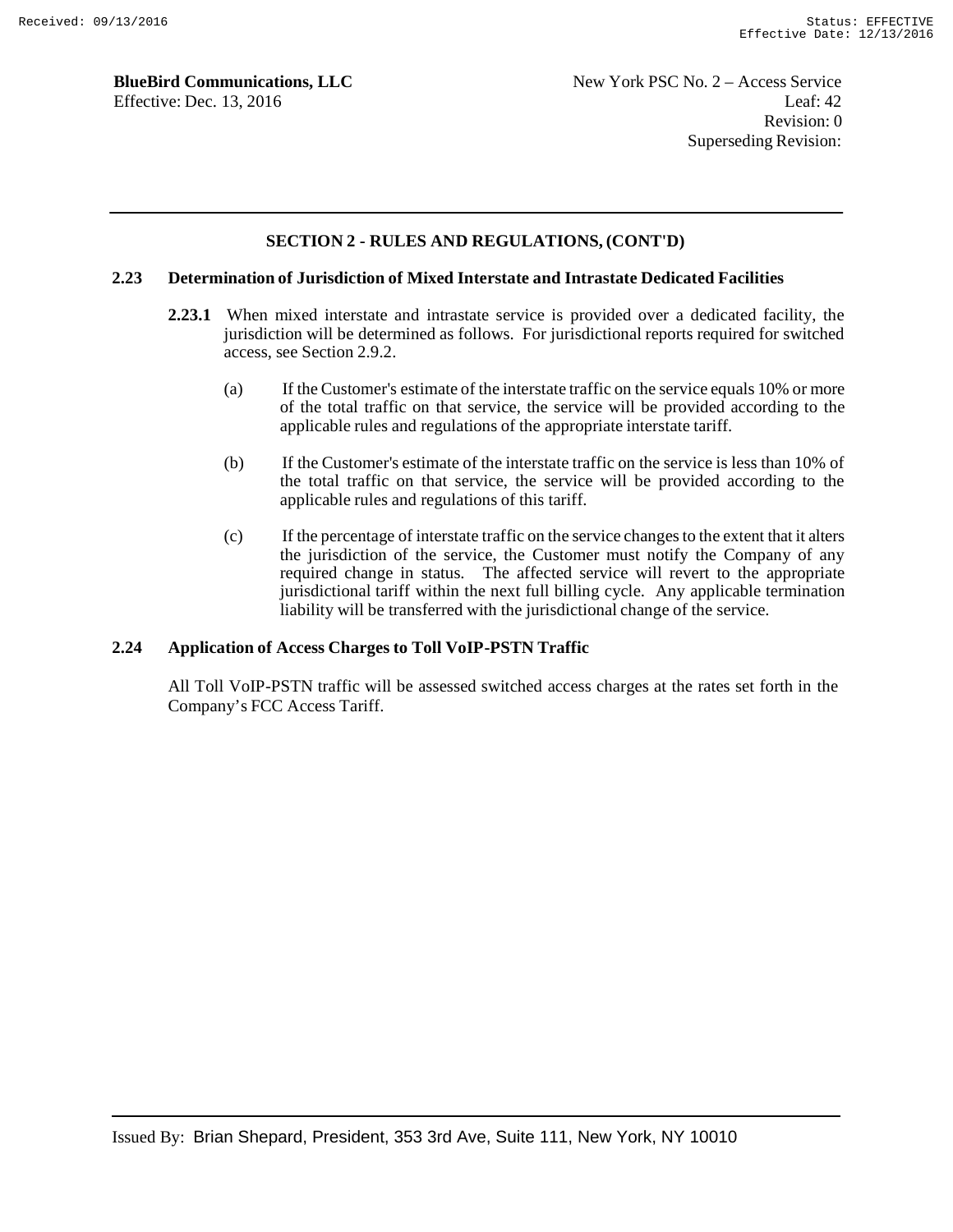### **SECTION 2 - RULES AND REGULATIONS, (CONT'D)**

### **2.25 Public Switched Telephone Network ("VoIP-PSTN") Traffic**

### **2.25.1 Toll Voice over Internet Protocol – Public Switched Telephone Network ("VoIP-PSTN") Traffic**

This section governs the identification and treatment of Toll VoIP-PSTN Traffic that is required to be compensated at interstate access rates unless the parties have agreed otherwise in a written agreement. Specifically, this section establishes the method of separating such traffic (referred in this tariff as "Relevant VoIP-PSTN Traffic") from a Customer's traditional intrastate access tariff, so that such Relevant VoIP-PSTN traffic can be billed in accordance with the F.C.C. Order.

Company will bill and collect Interstate Switched Access rates on traffic exchanged with Customers when such traffic originates and/or terminates in Internet Protocol format, as set forth in Section 51.913 of the Federal Communications Commission's rules, 47 C.F.R. §51.913, regardless of whether the Company itself delivers such traffic to the called party's premises or delivers the call to the called party's premises via contractual or other arrangements with an affiliated or unaffiliated provider of interconnected Voice over Internet Protocol service or a non-interconnected Voice over Internet Protocol service that does not itself seek to collect Switched Access charges for this traffic.<sup>1</sup>

Intrastate VoIP–PSTN traffic is subject to the Company's applicable interstate switched access rate per minute, as set forth in the Company's F.C.C. Tariff No. 1.

<sup>1</sup> *See*, *In the Matter of Connect America Fund A National Broadband Plan for Our Future Establishing Just and Reasonable Rates for Local Exchange Carriers High-Cost Universal Service Support Developing an Unified Intercarrier Compensation Regime Federal-State Joint Board on Universal Service Lifeline and Link-Up Universal Service Reform – Mobility Fund*, Report and Order and Further Notice of Proposed Rulemaking, Docket Nos. WC Docket No. 10-90, *et al*., FCC 11-161, (Rel. November 18, 2011).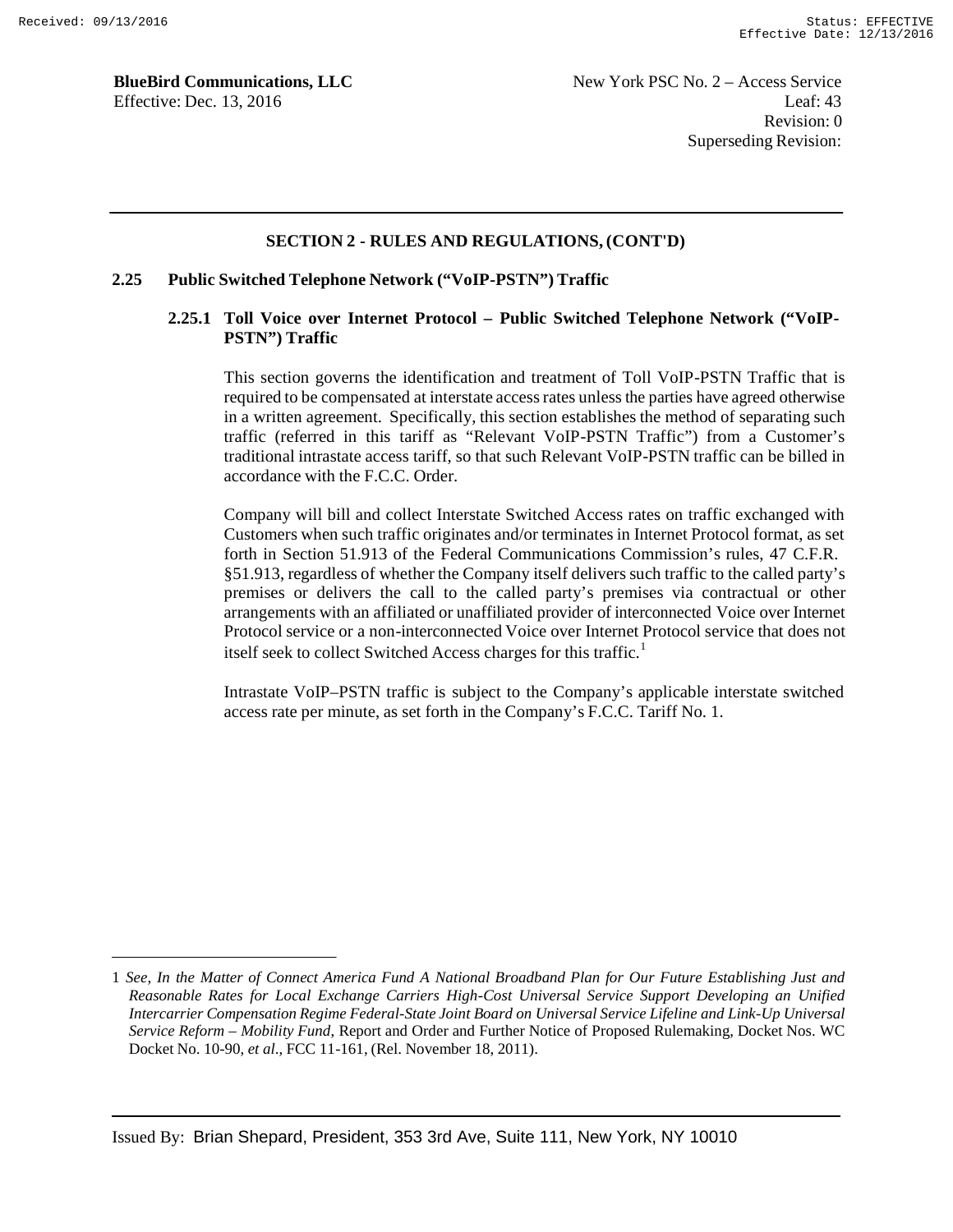### **SECTION 2 - RULES AND REGULATIONS, (CONT'D)**

### **2.25 Public Switched Telephone Network ("VoIP-PSTN") Traffic, (Cont'd.)**

### **2.25.2 Calculation and Application of Percent VoIP-PSTN Usage**

Company will determine the number of Relevant VoIP-PSTN Traffic minutes of use ("MOU") to which interstate rates will be applied by applying a Percent VoIP Usage ("PVU") factor to the intrastate access MOU exchanged between a Company End User and the Customer. The PVU will be derived and applied as follows.

- **1.** The Customer will calculate and furnish to Company a factor (the "PVU-A") representing the percentage of the intrastate access MOU that the Customer exchanges with Company in the State, that is sent to Company and that originated in IP format. This PVU-A shall be based on information such as the number of the Customer's retail VoIP subscriptions in the state (e.g., as reported on FCC Form 477), traffic studies, actual call detail, or other relevant and verifiable information.
- **2.** Company will similarly calculate a factor (the "PVU-B") representing the percentage of Company's intrastate access MOU in the State that Company terminates on its network in IP format. This PVU-B shall be based on information such as the number of Company's retail VoIP subscriptions in the state (e.g., as reported on FCC Form 477), traffic studies, actual call detail, or other relevant and verifiable information.
- **3.** Company will use the PVU-A and PVU-B factors to calculate a PVU factor that represents the percentage of intrastate access MOU exchanged between a Company End User and the Customer that is originated or terminated in IP format, whether at the Company's end, at the Customer's end, or at both ends. The PVU factor will be calculated as the sum of: (A) the PVU-A factor and (B) the PVU-B factor times  $(1.0)$ minus the PVU-A factor).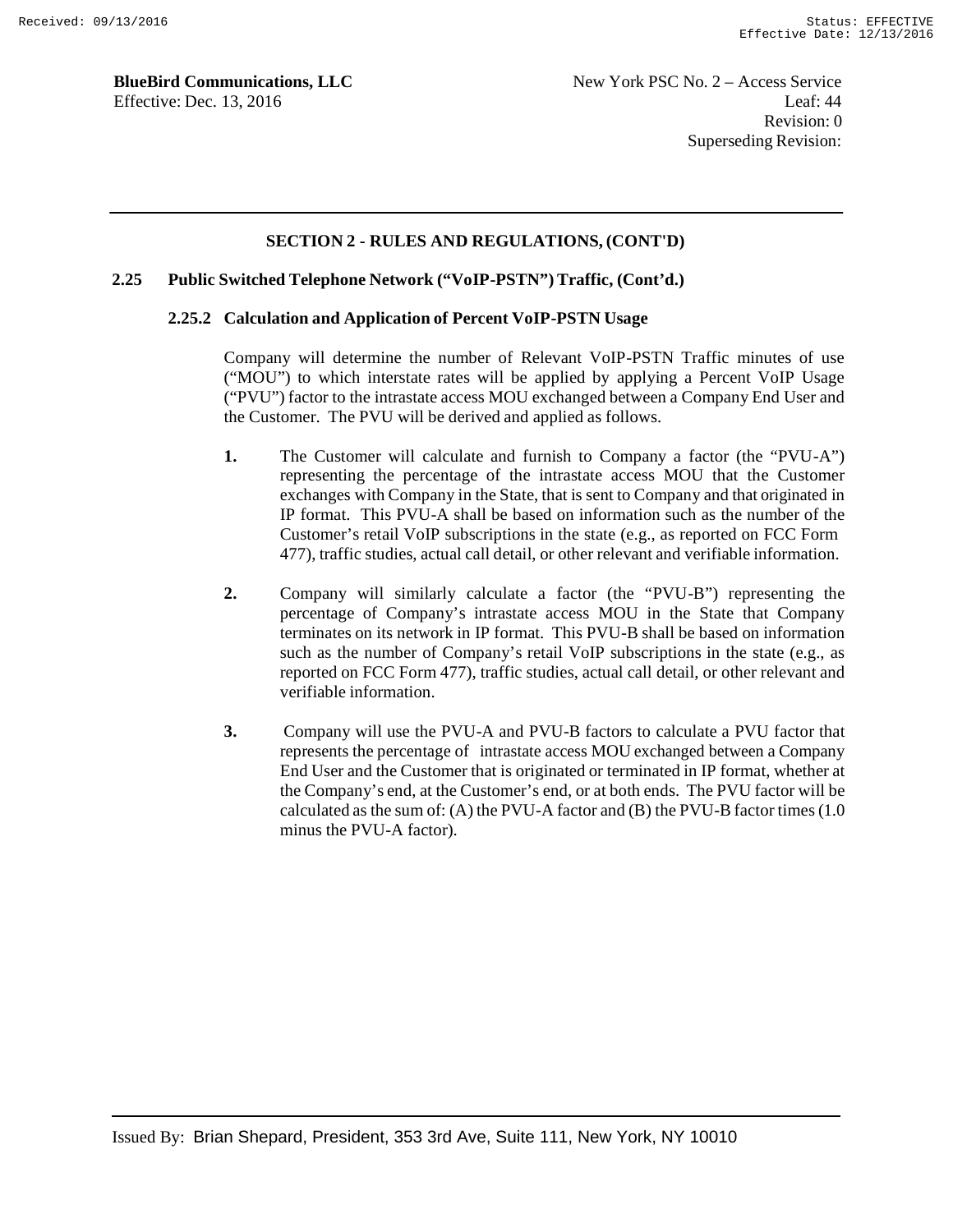### **SECTION 2 - RULES AND REGULATIONS, (CONT'D)**

#### **2.25 Public Switched Telephone Network ("VoIP-PSTN") Traffic, (Cont'd.)**

#### **2.25.2 Calculation and Application of Percent VoIP-PSTN Usage, (Cont'd.)**

**4.** Company will apply the PVU factor to the total intrastate access MOU exchanged with the Customer to determine the number of Relevant VoIP-PSTN Traffic MOUs.

Example 1: The PVU-B is 10% and the PVU-A is 40%. The PVU factor is equal to  $40\% + (10\% \times 60\%) = 46\%$ . Company will bill 46% of the Customer's intrastate access MOU at its applicable tariffed interstate switched access rates.

Example 2: The PVU-B is 10% and the PVU-A is 0%. The PVU factor is  $0\% +$  $(100\% \times 10\%) = 10\%$ . Company will bill 10% of the Customer's intrastate access MOU at Company's applicable tariffed interstate switched access rates.

Example 3: The PVU-A is 100%. No matter what the PVU-B factor is, the PVU is 100%. Company will bill 100% of the Customer's intrastate access MOU at Company's applicable tariffed interstate switched access rates.

**5.** If the Customer does not furnish Company with a PVU factor, the Company will utilize a PVU-A factor of zero.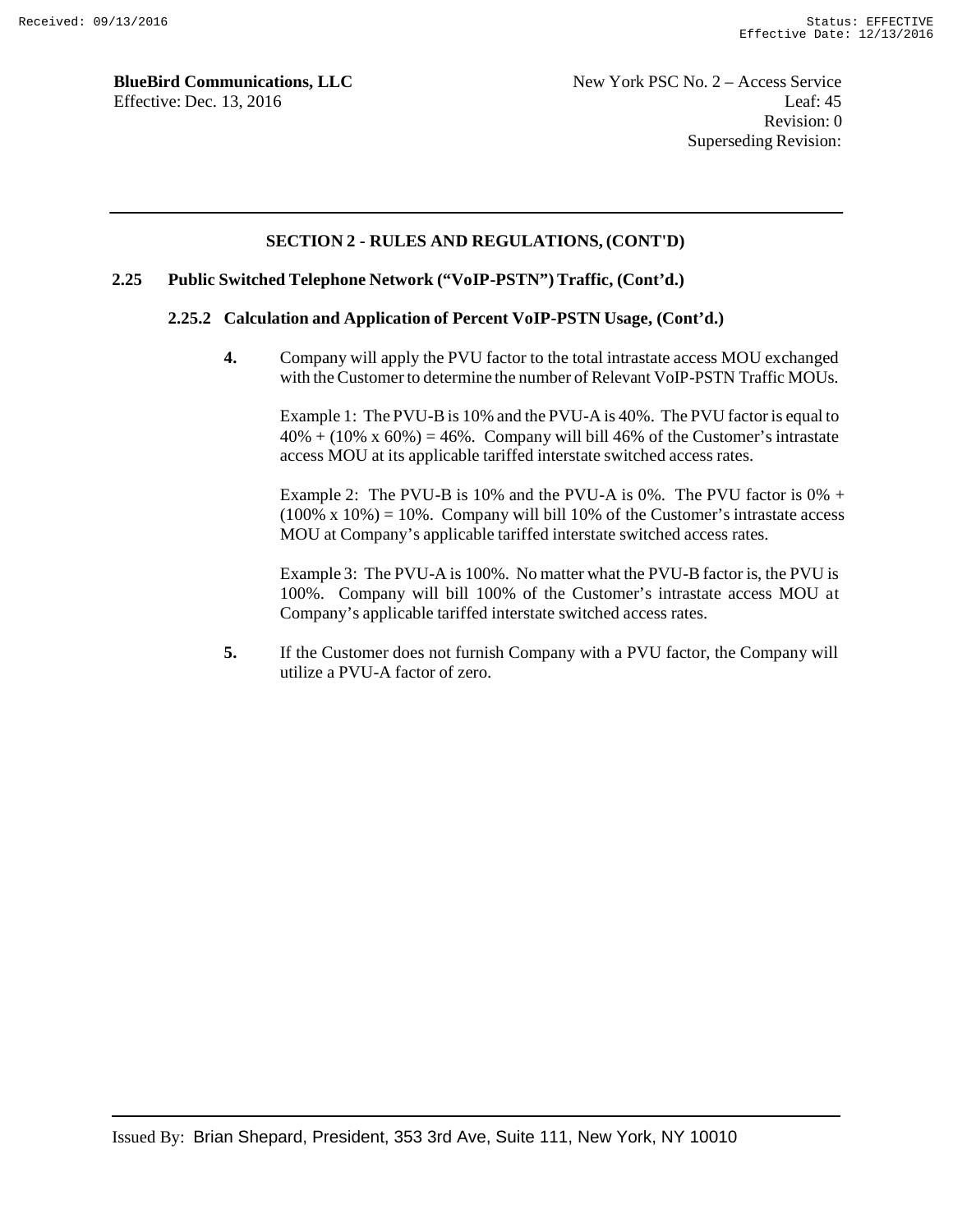New York PSC No. 2 – Access Service Leaf: 46 Revision: 0 Superseding Revision:

### **SECTION 2 - RULES AND REGULATIONS, (CONT'D)**

#### **2.25 Public Switched Telephone Network ("VoIP-PSTN") Traffic, (Cont'd.)**

### **2.25.2 Calculation and Application of Percent VoIP-PSTN Usage, (Cont'd.)**

**6.** PVU Factor Updates

The Customer may update the PVU-A factor quarterly. The Customer shall submit such update no later than the 15th day of January, April, July, and October for each year. Revised PVU factors must be based on the data for the prior three months ending the last day of December, March, June, and September respectively. The Company will use the revised PVU-A factor to calculate a revised PVU. The revised PVU will be used for future billing and will be effective on the bill date of each month and will be used for subsequent monthly billing and superseded by a new PVU factor.

**7.** PVU Factor Verification

Not more than twice in any year, Company may ask the Customer to verify the PVU-A factor furnished to the Company and a Customer may ask Company to verify the PVU-B factor and the calculation of the PVU factor. The party so requested shall comply, and shall reasonably provide the records and other information used to determine the respective PVU-A and PVU-B factors.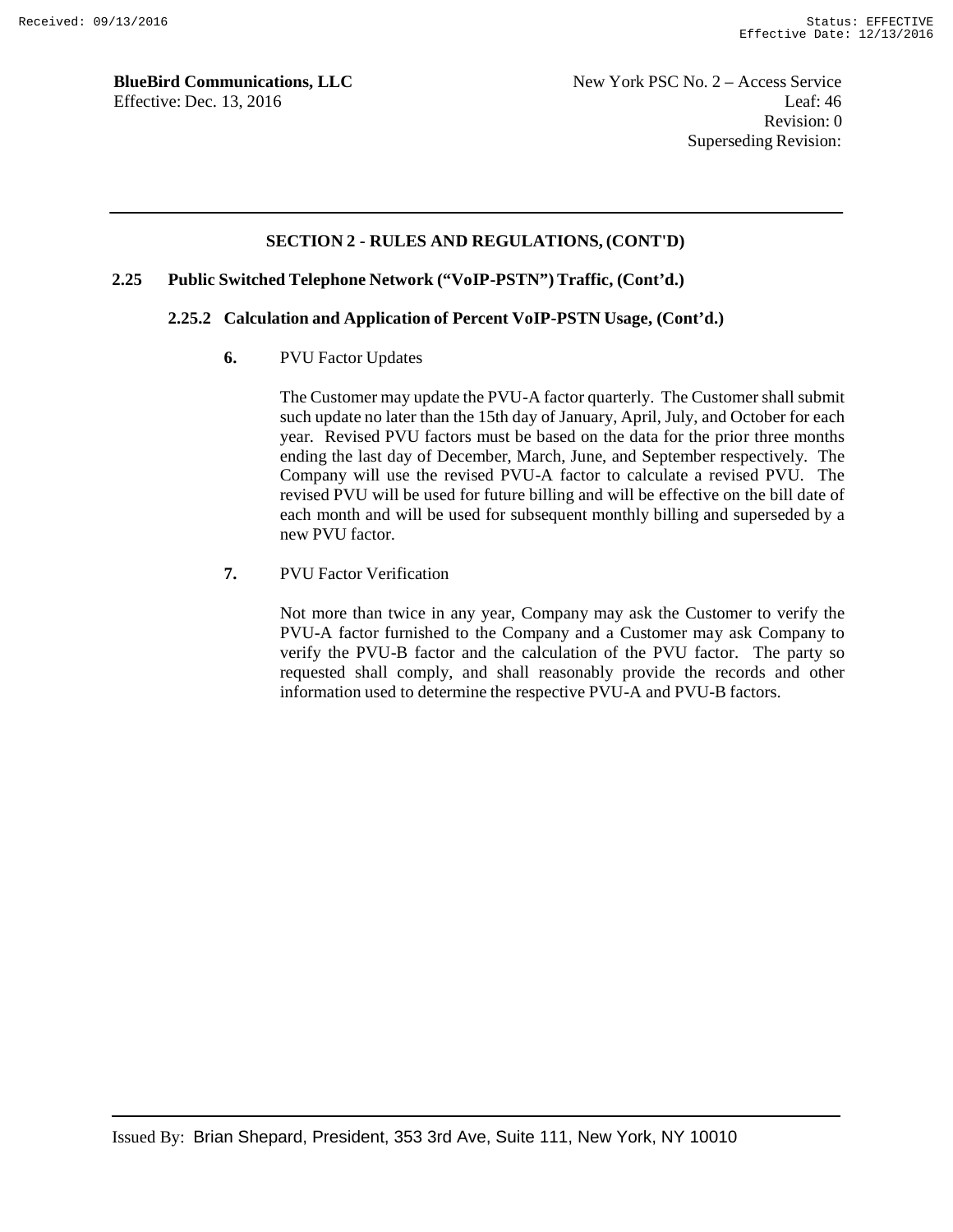### **SECTION 3 - SWITCHED ACCESS SERVICE**

### **3.1 General**

- **3.1.1** Switched Access Service, which is available to Customers for their use in furnishing their services to End Users, provides a two-point communications path between a Customer's Premises and an End User's Premises. It provides for the use of common terminating, switching and trunking facilities, and for the use of common subscriber plant of the Company. Switched Access Service provides for the ability to originate calls from an End User's Premises to a Customer's Premises and to terminate calls from a Customer's Premises to an End User's Premises in the LATA where it is provided.
- **3.1.2** When a rate as set forth in this tariff is shown to more than two decimal places, the charges will be determined using the rate shown. The resulting amount will then be rounded to the nearest penny (i.e., rounded to two decimal places).
- **3.1.3** In the absence of an ASR as described in Section 3.4, delivery of calls to, or acceptance of calls from, the Customer's End User location(s) via Company-provided switched access services shall constitute a Constructive Order and an agreement by the Customer to purchase the Company's switched access services as described and priced herein.
- **3.1.4** In those situations where a CMRS provider terminates interMTA traffic to the end-user subscribers of the Company then the rates, terms and conditions of this tariff will apply.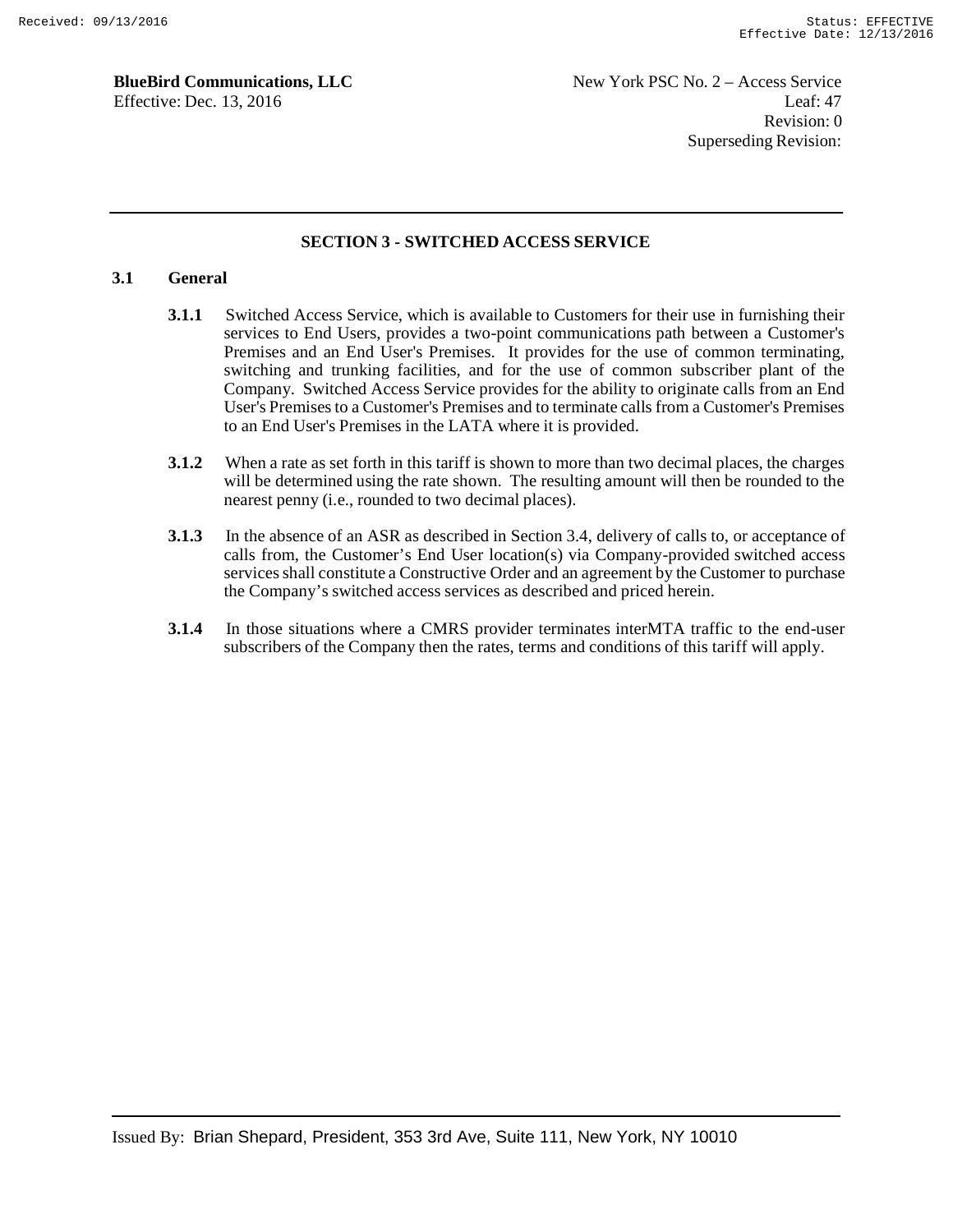### **SECTION 3 - SWITCHED ACCESS SERVICE, (CONT'D)**

### **3.2 Manner of Provision**

- **3.2.1** Switched Access Service is furnished for originating and terminating calls by the Customer to its End User. Switched Access Service is furnished on a per-line or per trunk basis.
- **3.2.2** Originating traffic type represents access capacity within a LATA for carrying traffic from the End User to the Customer; and Terminating traffic type represents access capacity within a LATA for carrying traffic from the Customer to the End User. When ordering capacity for Switched Access Service, the Customer must at a minimum specify such access capacity in terms of originating traffic type and/or terminating traffic type.
- **3.2.3** Feature Group Access is provisioned, at minimum, at the DS-1 level and provides line-side or trunk-side access to End Office switches, for the Customer's use in originating and terminating communications. Basic Switched Access Service will be provided with Multi-Frequency In Band Signaling (SS7 is also available, where capabilities exist).

### **3.2.4 Two types of Feature Group Access are available:**

- 1) Tandem Connect Access: This option applies when the Customer has no direct facilities to the End Office. All traffic is routed to and from End Office via an Access Tandem. Delivery of calls to, or acceptance of calls from, the Customer's End User location(s) via Tandem Connect Access shall constitute a Constructive Order and an agreement by the Customer to purchase the Company's switched access services as described and priced herein.
- 2) Direct Connect Access: This option applies when the Customer has direct facilities to the End Office. This transmission path is dedicated to the use of a single Customer. The Company may require the Customer to submit an ASR or comparable documentation for Direct Connect Access. Direct Connect Access is provided on an Individual Case Basis as Special Service Arrangements pursuant to Section 5 of this tariff.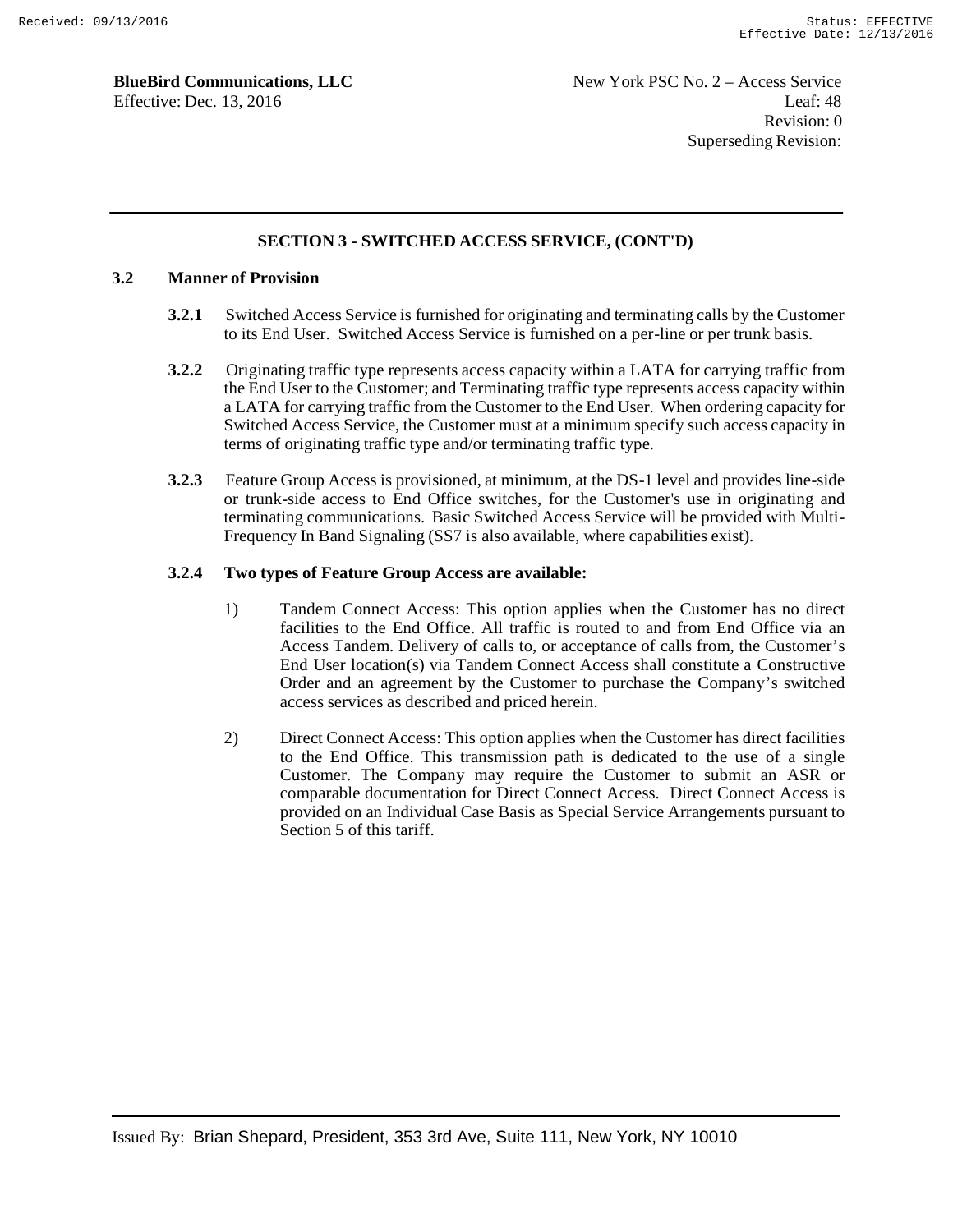### **SECTION 3 - SWITCHED ACCESS SERVICE, (CONT'D)**

### **3.3 Rate Categories**

There are five rate categories which apply to Switched Access Service:

- Common Line
- Switched Transport
- End Office Switching
- Toll-Free 8XX Data Base Access Service
- Optional Features

#### **3.3.1 Common Line**

The Common Line component is related to the use of Company-provided or leased end user common lines, and the terminations in the end office of end user lines, by customers and end users for intrastate access.

### **3.3.2 Switched Transport**

The Switched Transport component is related to the transmission and tandem switching facilities between the customer designated premises and the end office switch(es) where the customer's traffic is switched to originate or terminate the customer's communications. The Switched Transport component also includes transport between an end office which serves as host for a remote switching system or module (RSS or RSM) and the RSS or RSM.

### **3.3.3 End Office Switching**

The End Office Switching component is related to the use of end office switching equipment, the terminations of calls at Company Intercept Operators or recordings, the Signaling Transfer Point (STP) costs, and the SS7 signaling function between the end office and the STP.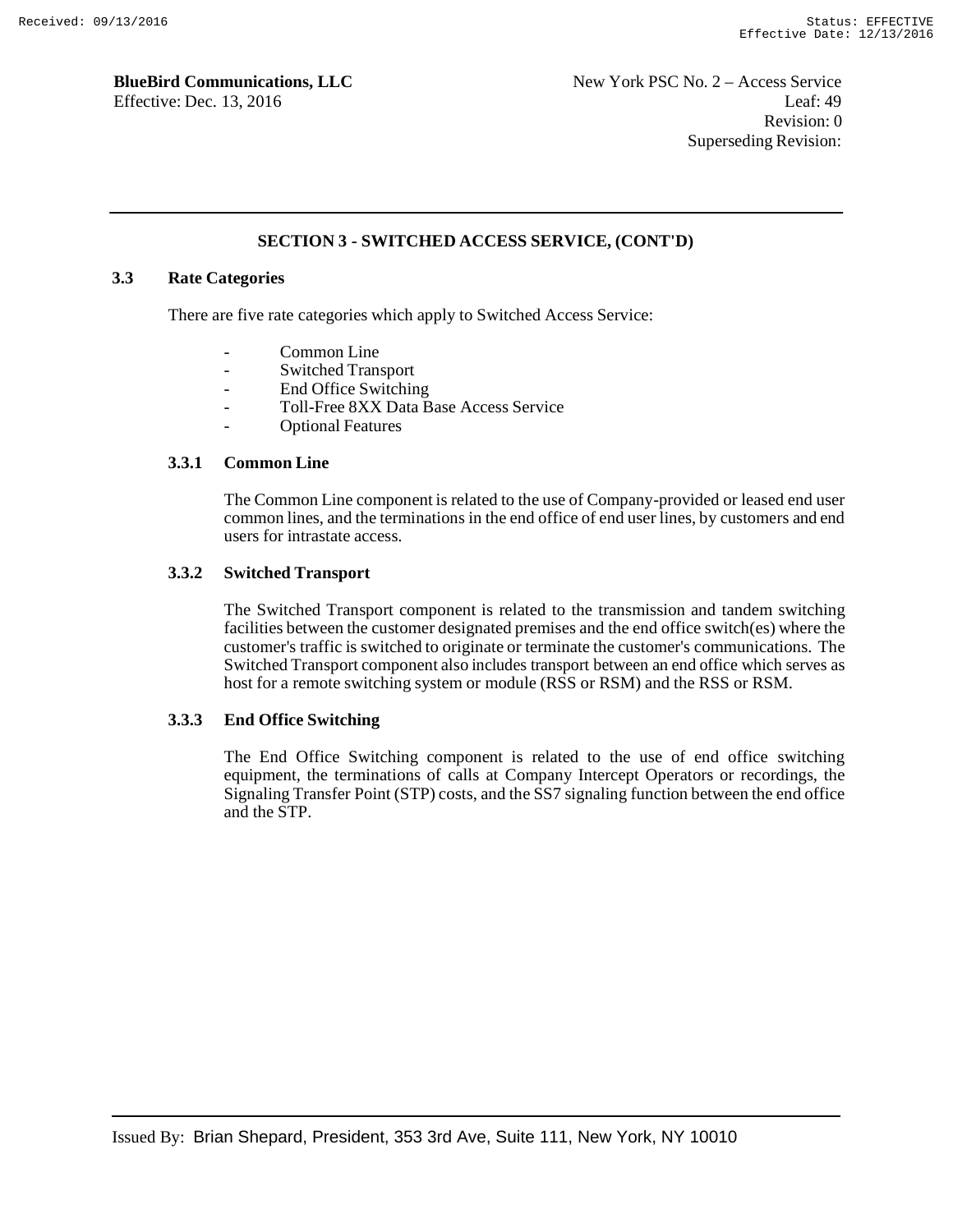### **SECTION 3 - SWITCHED ACCESS SERVICE, (CONT'D)**

#### **3.3 Rate Categories (Continued)**

#### **3.3.4 Toll-Free 8XX Data Base Query**

The Toll-Free 8XX Data Base Query Charge, will apply for each Toll-Free 8XX call query received at the Company's (or its provider's) Toll-Free 8XX data base.

#### **3.3.5 Switched Access Optional Features**

Various optional features may be available and will be priced on an individual case basis.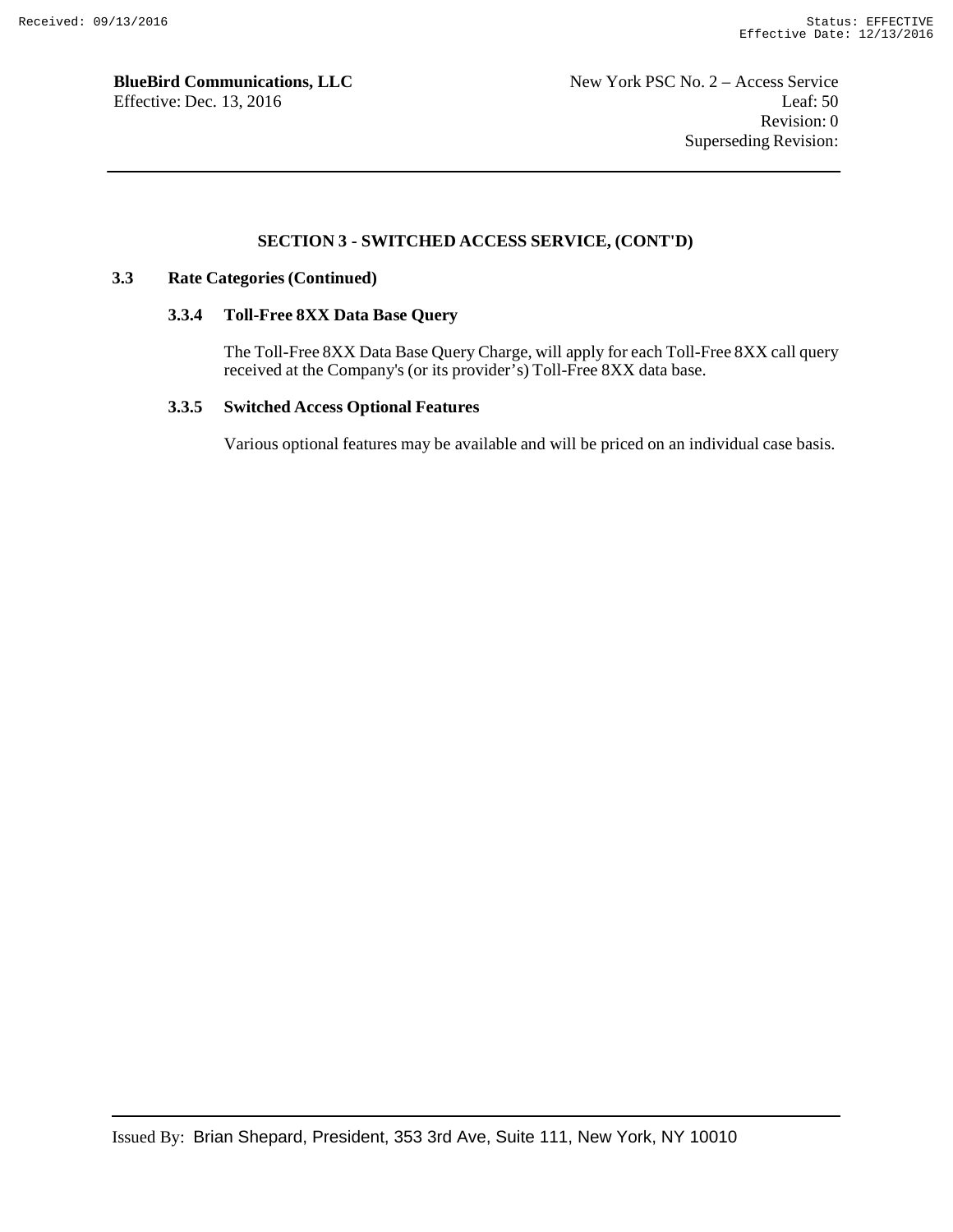### **SECTION 3 - SWITCHED ACCESS SERVICE, (CONT'D)**

### **3.4 Access Ordering**

### **3.4.1 General**

- **A**. Customers may order switched access through a Constructive Order, as defined herein, or through an ASR. The format and terms of the ASR will be as specified in the Industry Access Service Order Guidelines, unless otherwise specified herein.
- **B.** A Customer may order any number of services of the same type and between the same premises on a single ASR. All details for services for a particular order must be identical.
- **C.** The Customer shall provide all information necessary for the Company to provide and bill for the requested service. When placing an order for Access Service, the Customer shall provide the following minimum information:
	- (a) Customer name and Premises address(es);
	- (b) Billing name and address (when different from Customer name and address); and
	- (c) Customer contact name(s) and telephone number(s) for the following provisioning activities: order negotiation, order confirmation, interactive design, installation and billing.

### **3.4.2 Access Service Date Intervals**

- **A.** Access Service is provided with Standard or Negotiated Intervals
- **B.** The Company will specify a firm order confirmation date and Service Commencement Date contingent on the ASR being complete as received. To the extent the Access Service can be made available with reasonable effort, the Company will provide the Access Service in accordance with the Customer's requested interval, subject to the following conditions:
	- (a) For service provided under a Standard Interval: The Standard Interval for Switched Service will be sixty (60) business days from the Application Date. This interval only applies to standard service offerings where there are pre-existing facilities to the Customer Premises. Access Services provided under the Standard Interval will be installed during Company business hours.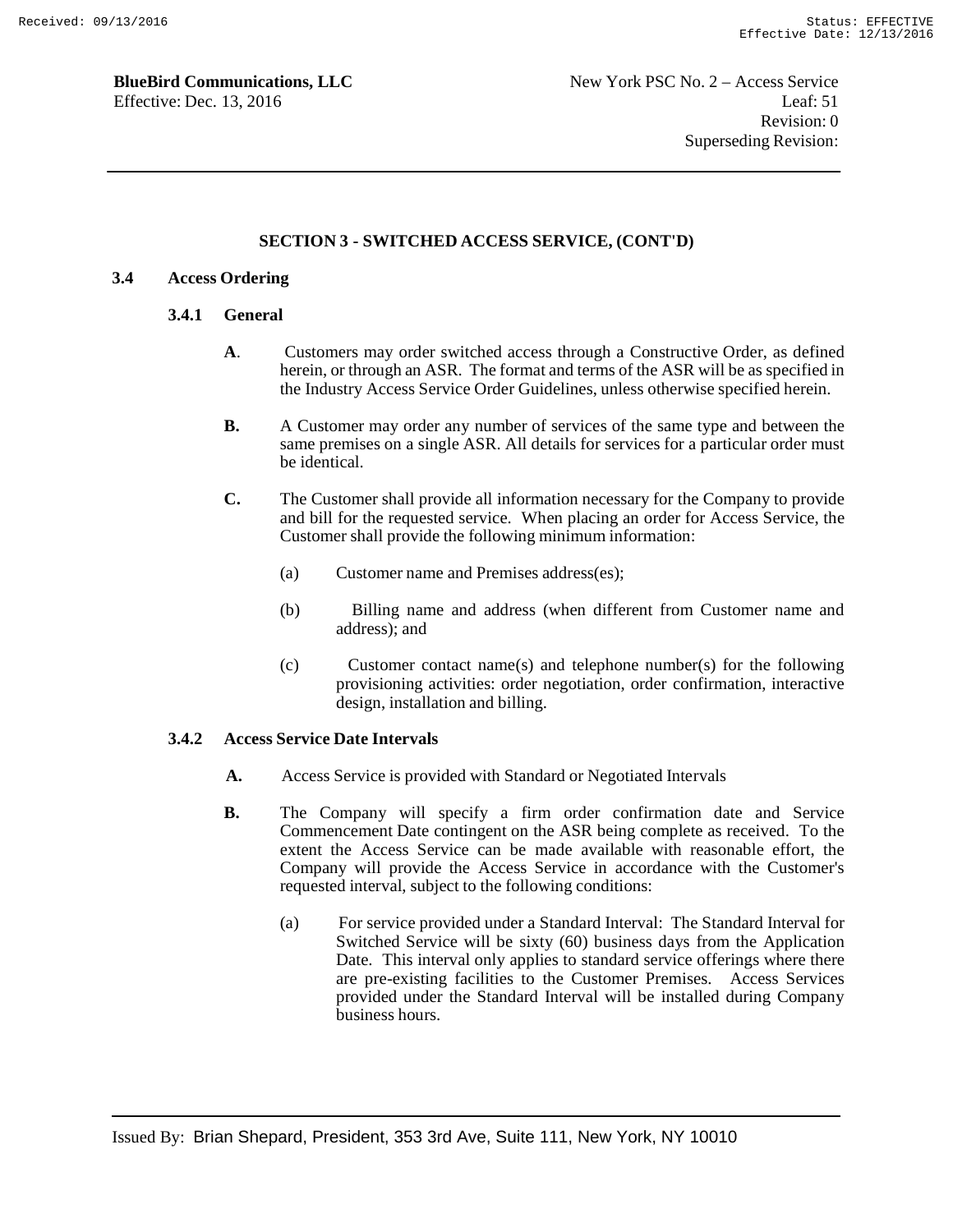### **SECTION 3 - SWITCHED ACCESS SERVICE, (CONT'D)**

### **3.4 Access Ordering (Continued)**

#### **3.4.2 Access Service Date Intervals (continued)**

#### **B. (continued)**

- (b) For service provided under a Negotiated Interval: The Company will offer a Service Date based on the type and quantity of Access Services the Customer has requested. The Negotiated Interval may not exceed by more than six months the Standard Interval Service Date, or, when there is no Standard Interval, the Company offered Service Date, except as otherwise agreed by the Company in writing. The Company will negotiate a Service Date interval with the Customer when:
	- 1) The Customer requests a Service Date before or beyond the applicable Standard Interval Service Date; or
	- 2) There is no existing facility connecting the Customer Premises with the Company; or
	- 3) The Customer requests a service that is not considered by the Company to be a standard service offering (for example, if additional engineering or special construction is required to complete the order); or
	- 4) The Company determines that Access Service cannot be installed within the Standard Interval.
- **C.** All services for which rates are applied on an Individual Case Basis are provided with a Negotiated Interval.

#### **3.4.3 Access Service Request Modifications**

The Customer may request a modification of its ASR prior to the Service Commencement Date. All modifications must be in writing using the industry ASR process. The Company, in its sole discretion, may accept a verbal modification from the Customer. The Company will make every effort to accommodate a requested modification when it is able to do so with the normal work force assigned to complete such an order within normal business hours.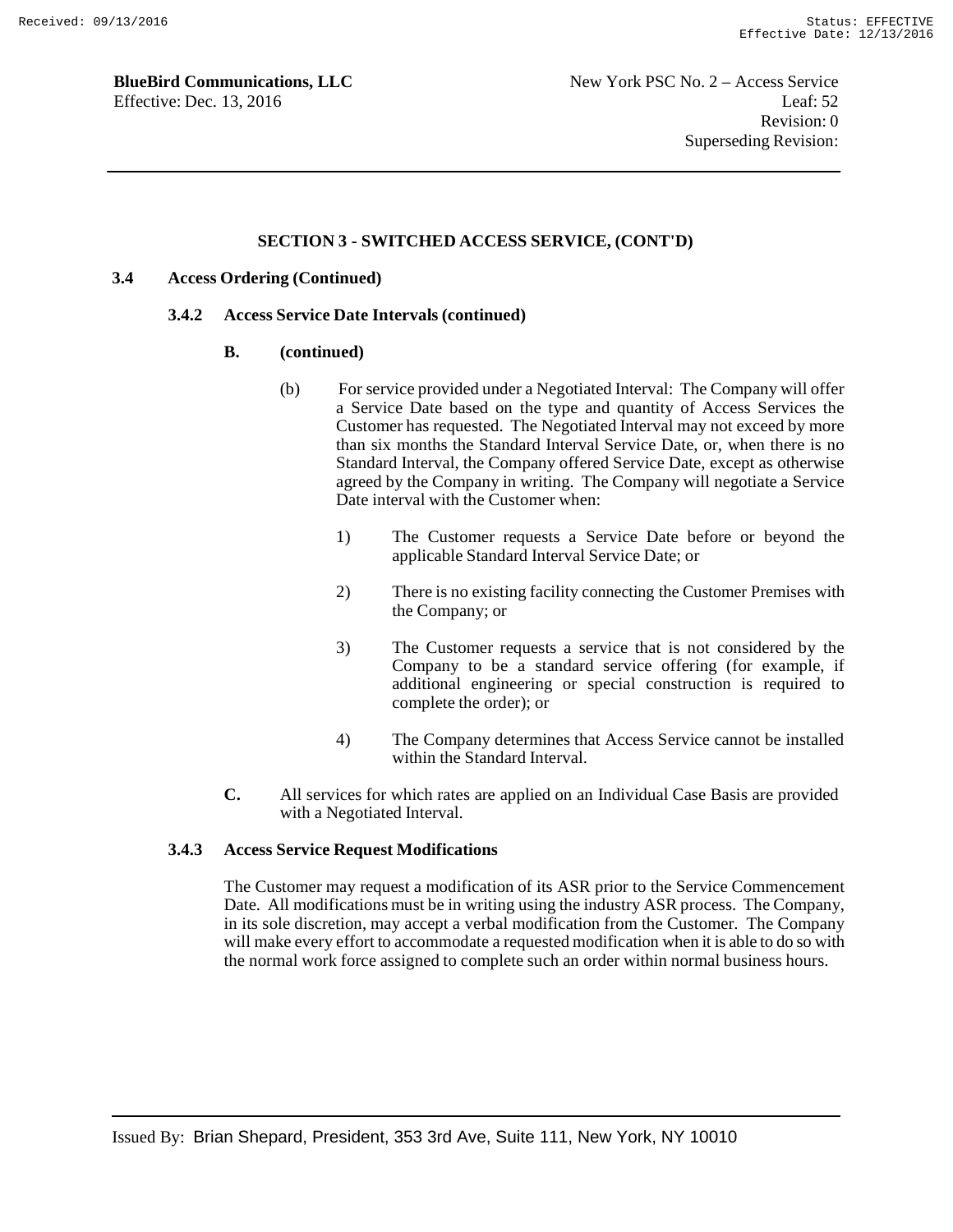#### **SECTION 3 - SWITCHED ACCESS SERVICE, (CONT'D)**

### **3.5 Special Construction or Special Service Arrangements**

**3.5.1** Subject to the agreement of the Company and to all of the regulations contained in this tariff, special construction of Company facilities or development of special service arrangements may be undertaken by the Company on a reasonable-efforts basis at the request of the Customer. Such construction or arrangements will be provided pursuant to regulations contained in Section 5 of this tariff.

#### **3.6 Obligations of the Company**

- **3.6.1** With regard to access services provided by the Company, specific Company responsibilities include, but are not limited to the following:
	- (a) Network Management

The Company will administer its network to ensure that provision of acceptable service levels to all telecommunications users of the Company's network services. Generally, service levels are considered acceptable only when both End Users and Customers are able to establish connections with minimal delay encountered within the Company network. The Company maintains the right to apply protective controls, i.e., those actions, such as call gapping, which selectively cancel the completion of traffic, over any traffic carried over its network, including that associated with a Customer's Switched Access Service. Generally, such protective measures would only be taken as a result of occurrences such as a failure or overload of Company or Customer facilities, natural disasters, mass calling or national security demands.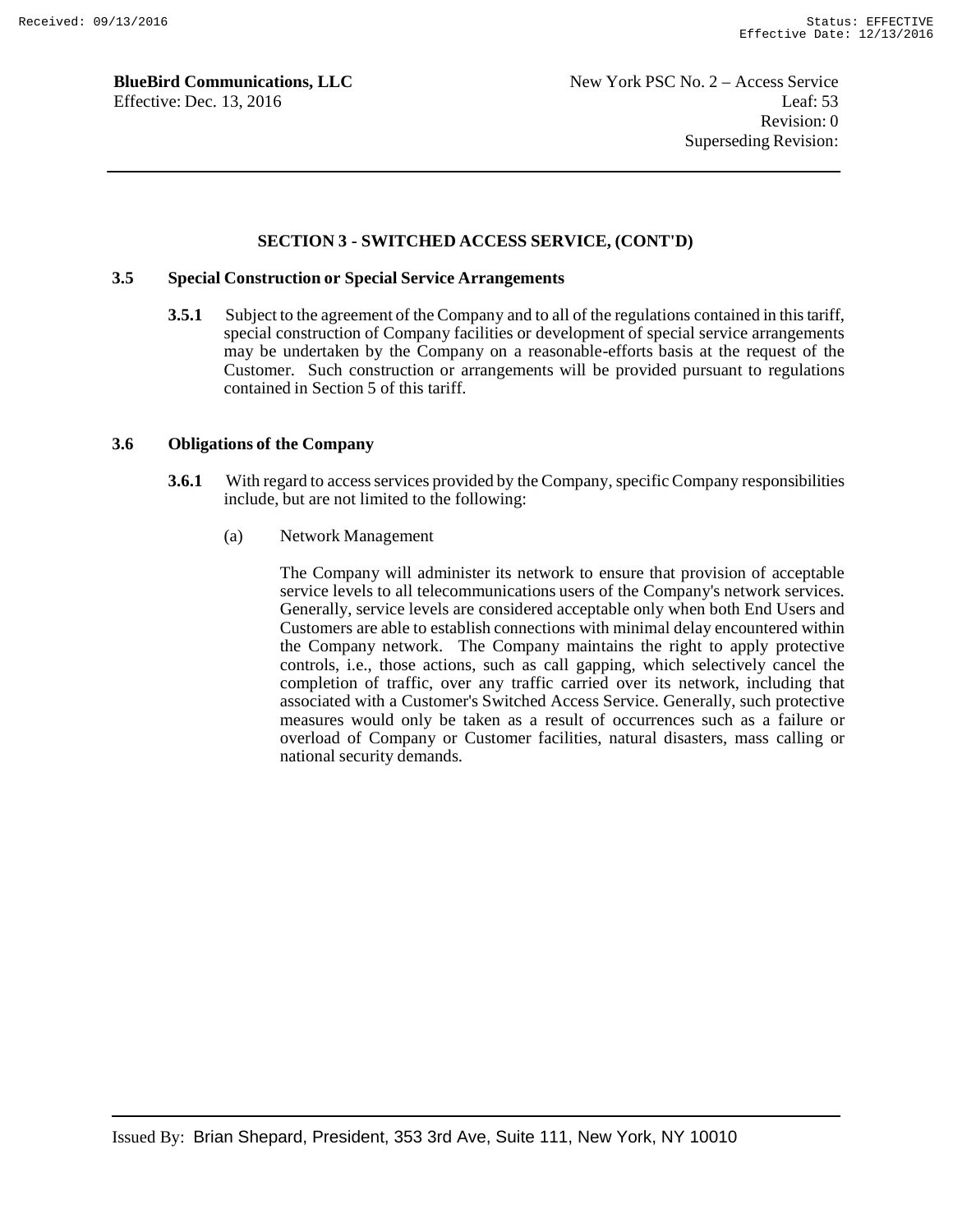### **SECTION 3 - SWITCHED ACCESS SERVICE, (CONT'D)**

### **3.6 Obligations of the Company (Continued)**

#### **3.6.1 (continued)**

(b) Design and Traffic Routing of Switched Access Service

The Company shall design and determine the routing of Switched Access Service, including the selection of the first point of switching and the selection of facilities from the interface to any switching point and to the End Offices. The Compan y shall also decide if capacity is to be provided by originating only, terminating only, or two-way trunk groups. Finally, the Company will decide whether trunk side access will be provided through the use of two-wire or four-wire trunk terminating equipment.

Selection of facilities and equipment and traffic routing of the service are based on standard engineering methods, available facilities and equipment and the Company's traffic routing plans. If the Customer desires different routing or directionality than that determined by the Company, the Company will work cooperatively with the Customer in determining (1) whether the service is to be routed directly to an end office or through an access tandem switch and (2) the directionality of the service.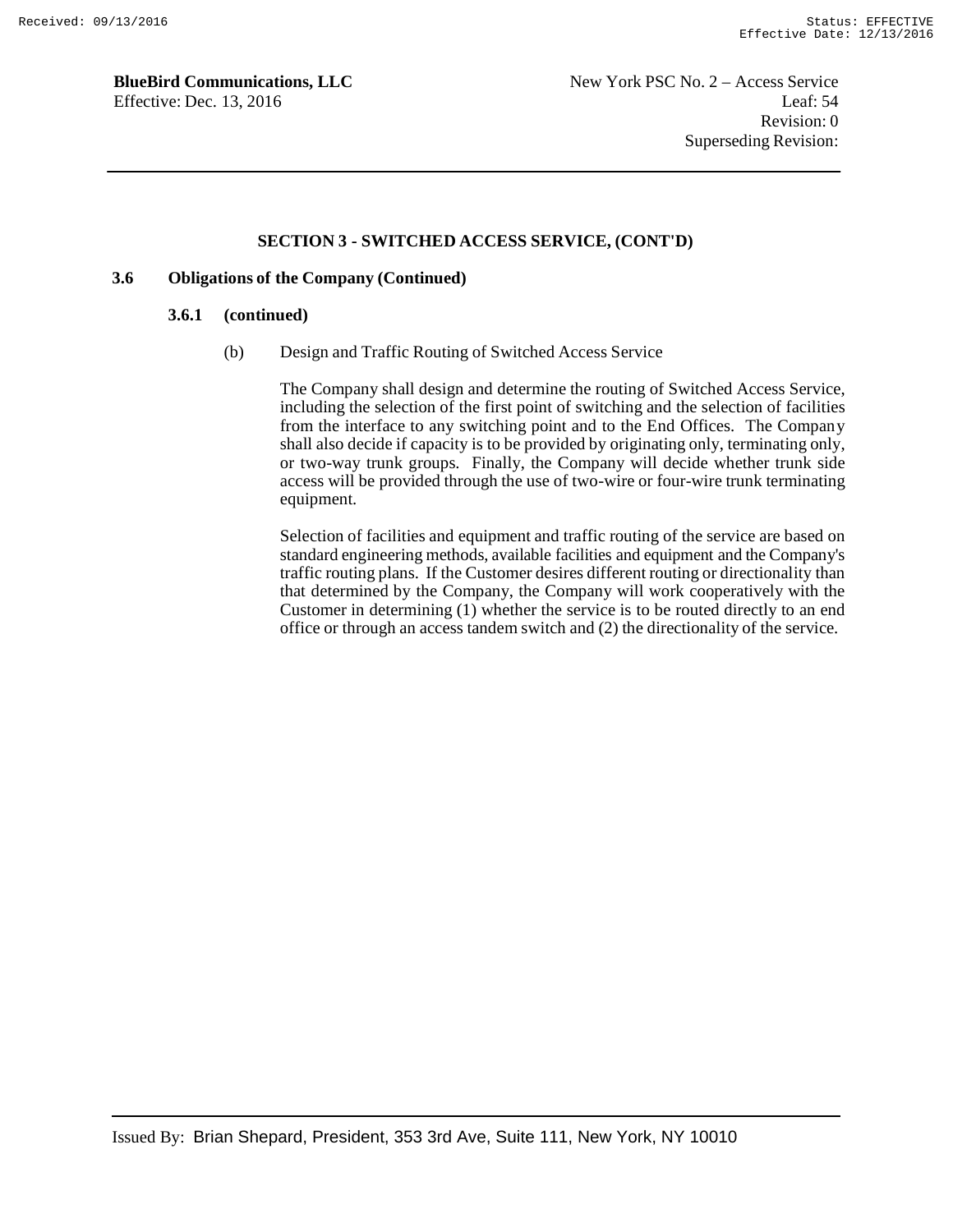### **SECTION 3 - SWITCHED ACCESS SERVICE, (CONT'D)**

### **3.7 Obligations of the Customer**

- **3.7.1** The Customer has certain specific obligations pertaining to the use of Switched Access Service. These obligations are in addition to obligations specified in Section 2.9 of this tariff and are as follows:
	- (a) Report Requirements

Customers are responsible for providing the following reports to the Company, when applicable:

1) Jurisdictional Reports

When a Customer orders Switched Access Service for both interstate and intrastate use, the Customer is responsible for providing reports as set forth in Section 2.9.2(c) preceding. Charges will be apportioned in accordance with those reports.

2) Code Screening Reports

When a Customer orders service call routing, trunk access limitation or call gapping arrangements, the customer must report the number of trunks and/or the appropriate codes to be instituted in each end office or access tandem switch, for each of the arrangements ordered.

(b) On and Off-Hook Supervision

The Customer's facilities shall provide the necessary on and off-hook supervision for accurate timing of calls.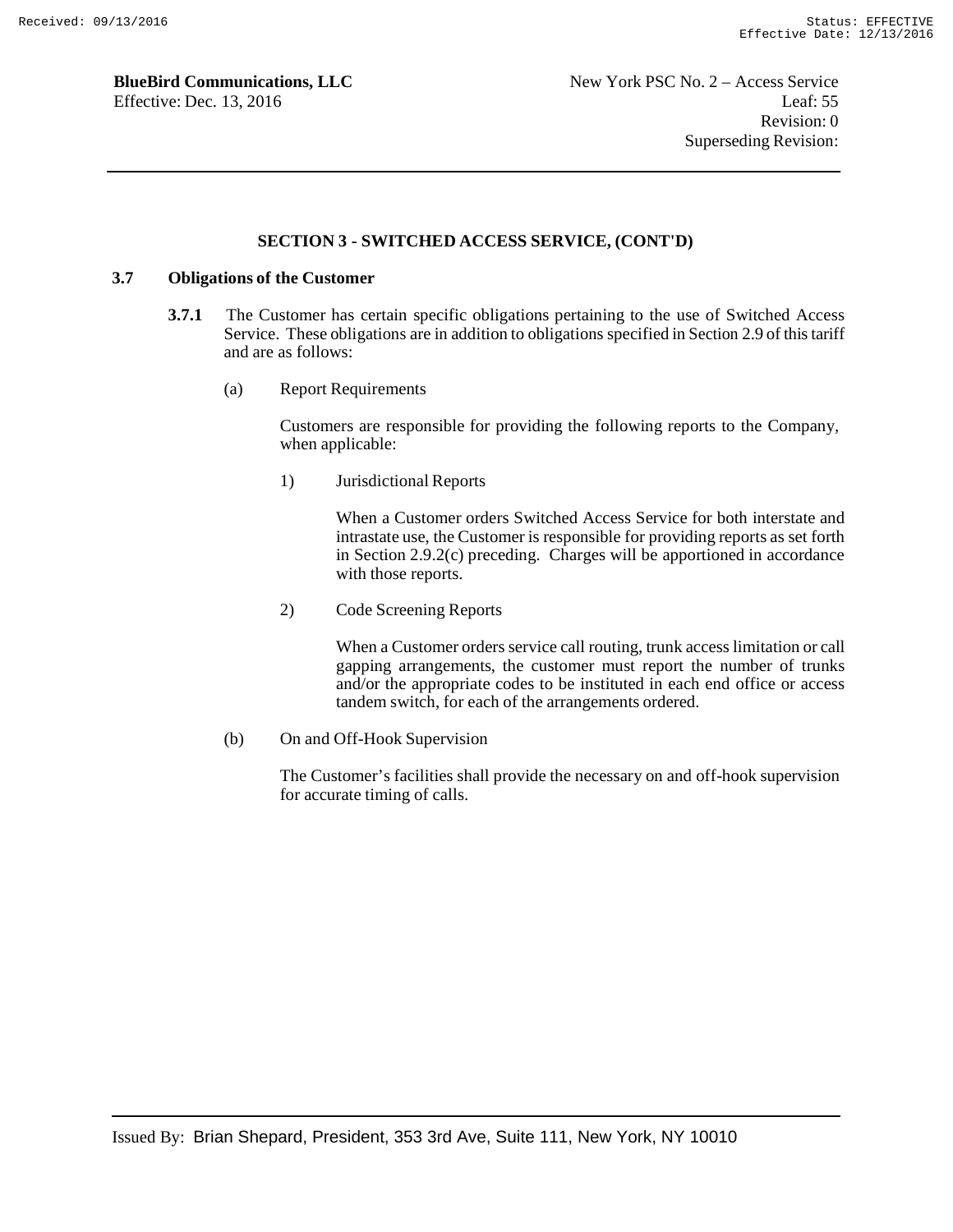### **SECTION 3 - SWITCHED ACCESS SERVICE, (CONT'D)**

### **3.8 Rate Regulations**

#### **3.8.1 General**

There are three type of rates and charges that apply to Switched Access Service provided by the Company. These are monthly recurring charges, usage charges, and nonrecurring charges.

#### **3.8.2 Types of Charges**

- **A.** Nonrecurring charges are one time charges that apply for a specific work activity (e.g., installation or change to an existing service). Non-recurring charges may apply for installation of service, installation of optional features and service rearrangements.
- **B.** Recurring Charges are flat monthly rates that apply for each month or fraction thereof that a specific rate element is provided. For billing purposes, each month is considered to have 30 days.
- **C.** Usage Charges are rates that apply only when a specific rate element is used. These are applied on a per-access minute, a per-call or per-query basis. Usage rates are accumulated over a monthly period.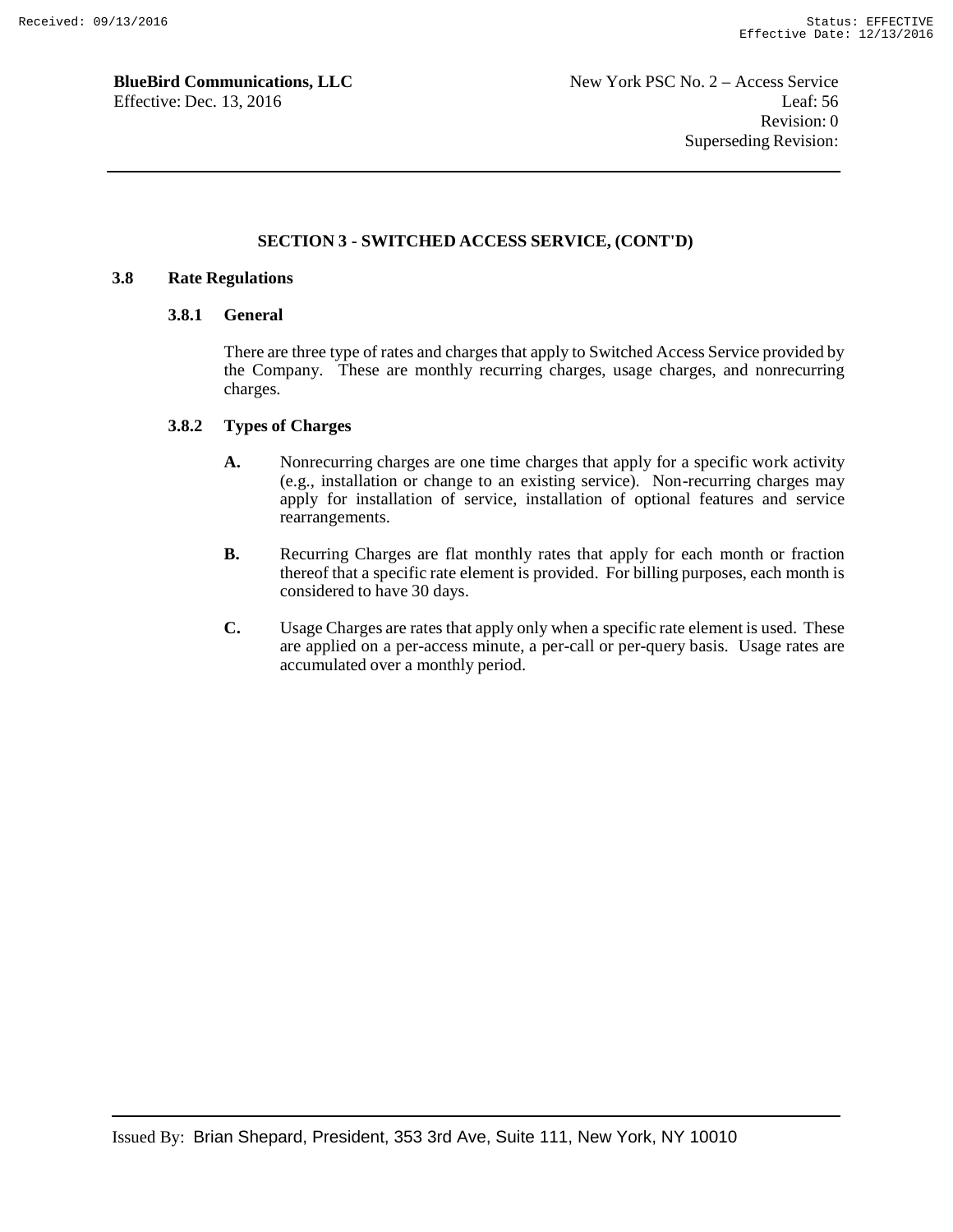### **SECTION 3 - SWITCHED ACCESS SERVICE, (CONT'D)**

#### **3.8 Rate Regulations (Continued)**

#### **3.8.3 Measurement and Billing of Access Minutes**

- **A.** When recording originating calls over Switched Access Service with multifrequency address signaling, usage measurement begins when the first wink supervisory signal is forwarded from the Customer's facilities. The measurement of originating call usage over Switched Access Service ends when the originating Switched Access Service entry switch receives disconnect supervision from either the originating End User's End Office (indicating that the originating End User has disconnected), or from the Customer's facilities, whichever is recognized first by the entry switch. For terminating calls over Switched Access Service with multifrequency address signaling, the measurement of access minutes begins when a seizure signal is received from the Carrier's trunk group at the Point of Presence within the LATA. The measurement of terminating call usage over Switched Access Service ends when a disconnect signal is received, indicating that either the originating or terminating user has disconnected.
- **B.** When recording originating calls over Switched Access Service with SS7 signaling, usage measurement begins with the transmission of the initial address message by the switch for direct trunk groups and with the receipt of an exit message by the switch for tandem trunk groups. The measurement of originating Switched Access Service usage ends when the entry switch receives or sends a release message, whichever occurs first. For terminating calls over Switched Access Service with SS7 signaling, the measurement of access minutes begins when the terminating recording switch receives the initial address message from the terminating End User. On directly routed trunk groups or on tandem routed trunk groups, the Company switch receives the initial address message and sends the indication to the Customer in the form of an answer message. The measurement of terminating Switched Access Service call usage ends when the entry switch receives or sends a release message, whichever occurs first.
- **C.** Mileage, where applicable, will be measured in accordance with standard industry practices.
- **D.** The Company will use the Small Exchange Carrier Access Billing ("SECAB") guidelines, or the Carrier Access Billing System ("CABS") guidelines, or other system that emulates or otherwise produces a reasonable substitute for the output of SECAB or CABS, for billing all charges under this tariff. The Company will provide billing using a hardcopy format or upon request, a mechanized medium (e.g., cartridge tape, CD ROM, etc.). Bills will be accurate and contain sufficient supporting details to allow customers to account for the charges and to verify their accuracy in a reasonable and timely fashion. Requests for additional bill detail will be handled and priced on an Individual Case Basis (ICB).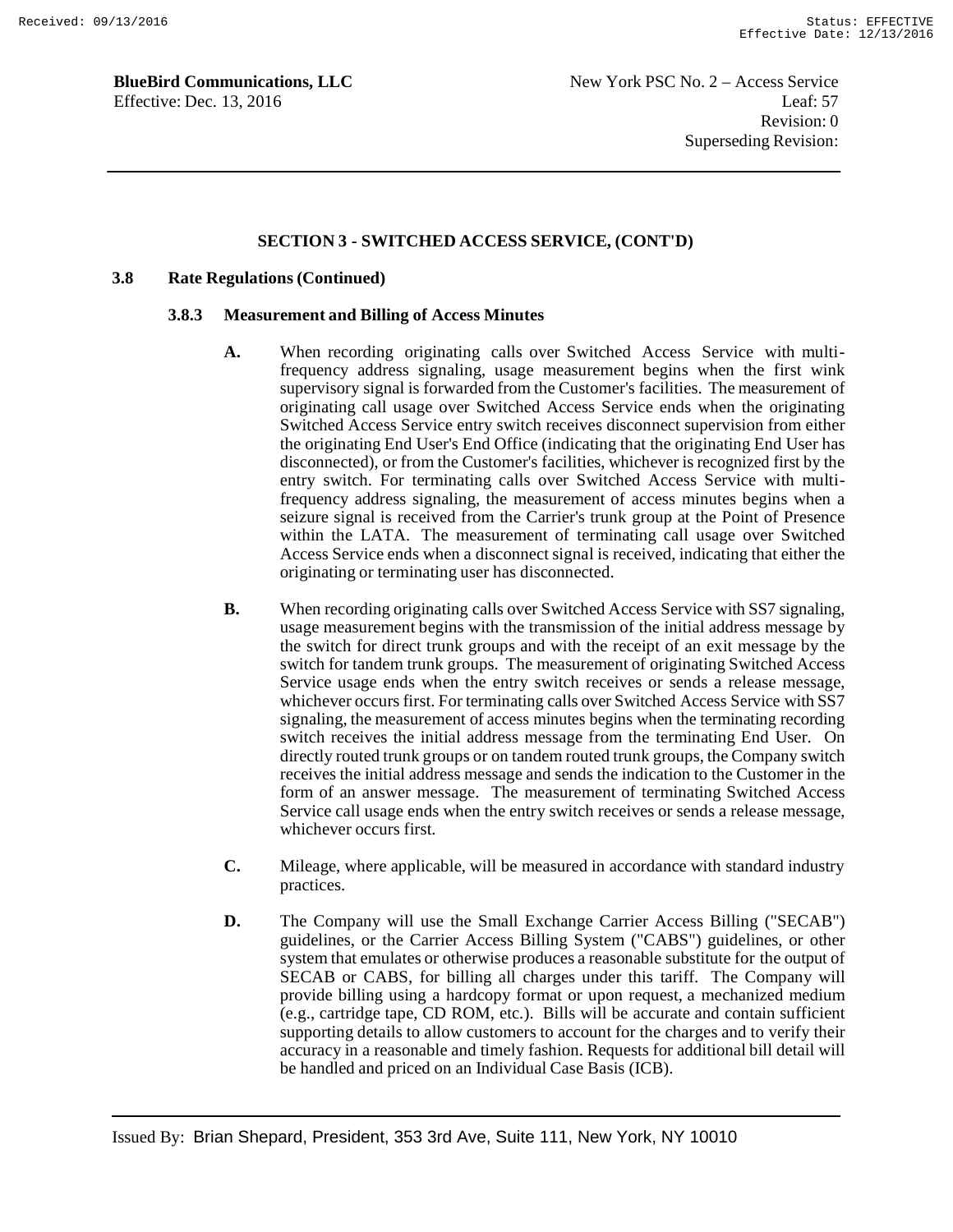### **SECTION 3 - SWITCHED ACCESS SERVICE, (CONT'D)**

### **3.8 Rate Regulations (Continued)**

#### **3.8.4 Moves**

- **A.** A move of services involves a change in the physical location of one of the following:
	- (a) The point of termination at the Customer's Premises, or
	- (b) The Customer's Premises
- **B.** The charges for the move are dependent on whether the move is to a new location within the same building or to a different building as described below:
	- (a) Moves Within the Same Building

When the move is to a new location within the same building, the charge for the move will be an amount equal to one half of the nonrecurring charge for the capacity affected. There will be no change in the minimum period requirements.

(b) Moves to a Different Building

Moves to a different building will be treated as a discontinuance and start of service and all associated nonrecurring charges will apply. New minimum period requirements will be established for the new service. The Customer will also remain responsible for satisfying all outstanding minimum period charges for the discontinued service.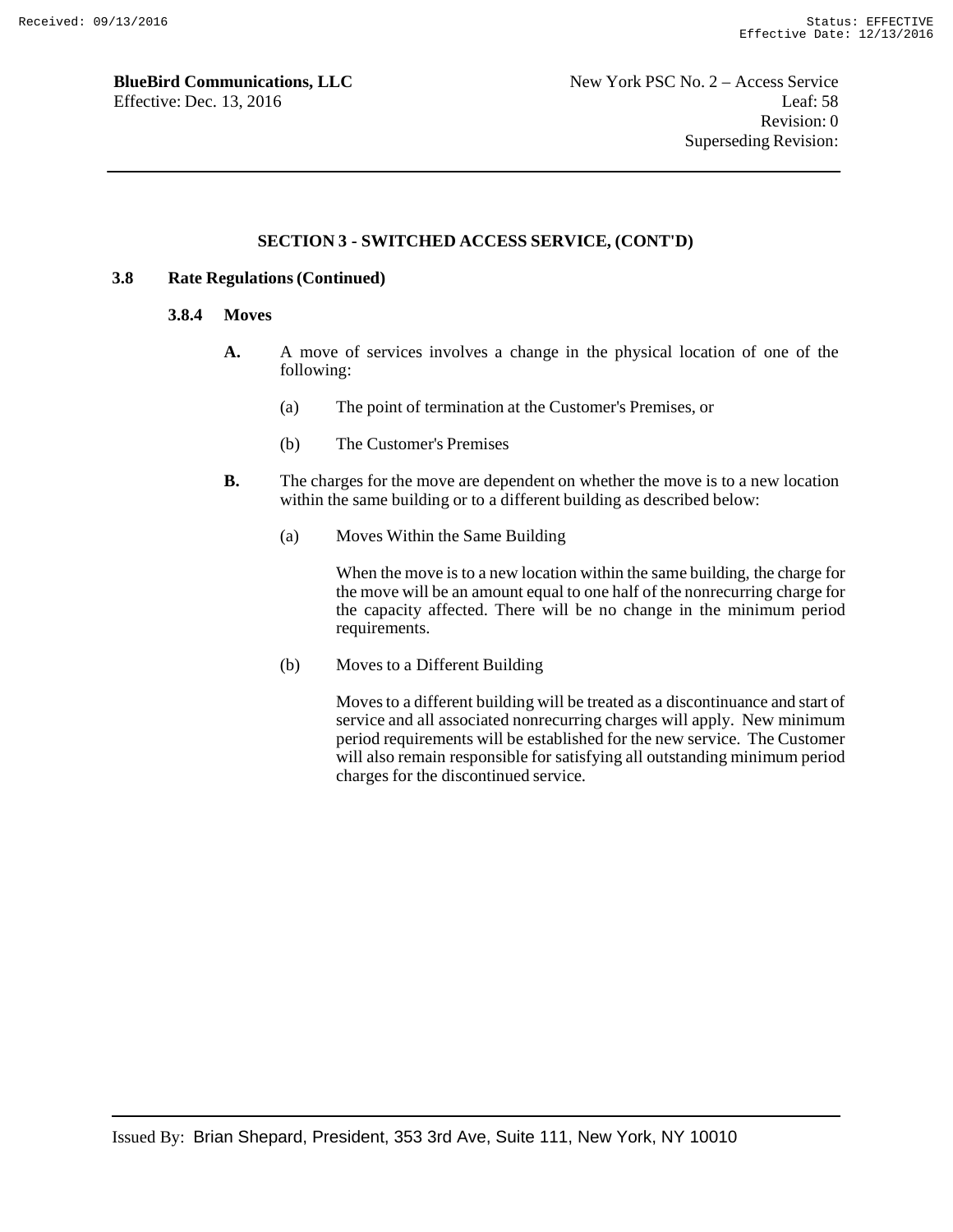### **SECTION 3 - SWITCHED ACCESS SERVICE, (CONT'D)**

### **3.8 Rate Regulations (Continued)**

#### **3.8.5 Installation of Optional Features**

- **A.** If a separate nonrecurring charge applies for the installation of an optional feature available with Switched Access Service, the charge applies whether the feature is installed coincident with the initial installation of service or at any time subsequent to the initial installation of service.
- **B.** For all other changes, including the addition of, or modifications to, optional features without separate nonrecurring charges, a charge equal to one half the Switched Transport nonrecurring (i.e. installation) charge will apply. When an optional feature is not required on each transmission path, but rather for an entire transmission path group, an end office or an access tandem switch, only one such charge will apply.

#### **3.8.6 Service Rearrangements**

- **A.** Service rearrangements are changes to existing services which do not result in either a change in the minimum period requirements or a change in the physical location of the point of termination at the Customer's premises or the Customer's End User's premises. Changes which result in the establishment of new minimum period obligations are treated as disconnects and starts.
- **B.** The charge to the Customer for the service rearrangement is dependent on whether the change is administrative only in nature or involves an actual physical change to the service.
- **C.** Administrative changes will be made without charge(s) to the Customer. Such changes require the continued provision and billing of the Access Service to the same entity or change in jurisdiction.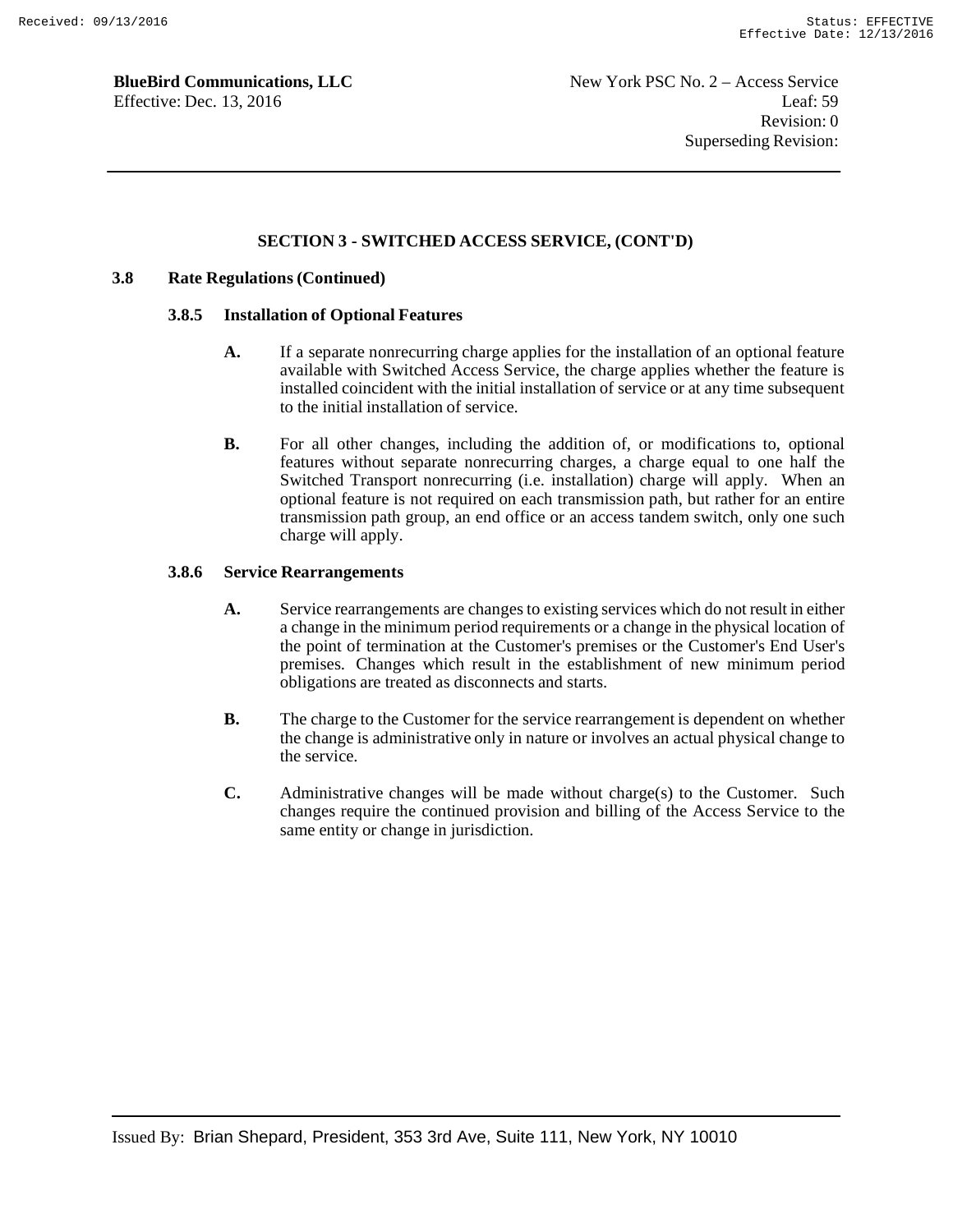### **SECTION 3 - SWITCHED ACCESS SERVICE, (CONT'D)**

| 3.9 | <b>Rates and Charges (Continued)</b> |                                                          |                                |        |  |  |  |
|-----|--------------------------------------|----------------------------------------------------------|--------------------------------|--------|--|--|--|
|     | 3.9.1                                | <b>Tandem Switching</b>                                  | <b>Originating Terminating</b> |        |  |  |  |
|     |                                      | Per minute of use $-$ Day                                | \$0.0011700                    | Note 1 |  |  |  |
|     |                                      | Per minute of use – Evening                              | \$0.0007020                    | Note 1 |  |  |  |
|     |                                      | Per minute of use - Night/Weekend                        | \$0.0004100                    | Note 1 |  |  |  |
|     | 3.9.2                                | <b>Tandem Switched Transport - Termination</b>           |                                |        |  |  |  |
|     |                                      | Per minute of use - Day                                  | \$0.0001100                    | Note 1 |  |  |  |
|     |                                      | Per minute of use - Day (Host-Remote)                    | \$0.0010380                    | Note 1 |  |  |  |
|     |                                      | Per minute of use – Evening                              | \$0.0000660                    | Note 1 |  |  |  |
|     |                                      | Per minute of use – Evening (Host-Remote)                | \$0.0006230                    | Note 1 |  |  |  |
|     |                                      | Per minute of use - Night/Weekend                        | \$0.0000390                    | Note 1 |  |  |  |
|     |                                      | Per minute of use - Night/Weekend (Host-Remote)          | \$0.0003630                    | Note 1 |  |  |  |
|     | 3.9.3                                | <b>Tandem Switched Transport - Facility</b>              |                                |        |  |  |  |
|     |                                      | Per minute of use per mile $-$ Day                       | \$0.0000230                    | Note 1 |  |  |  |
|     |                                      | Per minute of use per mile – Day (Host-Remote)           | \$0.0001230                    | Note 1 |  |  |  |
|     |                                      | Per minute of use per mile – Evening                     | \$0.0000140                    | Note 1 |  |  |  |
|     |                                      | Per minute of use per mile – Evening (Host-Remote)       | \$0.0000740                    | Note 1 |  |  |  |
|     |                                      | Per minute of use per mile – Night/Weekend               | \$0.0000090                    | Note 1 |  |  |  |
|     |                                      | Per minute of use per mile - Night/Weekend (Host-Remote) | \$0.0000430                    | Note 1 |  |  |  |
|     | 3.9.4                                | <b>Common Transport Multiplexing</b>                     |                                |        |  |  |  |
|     |                                      | Per minute of use - Day                                  | \$0.0000730                    | Note 1 |  |  |  |
|     |                                      | Per minute of use – Evening                              | \$0.0000440                    | Note 1 |  |  |  |
|     |                                      | Per minute of use - Night/Weekend                        | \$0.0000260                    | Note 1 |  |  |  |

Note 1: See the Company's Access Services Tariff FCC No. 1 at the following link: https://apps.fcc.gov/etfs/public/tariff.action?idTariff=961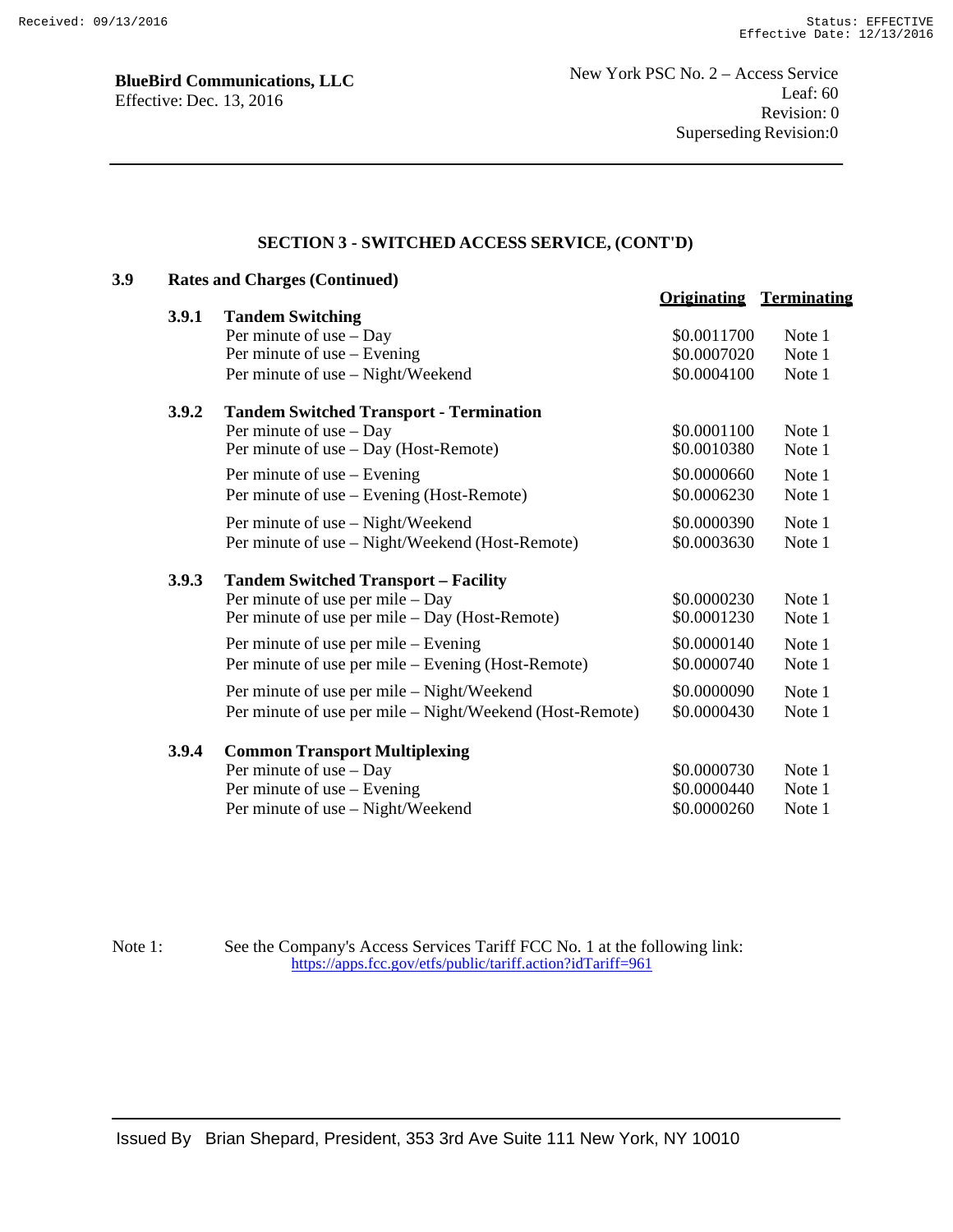# **SECTION 3 - SWITCHED ACCESS SERVICE, (CONT'D)**

| 3.9 |              | <b>Rates and Charges (Continued)</b>        |                    |                    |  |  |  |
|-----|--------------|---------------------------------------------|--------------------|--------------------|--|--|--|
|     |              |                                             | <b>Originating</b> | <b>Terminating</b> |  |  |  |
|     | <b>3.9.5</b> | <b>Common Trunk Port, per minute of use</b> |                    |                    |  |  |  |
|     |              | Per minute of use $-$ Day                   | \$0.0025260        | Note 1             |  |  |  |
|     |              | Per minute of use – Evening                 | \$0.0018530        | Note 1             |  |  |  |
|     |              | Per minute of use – Night/Weekend           | \$0.0011770        | Note 1             |  |  |  |
|     | <b>3.9.6</b> | Local Switching, per minute of use          |                    |                    |  |  |  |
|     |              | Per minute of use $-$ Day                   | \$0.0054530        | Note 1             |  |  |  |
|     |              | Per minute of use – Evening                 | \$0.0037530        | Note 1             |  |  |  |
|     |              | Per minute of use – Night/Weekend           | \$0.0027030        | Note 1             |  |  |  |
|     | 3.9.7        | <b>Carrier Common Line</b>                  |                    |                    |  |  |  |
|     |              | Per minute of use $-$ Day                   | \$0.0083800        | Note 1             |  |  |  |
|     |              | Per minute of use – Evening                 | \$0.0050280        | Note 1             |  |  |  |
|     |              | Per minute of use – Night/Weekend           | \$0.0029330        | Note 1             |  |  |  |
|     | <b>3.9.8</b> | <b>8YY Query</b>                            |                    |                    |  |  |  |
|     |              | Per Query                                   | \$0.0042000        | Note 1             |  |  |  |

### **3.9.9 Switched Access Optional Features**

Optional Features are provided on an Individual Case Basis as Special Service Arrangements pursuant to Section 5 of this tariff.

Note 1: See the Company's Access Services Tariff FCC No. 1 at the following link: https://apps.fcc.gov/etfs/public/tariff.action?idTariff=961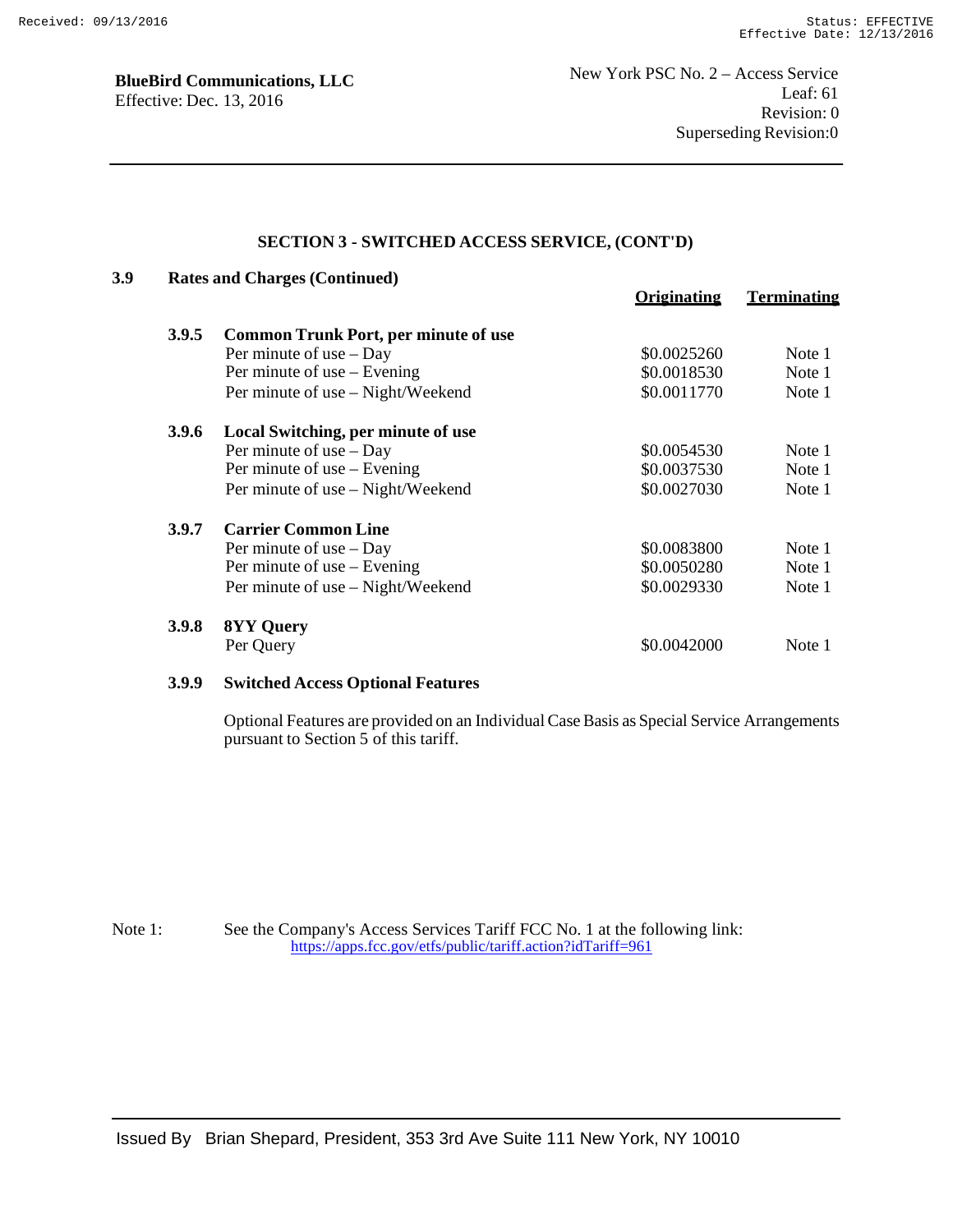### **SECTION 3 - SWITCHED ACCESS SERVICE, (CONT'D)**

# **3.9 Rates and Charges (Continued)**

### **3.9.10 Service Order Charges**

Service Order Charges recover the administrative costs associated with initiating Access Service.

Per Service Order ICB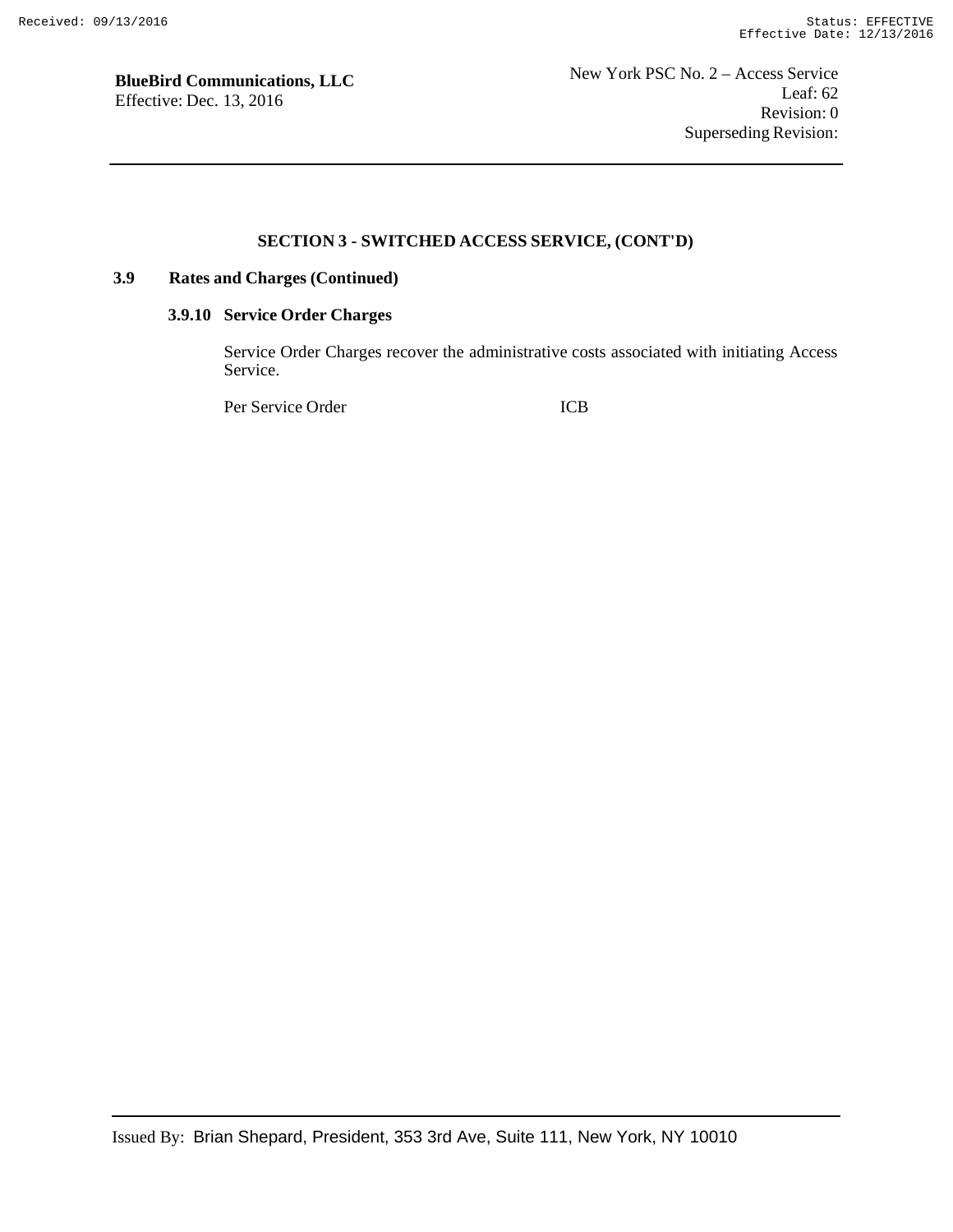#### **SECTION 4 - DEDICATED ACCESS SERVICE**

### **4.1 General**

- **4.1.1** The Company, at its discretion, may provide intrastate Dedicated Access Services with transmission speeds ranging from 2.4 Kbps to 2.4 Gbps. Dedicated Access Services are offered on a point-to-point basis only. Each Dedicated Access Service is dedicated to a single Customer and the entire usable bandwidth for each service is available to that Customer for their exclusive use.
- **4.1.2** All Dedicated Access Services, if offered, will be provided on an individual case basis.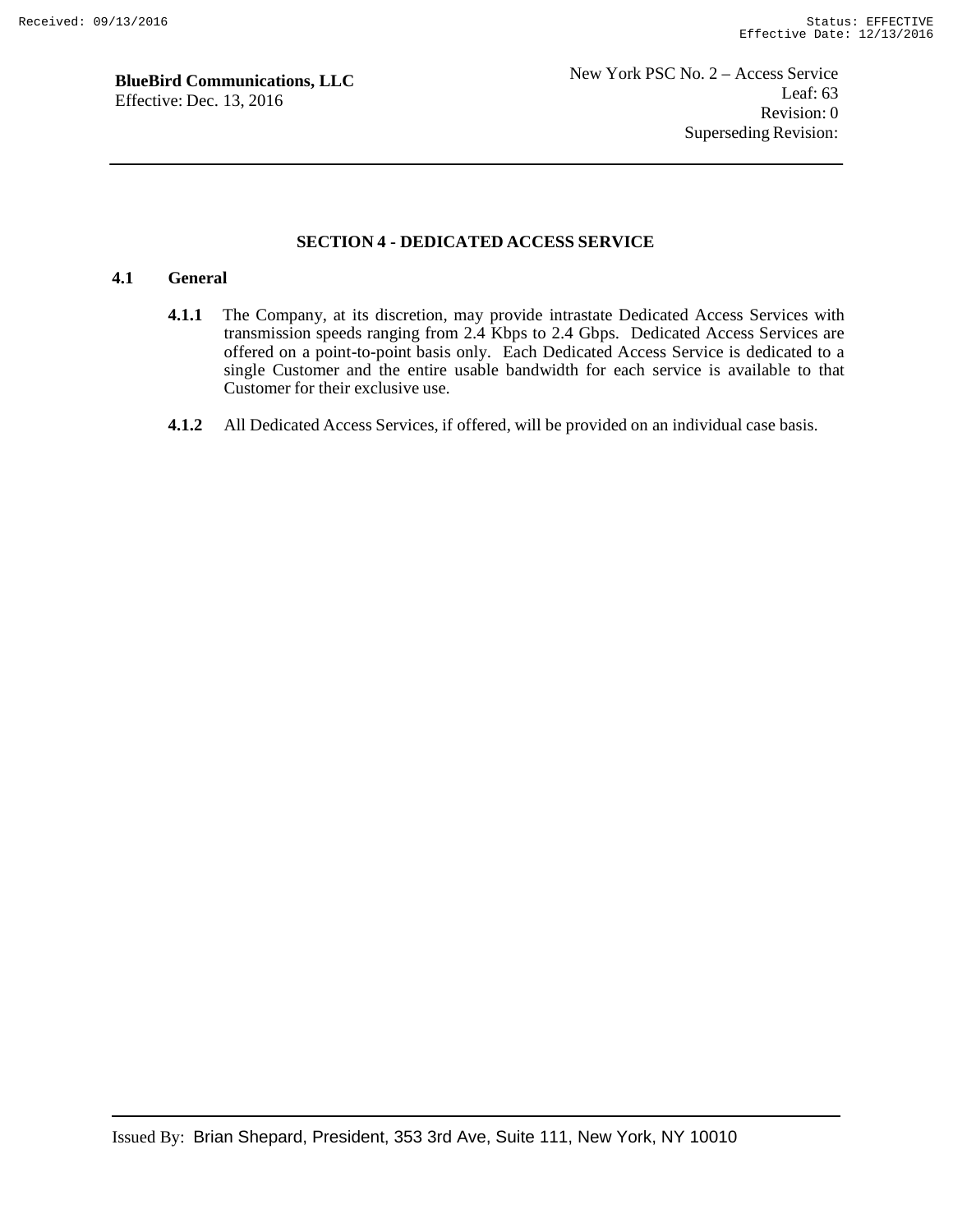### **SECTION 5 - SPECIAL CONTRACTS, ARRANGEMENTS, AND CONSTRUCTION**

### **5.1 Special Contract Arrangements**

At the option of the Company, services may be offered on a contract basis to meet specialized pricing requirements of the Customer not contemplated by this tariff. The terms of each contract shall be mutually agreed upon between the Customer and Company and may include discounts off of rates contained herein and waiver of recurring, nonrecurring, or usage charges. The terms of the contract may be based partially or completely on the term and volume commitment, type of access arrangement, mixture of services, or other distinguishing features. Service shall be available to all similarly situated Customers for a fixed period of time following the initial offering to the first contract Customer as specified in each individual contract.

#### **5.2 Special Service Arrangements**

- **5.2.1** If a Customer's requirements cannot be met by services included in this tariff, or pricing for a service is shown in this tariff as "ICB", the Company will provide, where practical, special service arrangements at charges to be determined on an Individual Case Basis. These special service arrangements will be provided if the provision of such arrangements is not detrimental to any other services furnished under the Company's tariffs.
- **5.2.2** Special service arrangement rates are subject to revision depending on changing costs or operating conditions.
- **5.2.3** If and when a special service arrangement becomes a generically tariffed offering, the tariffed rate or rates will apply from the date of tariff approval.

#### **5.3 Non-Routine Installation Charges**

At the Customer's request, installation and/or maintenance may be performed outside the Company's regular business hours or in hazardous locations. In such cases, charges based on cost of the actual labor, material, or other costs incurred by or charged to the Company will apply. If installation is started during regular business hours but, at the Customer's request, extends beyond regular business hours into time periods including, but not limited to, weekends, holidays or night hours, additional charges may apply.